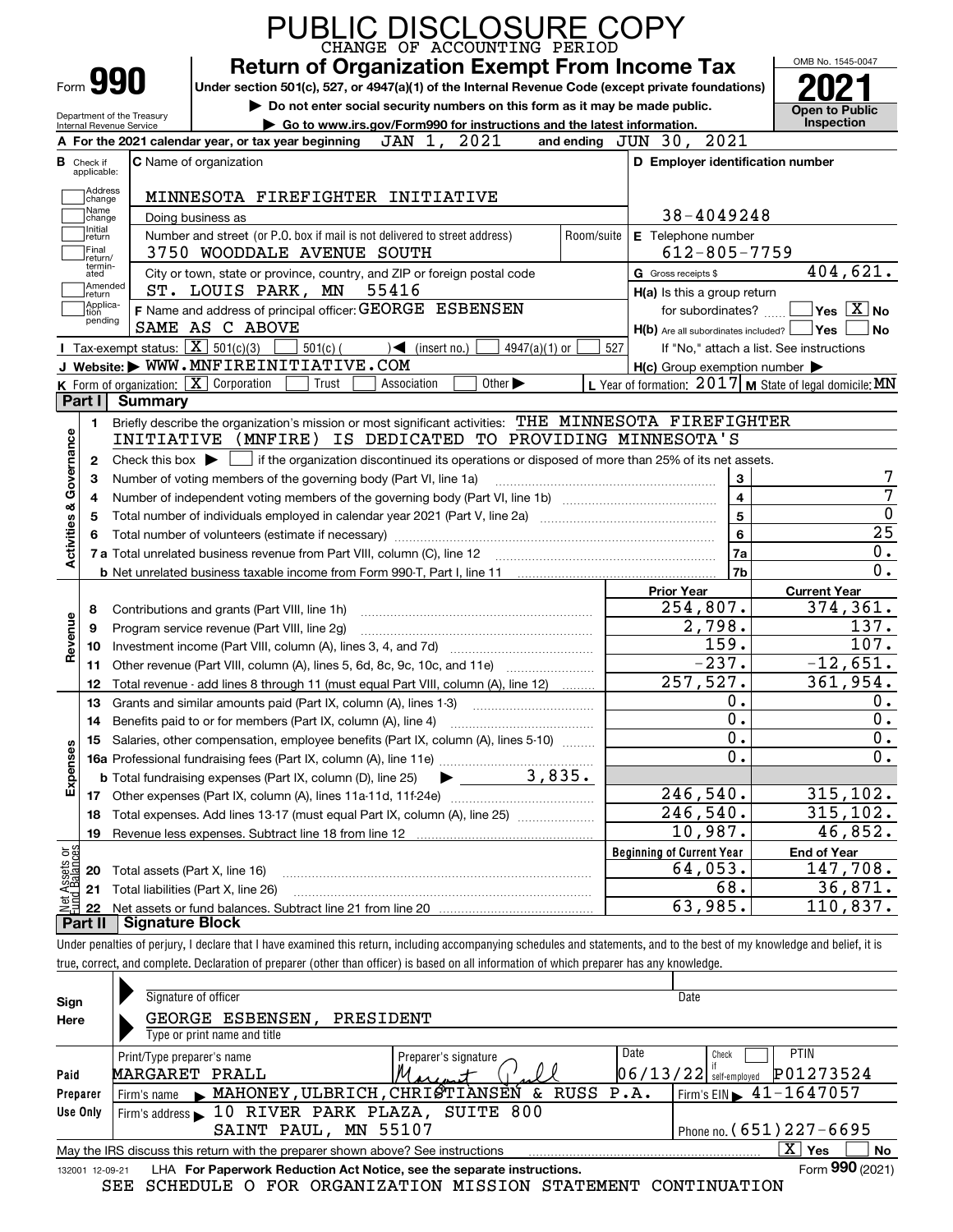|              | <b>PUBLIC DISCLOSURE COPY</b>                                                                                                                                                                                                                                                                                                               |                                         |                             |
|--------------|---------------------------------------------------------------------------------------------------------------------------------------------------------------------------------------------------------------------------------------------------------------------------------------------------------------------------------------------|-----------------------------------------|-----------------------------|
|              | MINNESOTA FIREFIGHTER INITIATIVE<br>Form 990 (2021)                                                                                                                                                                                                                                                                                         | 38-4049248                              | Page 2                      |
|              | <b>Statement of Program Service Accomplishments</b><br>Part III                                                                                                                                                                                                                                                                             |                                         |                             |
|              |                                                                                                                                                                                                                                                                                                                                             |                                         | $\overline{\mathbf{x}}$     |
| 1            | Briefly describe the organization's mission:<br>THE MINNESOTA FIREFIGHTER INITIATIVE<br>(MNFIRE)<br>IS DEDICATED                                                                                                                                                                                                                            | TО                                      |                             |
|              | PROVIDING MINNESOTA'S FIREFIGHTERS WITH THE TOOLS THEY NEED                                                                                                                                                                                                                                                                                 | TО                                      |                             |
|              | PRIORITIZE AND PROTECT THEIR HEALTH BY FOCUSING ON THE THREE HEALTH                                                                                                                                                                                                                                                                         |                                         |                             |
|              | PROBLEMS MOST COMMONLY EXPERIENCED BY THOSE IN THE FIRE SERVICE:                                                                                                                                                                                                                                                                            |                                         |                             |
| $\mathbf{2}$ | Did the organization undertake any significant program services during the year which were not listed on the<br>prior Form 990 or 990-EZ?<br>If "Yes," describe these new services on Schedule O.                                                                                                                                           |                                         | $Yes$ $X$ No                |
| 3            | Did the organization cease conducting, or make significant changes in how it conducts, any program services?<br>If "Yes," describe these changes on Schedule O.                                                                                                                                                                             |                                         | $ Yes  \times  No $         |
| 4            | Describe the organization's program service accomplishments for each of its three largest program services, as measured by expenses.<br>Section 501(c)(3) and 501(c)(4) organizations are required to report the amount of grants and allocations to others, the total expenses, and<br>revenue, if any, for each program service reported. |                                         |                             |
| 4a           | 224,505.<br>including grants of \$<br>) (Revenue \$<br>(Expenses \$<br>(Code:<br>AWARENESS EDUCATION CONTINUES TO BE THE MOST SIGNIFICANT AREA OF<br>ACHIEVEMENT FOR MNFIRE. OUR GOAL IS TO EDUCATE ALL OF THE 21,500                                                                                                                       |                                         | 137.                        |
|              | FIREFIGHTERS IN MINNESOTA ABOUT THE DANGERS THEY FACE FROM CARDIAC,                                                                                                                                                                                                                                                                         |                                         |                             |
|              | CANCER AND EMOTIONAL TRAUMA. WE STRIVE TO DELIVER ANNUAL MNFIRE                                                                                                                                                                                                                                                                             |                                         |                             |
|              | AWARENESS TRAINING FOR EVERY MINNESOTA FIREFIGHTER. CHANGING THE                                                                                                                                                                                                                                                                            |                                         |                             |
|              | IN THE MINNESOTA FIRE SERVICE IS INTEGRAL TO LONG-TERM<br>CURRENT CULTURE                                                                                                                                                                                                                                                                   |                                         |                             |
|              | REDUCTION OF THE INCIDENCES OF CANCER.                                                                                                                                                                                                                                                                                                      |                                         |                             |
|              |                                                                                                                                                                                                                                                                                                                                             |                                         |                             |
|              |                                                                                                                                                                                                                                                                                                                                             |                                         |                             |
|              |                                                                                                                                                                                                                                                                                                                                             |                                         |                             |
|              |                                                                                                                                                                                                                                                                                                                                             |                                         |                             |
| 4b           | 24,198.<br>(Expenses \$<br>including grants of \$<br>) (Revenue \$<br>(Code:                                                                                                                                                                                                                                                                |                                         |                             |
|              | ANOTHER AREA OF EMPHASIS FOR MNFIRE IS OUR FIREFIGHTER PEER SUPPORT                                                                                                                                                                                                                                                                         |                                         |                             |
|              | PROGRAM AND PROFESSIONAL COUNSELING REFERRALS.<br><b>WE HAVE</b><br>THAT RESPOND TO HELP LINE CALLS 24/7/365.                                                                                                                                                                                                                               | 3 INTAKE<br>CALLS ARE                   |                             |
|              | SPECIALISTS<br>AND REFERRED TO ONE OF OUR 80 PEER CANCER,                                                                                                                                                                                                                                                                                   | TRIAGED<br>CARDIAC AND EMOTIONAL TRAUMA |                             |
|              | THE PROGRAM INCLUDES A 24/7/365 HOTLINE FOR INTAKE AND<br>SUPPORTERS.                                                                                                                                                                                                                                                                       |                                         |                             |
|              | TRIAGE, ALIGNING PEER                                                                                                                                                                                                                                                                                                                       |                                         |                             |
|              | SUPPORT RESOURCES AND CLIENT FOLLOW UP. MNFIRE ALSO CONNECTS                                                                                                                                                                                                                                                                                |                                         |                             |
|              | FIREFIGHTERS IN CRISIS WITH TRAINED PROFESSIONAL COUNSELORS.                                                                                                                                                                                                                                                                                |                                         |                             |
|              |                                                                                                                                                                                                                                                                                                                                             |                                         |                             |
|              |                                                                                                                                                                                                                                                                                                                                             |                                         |                             |
|              |                                                                                                                                                                                                                                                                                                                                             |                                         |                             |
| 4с           |                                                                                                                                                                                                                                                                                                                                             |                                         |                             |
|              |                                                                                                                                                                                                                                                                                                                                             |                                         |                             |
|              |                                                                                                                                                                                                                                                                                                                                             |                                         |                             |
|              |                                                                                                                                                                                                                                                                                                                                             |                                         |                             |
|              |                                                                                                                                                                                                                                                                                                                                             |                                         |                             |
|              |                                                                                                                                                                                                                                                                                                                                             |                                         |                             |
|              |                                                                                                                                                                                                                                                                                                                                             |                                         |                             |
|              |                                                                                                                                                                                                                                                                                                                                             |                                         |                             |
|              |                                                                                                                                                                                                                                                                                                                                             |                                         |                             |
|              |                                                                                                                                                                                                                                                                                                                                             |                                         |                             |
|              |                                                                                                                                                                                                                                                                                                                                             |                                         |                             |
|              |                                                                                                                                                                                                                                                                                                                                             |                                         |                             |
|              | <b>4d</b> Other program services (Describe on Schedule O.)                                                                                                                                                                                                                                                                                  |                                         |                             |
|              | (Expenses \$<br>including grants of \$<br>) (Revenue \$<br>248, 703.                                                                                                                                                                                                                                                                        |                                         |                             |
|              | 4e Total program service expenses                                                                                                                                                                                                                                                                                                           |                                         | $F_{\text{OCD}}$ 990 (2021) |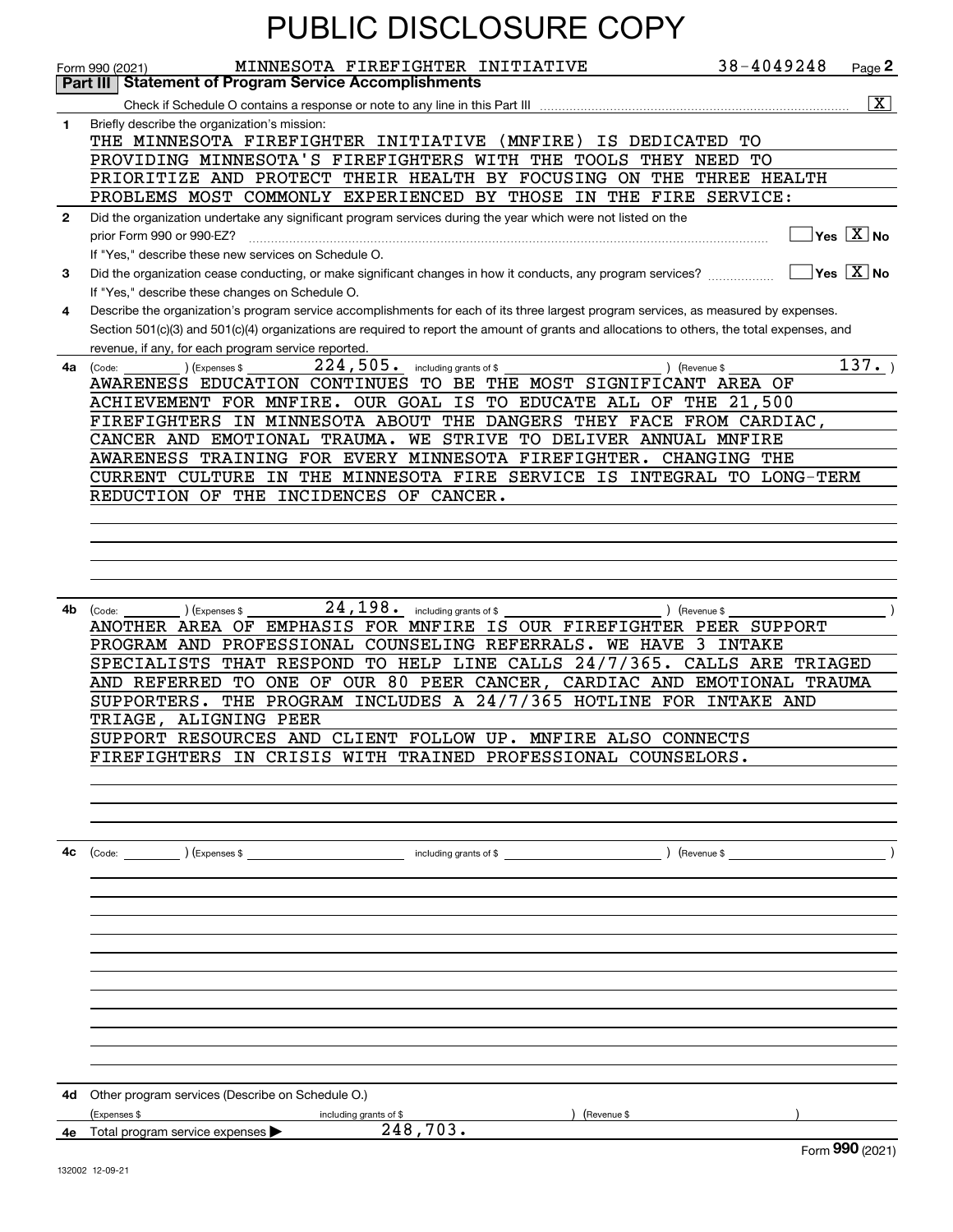Form 990 (2021) MINNESOTA FIREFIGHTER INITIATIVE 38-4049248 <sub>Page</sub> 3<br>**Part IV | Checklist of Required Schedules** 

|     |                                                                                                                                                                                                                         |                       | Yes | No     |
|-----|-------------------------------------------------------------------------------------------------------------------------------------------------------------------------------------------------------------------------|-----------------------|-----|--------|
| 1   | Is the organization described in section 501(c)(3) or 4947(a)(1) (other than a private foundation)?                                                                                                                     |                       |     |        |
|     |                                                                                                                                                                                                                         | 1                     | х   |        |
| 2   |                                                                                                                                                                                                                         | $\mathbf{2}$          | X   |        |
| 3   | Did the organization engage in direct or indirect political campaign activities on behalf of or in opposition to candidates for                                                                                         |                       |     |        |
|     |                                                                                                                                                                                                                         | 3                     | x   |        |
| 4   | Section 501(c)(3) organizations. Did the organization engage in lobbying activities, or have a section 501(h) election in effect                                                                                        |                       |     |        |
|     |                                                                                                                                                                                                                         | 4                     | х   |        |
| 5   | Is the organization a section 501(c)(4), 501(c)(5), or 501(c)(6) organization that receives membership dues, assessments, or                                                                                            |                       |     |        |
|     |                                                                                                                                                                                                                         | 5                     |     | X.     |
| 6   | Did the organization maintain any donor advised funds or any similar funds or accounts for which donors have the right to                                                                                               |                       |     |        |
|     | provide advice on the distribution or investment of amounts in such funds or accounts? If "Yes," complete Schedule D, Part I                                                                                            | 6                     |     | x      |
| 7   | Did the organization receive or hold a conservation easement, including easements to preserve open space,                                                                                                               |                       |     |        |
|     |                                                                                                                                                                                                                         | 7                     |     | x      |
| 8   | Did the organization maintain collections of works of art, historical treasures, or other similar assets? If "Yes," complete                                                                                            |                       |     |        |
|     |                                                                                                                                                                                                                         | 8                     |     | x      |
| 9   | Did the organization report an amount in Part X, line 21, for escrow or custodial account liability, serve as a custodian for                                                                                           |                       |     |        |
|     | amounts not listed in Part X; or provide credit counseling, debt management, credit repair, or debt negotiation services?                                                                                               |                       |     |        |
|     |                                                                                                                                                                                                                         | 9                     |     | X.     |
| 10  | Did the organization, directly or through a related organization, hold assets in donor-restricted endowments                                                                                                            |                       |     |        |
|     |                                                                                                                                                                                                                         | 10                    |     | x.     |
| 11  | If the organization's answer to any of the following questions is "Yes," then complete Schedule D, Parts VI, VII, VIII, IX, or X,                                                                                       |                       |     |        |
|     | as applicable.                                                                                                                                                                                                          |                       |     |        |
|     | a Did the organization report an amount for land, buildings, and equipment in Part X, line 10? If "Yes," complete Schedule D,                                                                                           |                       |     |        |
|     |                                                                                                                                                                                                                         | 11a                   |     | x      |
|     | <b>b</b> Did the organization report an amount for investments - other securities in Part X, line 12, that is 5% or more of its total                                                                                   |                       |     |        |
|     |                                                                                                                                                                                                                         | 11b                   |     | X.     |
|     | c Did the organization report an amount for investments - program related in Part X, line 13, that is 5% or more of its total                                                                                           |                       |     |        |
|     |                                                                                                                                                                                                                         | 11c                   |     | X.     |
|     | d Did the organization report an amount for other assets in Part X, line 15, that is 5% or more of its total assets reported in                                                                                         |                       |     |        |
|     |                                                                                                                                                                                                                         | 11d                   |     | x<br>X |
| е   |                                                                                                                                                                                                                         | <b>11e</b>            |     |        |
| f   | Did the organization's separate or consolidated financial statements for the tax year include a footnote that addresses                                                                                                 |                       |     | x      |
|     | the organization's liability for uncertain tax positions under FIN 48 (ASC 740)? If "Yes," complete Schedule D, Part X                                                                                                  | 11f                   |     |        |
|     | 12a Did the organization obtain separate, independent audited financial statements for the tax year? If "Yes," complete                                                                                                 |                       |     | X.     |
|     |                                                                                                                                                                                                                         | 12a                   |     |        |
|     | <b>b</b> Was the organization included in consolidated, independent audited financial statements for the tax year?                                                                                                      |                       |     | X      |
|     | "Yes," and if the organization answered "No" to line 12a, then completing Schedule D, Parts XI and XII is optional<br>Is the organization a school described in section 170(b)(1)(A)(ii)? If "Yes," complete Schedule E | 12 <sub>b</sub><br>13 |     | X      |
| 13  | Did the organization maintain an office, employees, or agents outside of the United States?                                                                                                                             | 14a                   |     | x      |
| 14a | b Did the organization have aggregate revenues or expenses of more than \$10,000 from grantmaking, fundraising, business,                                                                                               |                       |     |        |
|     | investment, and program service activities outside the United States, or aggregate foreign investments valued at \$100,000                                                                                              |                       |     |        |
|     |                                                                                                                                                                                                                         | 14b                   |     | X.     |
| 15  | Did the organization report on Part IX, column (A), line 3, more than \$5,000 of grants or other assistance to or for any                                                                                               |                       |     |        |
|     |                                                                                                                                                                                                                         | 15                    |     | X.     |
| 16  | Did the organization report on Part IX, column (A), line 3, more than \$5,000 of aggregate grants or other assistance to                                                                                                |                       |     |        |
|     |                                                                                                                                                                                                                         | 16                    |     | X.     |
| 17  | Did the organization report a total of more than \$15,000 of expenses for professional fundraising services on Part IX,                                                                                                 |                       |     |        |
|     |                                                                                                                                                                                                                         | 17                    |     | X.     |
| 18  | Did the organization report more than \$15,000 total of fundraising event gross income and contributions on Part VIII, lines                                                                                            |                       |     |        |
|     |                                                                                                                                                                                                                         | 18                    | x   |        |
| 19  | Did the organization report more than \$15,000 of gross income from gaming activities on Part VIII, line 9a? If "Yes."                                                                                                  |                       |     |        |
|     |                                                                                                                                                                                                                         | 19                    |     | X.     |
|     |                                                                                                                                                                                                                         | 20a                   |     | X      |
|     | b If "Yes" to line 20a, did the organization attach a copy of its audited financial statements to this return?                                                                                                          | 20b                   |     |        |
| 21  | Did the organization report more than \$5,000 of grants or other assistance to any domestic organization or                                                                                                             |                       |     |        |
|     |                                                                                                                                                                                                                         | 21                    |     | X.     |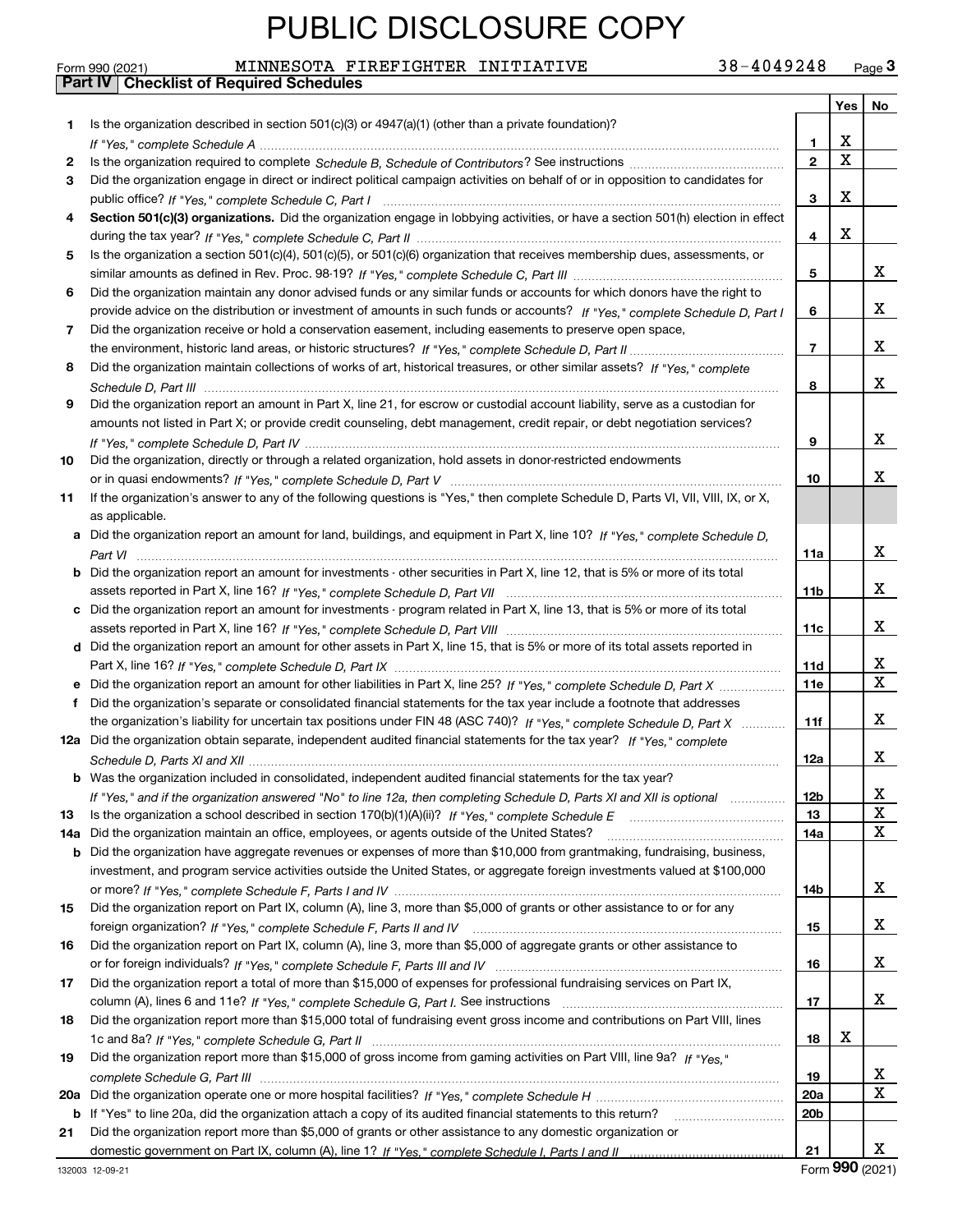|        | MINNESOTA FIREFIGHTER INITIATIVE<br>38-4049248<br>Form 990 (2021)                                                            |                 |     | Page 4      |
|--------|------------------------------------------------------------------------------------------------------------------------------|-----------------|-----|-------------|
|        | <b>Part IV</b> Checklist of Required Schedules (continued)                                                                   |                 |     |             |
|        |                                                                                                                              |                 | Yes | No          |
| 22     | Did the organization report more than \$5,000 of grants or other assistance to or for domestic individuals on                |                 |     |             |
|        |                                                                                                                              | 22              |     | x           |
| 23     | Did the organization answer "Yes" to Part VII, Section A, line 3, 4, or 5, about compensation of the organization's current  |                 |     |             |
|        | and former officers, directors, trustees, key employees, and highest compensated employees? If "Yes," complete               |                 |     |             |
|        |                                                                                                                              | 23              |     | x           |
|        | 24a Did the organization have a tax-exempt bond issue with an outstanding principal amount of more than \$100,000 as of the  |                 |     |             |
|        | last day of the year, that was issued after December 31, 2002? If "Yes," answer lines 24b through 24d and complete           |                 |     |             |
|        |                                                                                                                              | 24a             |     | x           |
|        |                                                                                                                              | 24b             |     |             |
|        |                                                                                                                              |                 |     |             |
|        | c Did the organization maintain an escrow account other than a refunding escrow at any time during the year to defease       |                 |     |             |
|        |                                                                                                                              | 24c             |     |             |
|        |                                                                                                                              | 24d             |     |             |
|        | 25a Section 501(c)(3), 501(c)(4), and 501(c)(29) organizations. Did the organization engage in an excess benefit             |                 |     |             |
|        |                                                                                                                              | 25a             |     | x           |
|        | b Is the organization aware that it engaged in an excess benefit transaction with a disqualified person in a prior year, and |                 |     |             |
|        | that the transaction has not been reported on any of the organization's prior Forms 990 or 990-EZ? If "Yes," complete        |                 |     |             |
|        | Schedule L, Part I                                                                                                           | 25b             |     | x           |
| 26     | Did the organization report any amount on Part X, line 5 or 22, for receivables from or payables to any current              |                 |     |             |
|        | or former officer, director, trustee, key employee, creator or founder, substantial contributor, or 35%                      |                 |     |             |
|        | controlled entity or family member of any of these persons? If "Yes," complete Schedule L, Part II                           | 26              |     | x           |
| 27     | Did the organization provide a grant or other assistance to any current or former officer, director, trustee, key employee,  |                 |     |             |
|        | creator or founder, substantial contributor or employee thereof, a grant selection committee member, or to a 35% controlled  |                 |     |             |
|        | entity (including an employee thereof) or family member of any of these persons? If "Yes," complete Schedule L, Part III     | 27              |     | х           |
| 28     | Was the organization a party to a business transaction with one of the following parties (see the Schedule L, Part IV,       |                 |     |             |
|        | instructions for applicable filing thresholds, conditions, and exceptions):                                                  |                 |     |             |
|        | a A current or former officer, director, trustee, key employee, creator or founder, or substantial contributor? If           |                 |     |             |
|        |                                                                                                                              |                 |     | х           |
|        |                                                                                                                              | 28a             |     | X           |
|        |                                                                                                                              | 28 <sub>b</sub> |     |             |
|        | c A 35% controlled entity of one or more individuals and/or organizations described in line 28a or 28b? If                   |                 |     |             |
|        |                                                                                                                              | 28c             |     | x           |
| 29     |                                                                                                                              | 29              |     | $\mathbf X$ |
| 30     | Did the organization receive contributions of art, historical treasures, or other similar assets, or qualified conservation  |                 |     |             |
|        |                                                                                                                              | 30              |     | х           |
| 31     | Did the organization liquidate, terminate, or dissolve and cease operations? If "Yes," complete Schedule N, Part I           | 31              |     | X           |
| 32     | Did the organization sell, exchange, dispose of, or transfer more than 25% of its net assets? If "Yes," complete             |                 |     |             |
|        |                                                                                                                              | 32              |     | x           |
| 33     | Did the organization own 100% of an entity disregarded as separate from the organization under Regulations                   |                 |     |             |
|        |                                                                                                                              | 33              |     | х           |
| 34     | Was the organization related to any tax-exempt or taxable entity? If "Yes," complete Schedule R, Part II, III, or IV, and    |                 |     |             |
|        |                                                                                                                              | 34              |     | X           |
|        | 35a Did the organization have a controlled entity within the meaning of section 512(b)(13)?                                  | <b>35a</b>      |     | $\mathbf X$ |
|        | b If "Yes" to line 35a, did the organization receive any payment from or engage in any transaction with a controlled entity  |                 |     |             |
|        |                                                                                                                              | 35b             |     |             |
| 36     | Section 501(c)(3) organizations. Did the organization make any transfers to an exempt non-charitable related organization?   |                 |     |             |
|        |                                                                                                                              | 36              |     | х           |
|        |                                                                                                                              |                 |     |             |
| 37     | Did the organization conduct more than 5% of its activities through an entity that is not a related organization             |                 |     | х           |
|        |                                                                                                                              | 37              |     |             |
| 38     | Did the organization complete Schedule O and provide explanations on Schedule O for Part VI, lines 11b and 19?               |                 |     |             |
|        | Note: All Form 990 filers are required to complete Schedule O                                                                | 38              | х   |             |
| Part V | <b>Statements Regarding Other IRS Filings and Tax Compliance</b>                                                             |                 |     |             |
|        | Check if Schedule O contains a response or note to any line in this Part V                                                   |                 |     |             |
|        |                                                                                                                              |                 | Yes | No          |
|        | 36<br>1a Enter the number reported in box 3 of Form 1096. Enter -0- if not applicable<br>1a                                  |                 |     |             |
| b      | 0<br>Enter the number of Forms W-2G included on line 1a. Enter -0- if not applicable<br>1b                                   |                 |     |             |
|        | Did the organization comply with backup withholding rules for reportable payments to vendors and reportable gaming           |                 |     |             |
|        |                                                                                                                              | 1c              | х   |             |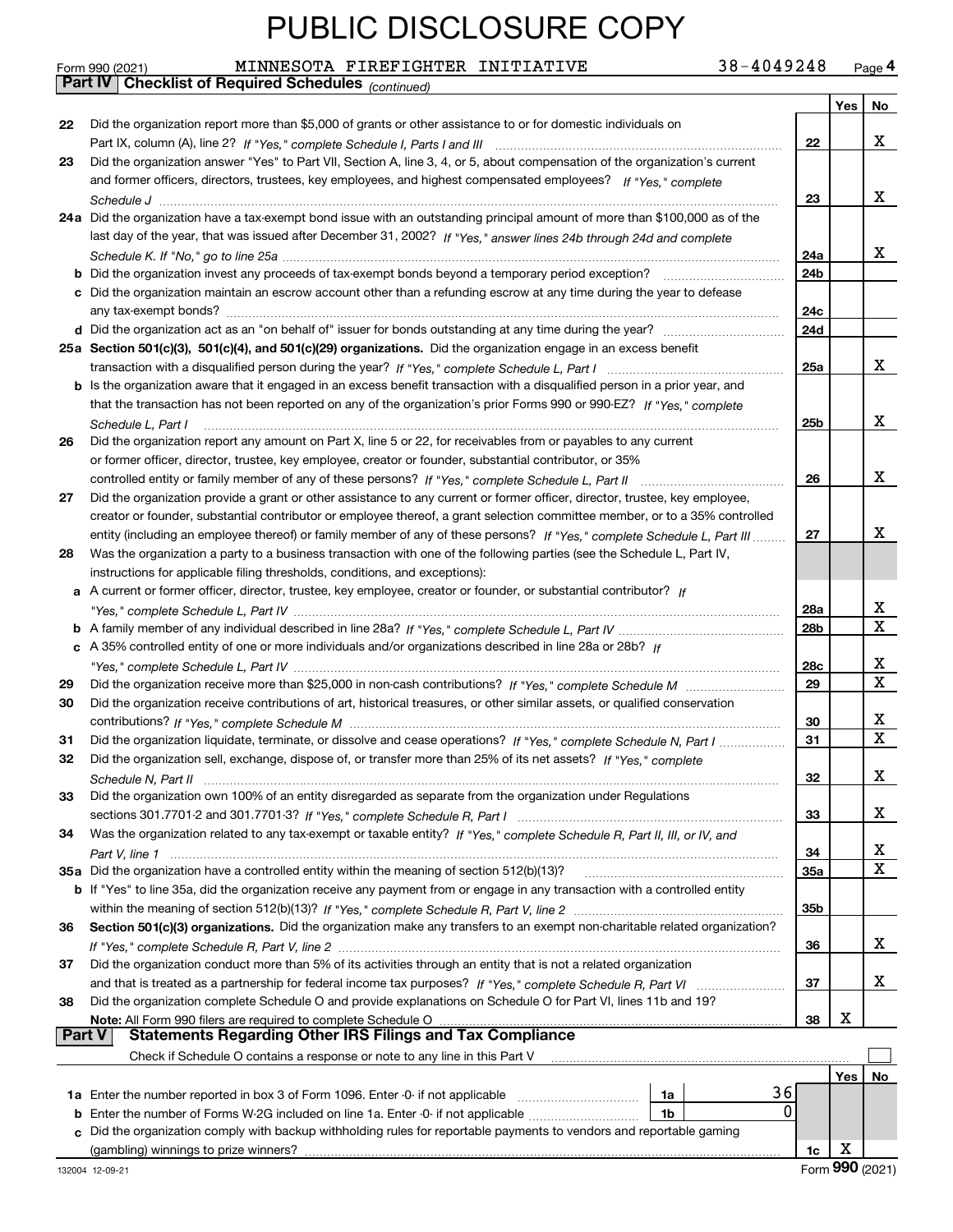| 38-4049248 | Page $5$ |
|------------|----------|
|------------|----------|

|               | 38-4049248<br>MINNESOTA FIREFIGHTER INITIATIVE<br>Form 990 (2021)                                                                               |                               |     | $_{\text{Page}}$ 5 |  |  |  |
|---------------|-------------------------------------------------------------------------------------------------------------------------------------------------|-------------------------------|-----|--------------------|--|--|--|
| <b>Part V</b> | Statements Regarding Other IRS Filings and Tax Compliance (continued)                                                                           |                               |     |                    |  |  |  |
|               |                                                                                                                                                 |                               | Yes | No                 |  |  |  |
|               | 2a Enter the number of employees reported on Form W-3, Transmittal of Wage and Tax Statements,                                                  |                               |     |                    |  |  |  |
|               | $\mathbf 0$<br>filed for the calendar year ending with or within the year covered by this return<br>2a                                          |                               |     |                    |  |  |  |
|               |                                                                                                                                                 | 2 <sub>b</sub>                |     |                    |  |  |  |
|               |                                                                                                                                                 |                               |     |                    |  |  |  |
| За            | Did the organization have unrelated business gross income of \$1,000 or more during the year?                                                   | 3a                            |     | x                  |  |  |  |
| b             |                                                                                                                                                 | 3 <sub>b</sub>                |     |                    |  |  |  |
|               |                                                                                                                                                 |                               |     |                    |  |  |  |
|               | 4a At any time during the calendar year, did the organization have an interest in, or a signature or other authority over, a                    |                               |     | x                  |  |  |  |
|               |                                                                                                                                                 | 4a                            |     |                    |  |  |  |
|               | <b>b</b> If "Yes," enter the name of the foreign country $\blacktriangleright$                                                                  |                               |     |                    |  |  |  |
|               | See instructions for filing requirements for FinCEN Form 114, Report of Foreign Bank and Financial Accounts (FBAR).                             |                               |     |                    |  |  |  |
| 5a            | Was the organization a party to a prohibited tax shelter transaction at any time during the tax year?                                           | 5a                            |     | х                  |  |  |  |
| b             |                                                                                                                                                 | 5 <sub>b</sub>                |     | x                  |  |  |  |
| с             |                                                                                                                                                 | 5c                            |     |                    |  |  |  |
|               | 6a Does the organization have annual gross receipts that are normally greater than \$100,000, and did the organization solicit                  |                               |     |                    |  |  |  |
|               | any contributions that were not tax deductible as charitable contributions?                                                                     | 6a                            |     | x                  |  |  |  |
|               | <b>b</b> If "Yes," did the organization include with every solicitation an express statement that such contributions or gifts                   |                               |     |                    |  |  |  |
|               | were not tax deductible?                                                                                                                        | 6b                            |     |                    |  |  |  |
| 7             | Organizations that may receive deductible contributions under section 170(c).                                                                   |                               |     |                    |  |  |  |
| а             | Did the organization receive a payment in excess of \$75 made partly as a contribution and partly for goods and services provided to the payor? | 7a                            |     | x                  |  |  |  |
| b             | If "Yes," did the organization notify the donor of the value of the goods or services provided?                                                 | 7b                            |     |                    |  |  |  |
|               | Did the organization sell, exchange, or otherwise dispose of tangible personal property for which it was required                               |                               |     |                    |  |  |  |
|               |                                                                                                                                                 | 7c                            |     | x                  |  |  |  |
| d             | 7d                                                                                                                                              |                               |     |                    |  |  |  |
| е             | Did the organization receive any funds, directly or indirectly, to pay premiums on a personal benefit contract?                                 | 7e                            |     | х                  |  |  |  |
| f             | Did the organization, during the year, pay premiums, directly or indirectly, on a personal benefit contract?                                    | 7f                            |     | X                  |  |  |  |
| g             | If the organization received a contribution of qualified intellectual property, did the organization file Form 8899 as required?                | 7g                            |     | X                  |  |  |  |
| h             | If the organization received a contribution of cars, boats, airplanes, or other vehicles, did the organization file a Form 1098-C?              | 7h                            |     | x                  |  |  |  |
| 8             | Sponsoring organizations maintaining donor advised funds. Did a donor advised fund maintained by the                                            |                               |     |                    |  |  |  |
|               | N/A<br>sponsoring organization have excess business holdings at any time during the year?                                                       | 8                             |     |                    |  |  |  |
| 9             | Sponsoring organizations maintaining donor advised funds.                                                                                       |                               |     |                    |  |  |  |
|               | N/A<br>Did the sponsoring organization make any taxable distributions under section 4966?                                                       | 9а                            |     |                    |  |  |  |
| а             | N/A<br>Did the sponsoring organization make a distribution to a donor, donor advisor, or related person?                                        | 9b                            |     |                    |  |  |  |
| b             |                                                                                                                                                 |                               |     |                    |  |  |  |
| 10            | Section 501(c)(7) organizations. Enter:                                                                                                         |                               |     |                    |  |  |  |
| а             | 10a                                                                                                                                             |                               |     |                    |  |  |  |
|               | 10 <sub>b</sub><br>Gross receipts, included on Form 990, Part VIII, line 12, for public use of club facilities                                  |                               |     |                    |  |  |  |
| 11            | Section 501(c)(12) organizations. Enter:                                                                                                        |                               |     |                    |  |  |  |
| а             | N/A<br>11a<br>Gross income from members or shareholders                                                                                         |                               |     |                    |  |  |  |
| b             | Gross income from other sources. (Do not net amounts due or paid to other sources against                                                       |                               |     |                    |  |  |  |
|               | 11b<br>amounts due or received from them.)                                                                                                      |                               |     |                    |  |  |  |
|               | 12a Section 4947(a)(1) non-exempt charitable trusts. Is the organization filing Form 990 in lieu of Form 1041?                                  | 12a                           |     |                    |  |  |  |
|               | <b>b</b> If "Yes," enter the amount of tax-exempt interest received or accrued during the year $\ldots \mathbf{N}/\mathbf{A}$<br><b>12b</b>     |                               |     |                    |  |  |  |
| 13            | Section 501(c)(29) qualified nonprofit health insurance issuers.                                                                                |                               |     |                    |  |  |  |
| a             | N/A<br>Is the organization licensed to issue qualified health plans in more than one state?                                                     | 13a                           |     |                    |  |  |  |
|               | Note: See the instructions for additional information the organization must report on Schedule O.                                               |                               |     |                    |  |  |  |
| b             | Enter the amount of reserves the organization is required to maintain by the states in which the                                                |                               |     |                    |  |  |  |
|               | 13 <sub>b</sub>                                                                                                                                 |                               |     |                    |  |  |  |
| с             | 13 <sub>c</sub>                                                                                                                                 |                               |     |                    |  |  |  |
| 14a           | Did the organization receive any payments for indoor tanning services during the tax year?                                                      | 14a                           |     | X                  |  |  |  |
|               | <b>b</b> If "Yes," has it filed a Form 720 to report these payments? If "No," provide an explanation on Schedule O                              | 14b                           |     |                    |  |  |  |
| 15            | Is the organization subject to the section 4960 tax on payment(s) of more than \$1,000,000 in remuneration or                                   |                               |     |                    |  |  |  |
|               |                                                                                                                                                 | 15                            |     | x                  |  |  |  |
|               | If "Yes," see the instructions and file Form 4720, Schedule N.                                                                                  |                               |     |                    |  |  |  |
| 16            | Is the organization an educational institution subject to the section 4968 excise tax on net investment income?                                 | 16                            |     | х                  |  |  |  |
|               | If "Yes," complete Form 4720, Schedule O.                                                                                                       |                               |     |                    |  |  |  |
|               |                                                                                                                                                 |                               |     |                    |  |  |  |
| 17            | Section 501(c)(21) organizations. Did the trust, any disqualified person, or mine operator engage in any<br>N/A                                 |                               |     |                    |  |  |  |
|               |                                                                                                                                                 | 17                            |     |                    |  |  |  |
|               |                                                                                                                                                 | If "Yes," complete Form 6069. |     |                    |  |  |  |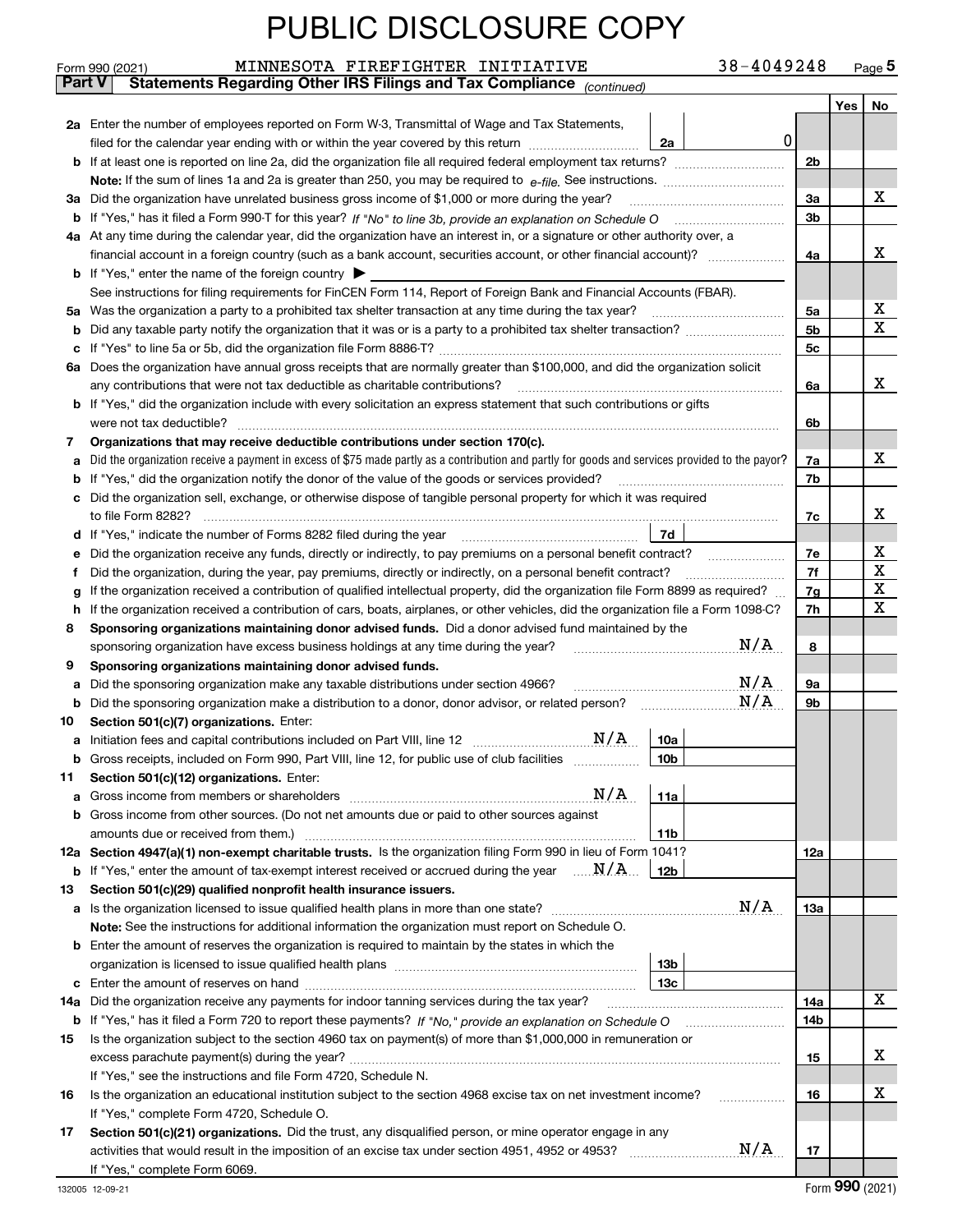MINNESOTA FIREFIGHTER INITIATIVE 38-4049248

*For each "Yes" response to lines 2 through 7b below, and for a "No" response to line 8a, 8b, or 10b below, describe the circumstances, processes, or changes on Schedule O. See instructions.* Form 990 (2021) **1990 (2021)** MINNESOTA FIREFIGHTER INITIATIVE 38-4049248 Page 6<br>**Part VI** | Governance, Management, and Disclosure. *For each "Yes" response to lines 2 through 7b below, and for a "No" response* 

|     | Check if Schedule O contains a response or note to any line in this Part VI                                                                                           |    |  |  |                         |     | $\overline{\mathbf{x}}$ |  |  |  |  |
|-----|-----------------------------------------------------------------------------------------------------------------------------------------------------------------------|----|--|--|-------------------------|-----|-------------------------|--|--|--|--|
|     | <b>Section A. Governing Body and Management</b>                                                                                                                       |    |  |  |                         |     |                         |  |  |  |  |
|     |                                                                                                                                                                       |    |  |  |                         | Yes | No                      |  |  |  |  |
|     | <b>1a</b> Enter the number of voting members of the governing body at the end of the tax year                                                                         | 1a |  |  |                         |     |                         |  |  |  |  |
|     | If there are material differences in voting rights among members of the governing body, or if the governing                                                           |    |  |  |                         |     |                         |  |  |  |  |
|     | body delegated broad authority to an executive committee or similar committee, explain on Schedule O.                                                                 |    |  |  |                         |     |                         |  |  |  |  |
| b   | Enter the number of voting members included on line 1a, above, who are independent<br>1b                                                                              |    |  |  |                         |     |                         |  |  |  |  |
| 2   | Did any officer, director, trustee, or key employee have a family relationship or a business relationship with any other                                              |    |  |  |                         |     |                         |  |  |  |  |
|     | officer, director, trustee, or key employee?                                                                                                                          |    |  |  | 2                       |     | X                       |  |  |  |  |
| 3   | Did the organization delegate control over management duties customarily performed by or under the direct supervision                                                 |    |  |  |                         |     |                         |  |  |  |  |
|     | of officers, directors, trustees, or key employees to a management company or other person?                                                                           |    |  |  | 3                       |     | х                       |  |  |  |  |
| 4   | Did the organization make any significant changes to its governing documents since the prior Form 990 was filed?                                                      |    |  |  | $\overline{4}$          |     | $\mathbf X$             |  |  |  |  |
| 5   |                                                                                                                                                                       |    |  |  | $\overline{\mathbf{5}}$ |     | X                       |  |  |  |  |
| 6   | Did the organization have members or stockholders?                                                                                                                    |    |  |  | 6                       |     | X                       |  |  |  |  |
| 7a  | Did the organization have members, stockholders, or other persons who had the power to elect or appoint one or                                                        |    |  |  |                         |     |                         |  |  |  |  |
|     | more members of the governing body?                                                                                                                                   |    |  |  | 7a                      |     | x                       |  |  |  |  |
|     | <b>b</b> Are any governance decisions of the organization reserved to (or subject to approval by) members, stockholders, or                                           |    |  |  |                         |     |                         |  |  |  |  |
|     | persons other than the governing body?                                                                                                                                |    |  |  | 7b                      |     | x                       |  |  |  |  |
| 8   | Did the organization contemporaneously document the meetings held or written actions undertaken during the year by the following:                                     |    |  |  |                         |     |                         |  |  |  |  |
| a   | The governing body?                                                                                                                                                   |    |  |  | 8a                      | х   |                         |  |  |  |  |
| b   |                                                                                                                                                                       |    |  |  | 8b                      |     | x                       |  |  |  |  |
| 9   | Is there any officer, director, trustee, or key employee listed in Part VII, Section A, who cannot be reached at the                                                  |    |  |  |                         |     |                         |  |  |  |  |
|     |                                                                                                                                                                       |    |  |  | 9                       |     | x                       |  |  |  |  |
|     | <b>Section B. Policies</b> (This Section B requests information about policies not required by the Internal Revenue Code.)                                            |    |  |  |                         |     |                         |  |  |  |  |
|     |                                                                                                                                                                       |    |  |  |                         | Yes | No                      |  |  |  |  |
|     |                                                                                                                                                                       |    |  |  | 10a                     |     | x                       |  |  |  |  |
|     | <b>b</b> If "Yes," did the organization have written policies and procedures governing the activities of such chapters, affiliates,                                   |    |  |  |                         |     |                         |  |  |  |  |
|     | and branches to ensure their operations are consistent with the organization's exempt purposes?                                                                       |    |  |  | 10 <sub>b</sub>         |     |                         |  |  |  |  |
|     | 11a Has the organization provided a complete copy of this Form 990 to all members of its governing body before filing the form?                                       |    |  |  |                         |     |                         |  |  |  |  |
| b   | Describe on Schedule O the process, if any, used by the organization to review this Form 990.                                                                         |    |  |  |                         |     |                         |  |  |  |  |
| 12a |                                                                                                                                                                       |    |  |  | 12a                     | X   |                         |  |  |  |  |
| b   | Were officers, directors, or trustees, and key employees required to disclose annually interests that could give rise to conflicts?                                   |    |  |  | 12 <sub>b</sub>         | X   |                         |  |  |  |  |
| с   | Did the organization regularly and consistently monitor and enforce compliance with the policy? If "Yes." describe                                                    |    |  |  |                         |     |                         |  |  |  |  |
|     |                                                                                                                                                                       |    |  |  | 12c                     | X   |                         |  |  |  |  |
| 13  | Did the organization have a written whistleblower policy?                                                                                                             |    |  |  | 13                      |     | X                       |  |  |  |  |
| 14  | Did the organization have a written document retention and destruction policy?                                                                                        |    |  |  | 14                      |     | X                       |  |  |  |  |
| 15  | Did the process for determining compensation of the following persons include a review and approval by independent                                                    |    |  |  |                         |     |                         |  |  |  |  |
|     | persons, comparability data, and contemporaneous substantiation of the deliberation and decision?                                                                     |    |  |  |                         |     |                         |  |  |  |  |
| a   | The organization's CEO, Executive Director, or top management official manufactured content of the organization's CEO, Executive Director, or top management official |    |  |  | 15a                     |     | х                       |  |  |  |  |
|     |                                                                                                                                                                       |    |  |  | 15b                     |     | X                       |  |  |  |  |
|     | If "Yes" to line 15a or 15b, describe the process on Schedule O. See instructions.                                                                                    |    |  |  |                         |     |                         |  |  |  |  |
|     | 16a Did the organization invest in, contribute assets to, or participate in a joint venture or similar arrangement with a                                             |    |  |  |                         |     |                         |  |  |  |  |
|     | taxable entity during the year?                                                                                                                                       |    |  |  | 16a                     |     | X                       |  |  |  |  |
|     | b If "Yes," did the organization follow a written policy or procedure requiring the organization to evaluate its participation                                        |    |  |  |                         |     |                         |  |  |  |  |
|     | in joint venture arrangements under applicable federal tax law, and take steps to safeguard the organization's                                                        |    |  |  |                         |     |                         |  |  |  |  |
|     | exempt status with respect to such arrangements?                                                                                                                      |    |  |  | 16b                     |     |                         |  |  |  |  |
|     | Section C. Disclosure                                                                                                                                                 |    |  |  |                         |     |                         |  |  |  |  |
| 17  | List the states with which a copy of this Form 990 is required to be filed $\triangleright$ MN                                                                        |    |  |  |                         |     |                         |  |  |  |  |
| 18  | Section 6104 requires an organization to make its Forms 1023 (1024 or 1024-A, if applicable), 990, and 990-T (section 501(c)(3)s only) available                      |    |  |  |                         |     |                         |  |  |  |  |
|     | for public inspection. Indicate how you made these available. Check all that apply.                                                                                   |    |  |  |                         |     |                         |  |  |  |  |
|     | $X$ Own website<br>$X$ Upon request<br>Another's website<br>Other (explain on Schedule O)                                                                             |    |  |  |                         |     |                         |  |  |  |  |
| 19  | Describe on Schedule O whether (and if so, how) the organization made its governing documents, conflict of interest policy, and financial                             |    |  |  |                         |     |                         |  |  |  |  |
|     | statements available to the public during the tax year.                                                                                                               |    |  |  |                         |     |                         |  |  |  |  |
| 20  | State the name, address, and telephone number of the person who possesses the organization's books and records                                                        |    |  |  |                         |     |                         |  |  |  |  |
|     | JOHN WOLFF - 952-924-2595                                                                                                                                             |    |  |  |                         |     |                         |  |  |  |  |
|     | 3750 WOODDALE AVENUE, SAINT LOUIS PARK,<br>55416<br>ΜN                                                                                                                |    |  |  |                         |     |                         |  |  |  |  |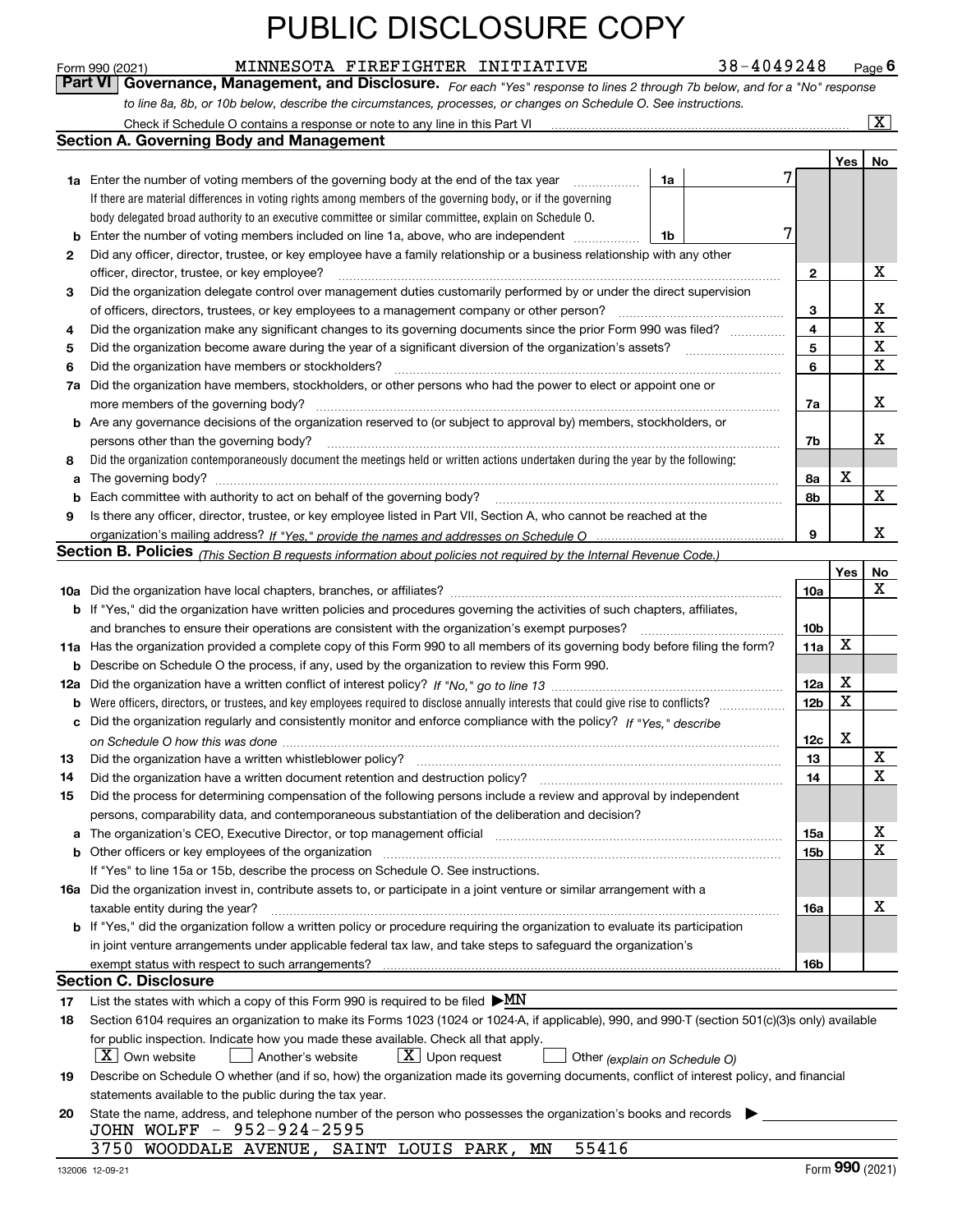$\mathcal{L}^{\text{max}}$ 

#### Form 990 (2021) MINNESOTA FIREFIGHTER INITIATIVE 38-4049248 Page **7Part VII Compensation of Officers, Directors, Trustees, Key Employees, Highest Compensated**

#### **Employees, and Independent Contractors**

Check if Schedule O contains a response or note to any line in this Part VII

**Section A. Officers, Directors, Trustees, Key Employees, and Highest Compensated Employees**

**1a**  Complete this table for all persons required to be listed. Report compensation for the calendar year ending with or within the organization's tax year. **•** List all of the organization's current officers, directors, trustees (whether individuals or organizations), regardless of amount of compensation.

Enter -0- in columns (D), (E), and (F) if no compensation was paid.

 $\bullet$  List all of the organization's  $\sf current$  key employees, if any. See the instructions for definition of "key employee."

• List the organization's five current highest compensated employees (other than an officer, director, trustee, or key employee) who received report-■ List the organization's five current highest compensated employees (other than an officer, director, trustee, or key employee) who received report-<br>able compensation (box 5 of Form W-2, Form 1099-MISC, and/or box 1 of F

**•** List all of the organization's former officers, key employees, and highest compensated employees who received more than \$100,000 of reportable compensation from the organization and any related organizations.

**former directors or trustees**  ¥ List all of the organization's that received, in the capacity as a former director or trustee of the organization, more than \$10,000 of reportable compensation from the organization and any related organizations.

See the instructions for the order in which to list the persons above.

 $\boxed{\textbf{X}}$  Check this box if neither the organization nor any related organization compensated any current officer, director, or trustee.

| (A)                 | (B)           | (C)                            |                       |             |              |                                 |        | (D)             | (E)             |               |  |  |  |
|---------------------|---------------|--------------------------------|-----------------------|-------------|--------------|---------------------------------|--------|-----------------|-----------------|---------------|--|--|--|
| Name and title      | Average       |                                |                       | Position    |              | (do not check more than one     |        | Reportable      | Reportable      | Estimated     |  |  |  |
|                     | hours per     |                                |                       |             |              | box, unless person is both an   |        | compensation    | compensation    | amount of     |  |  |  |
|                     | week          |                                |                       |             |              | officer and a director/trustee) |        | from            | from related    | other         |  |  |  |
|                     | (list any     |                                |                       |             |              |                                 |        | the             | organizations   | compensation  |  |  |  |
|                     | hours for     |                                |                       |             |              |                                 |        | organization    | (W-2/1099-MISC/ | from the      |  |  |  |
|                     | related       |                                |                       |             |              |                                 |        | (W-2/1099-MISC/ | 1099-NEC)       | organization  |  |  |  |
|                     | organizations |                                |                       |             |              |                                 |        | 1099-NEC)       |                 | and related   |  |  |  |
|                     | below         | Individual trustee or director | Institutional trustee | Officer     | Key employee | Highest compensated<br>employee | Former |                 |                 | organizations |  |  |  |
|                     | line)         |                                |                       |             |              |                                 |        |                 |                 |               |  |  |  |
| (1) GEORGE ESBENSEN | 10.00         |                                |                       |             |              |                                 |        |                 |                 |               |  |  |  |
| PRESIDENT           |               | $\mathbf X$                    |                       | $\mathbf x$ |              |                                 |        | 0.              | 0.              | $0_{\cdot}$   |  |  |  |
| (2) MIKE DOBESH     | 10.00         |                                |                       |             |              |                                 |        |                 |                 |               |  |  |  |
| VICE PRESIDENT      |               | $\mathbf X$                    |                       | $\mathbf X$ |              |                                 |        | $0$ .           | 0.              | $\mathbf 0$ . |  |  |  |
| (3) JOHN WOLFF      | 10.00         |                                |                       |             |              |                                 |        |                 |                 |               |  |  |  |
| <b>TREASURER</b>    |               | $\mathbf X$                    |                       | $\mathbf X$ |              |                                 |        | 0.              | $\mathbf 0$ .   | 0.            |  |  |  |
| $(4)$ KEN BENCE     | 10.00         |                                |                       |             |              |                                 |        |                 |                 |               |  |  |  |
| <b>SECRETARY</b>    |               | $\mathbf X$                    |                       | $\mathbf X$ |              |                                 |        | $\mathbf 0$ .   | 0.              | $0_{.}$       |  |  |  |
| (5) WAYNE KEWITSCH  | 20.00         |                                |                       |             |              |                                 |        |                 |                 |               |  |  |  |
| EXECUTIVE DIRECTOR  |               |                                |                       | $\mathbf X$ |              |                                 |        | 0.              | $\mathbf 0$ .   | $0_{.}$       |  |  |  |
| (6) AMBER LAGE      | 1.00          |                                |                       |             |              |                                 |        |                 |                 |               |  |  |  |
| <b>DIRECTOR</b>     |               | $\mathbf x$                    |                       |             |              |                                 |        | 0.              | 0.              | $\mathbf 0$ . |  |  |  |
| (7) DAVE YURCZYK    | 1.00          |                                |                       |             |              |                                 |        |                 |                 |               |  |  |  |
| <b>DIRECTOR</b>     |               | $\mathbf X$                    |                       |             |              |                                 |        | 0.              | 0.              | $\mathbf 0$ . |  |  |  |
| (8) SCOTT VADNAIS   | 1.00          |                                |                       |             |              |                                 |        |                 |                 |               |  |  |  |
| <b>DIRECTOR</b>     |               | $\mathbf X$                    |                       |             |              |                                 |        | $\mathbf 0$ .   | $\mathbf 0$ .   | $0_{.}$       |  |  |  |
|                     |               |                                |                       |             |              |                                 |        |                 |                 |               |  |  |  |
|                     |               |                                |                       |             |              |                                 |        |                 |                 |               |  |  |  |
|                     |               |                                |                       |             |              |                                 |        |                 |                 |               |  |  |  |
|                     |               |                                |                       |             |              |                                 |        |                 |                 |               |  |  |  |
|                     |               |                                |                       |             |              |                                 |        |                 |                 |               |  |  |  |
|                     |               |                                |                       |             |              |                                 |        |                 |                 |               |  |  |  |
|                     |               |                                |                       |             |              |                                 |        |                 |                 |               |  |  |  |
|                     |               |                                |                       |             |              |                                 |        |                 |                 |               |  |  |  |
|                     |               |                                |                       |             |              |                                 |        |                 |                 |               |  |  |  |
|                     |               |                                |                       |             |              |                                 |        |                 |                 |               |  |  |  |
|                     |               |                                |                       |             |              |                                 |        |                 |                 |               |  |  |  |
|                     |               |                                |                       |             |              |                                 |        |                 |                 |               |  |  |  |
|                     |               |                                |                       |             |              |                                 |        |                 |                 |               |  |  |  |
|                     |               |                                |                       |             |              |                                 |        |                 |                 |               |  |  |  |
|                     |               |                                |                       |             |              |                                 |        |                 |                 |               |  |  |  |
|                     |               |                                |                       |             |              |                                 |        |                 |                 |               |  |  |  |
|                     |               |                                |                       |             |              |                                 |        |                 |                 |               |  |  |  |
|                     |               |                                |                       |             |              |                                 |        |                 |                 |               |  |  |  |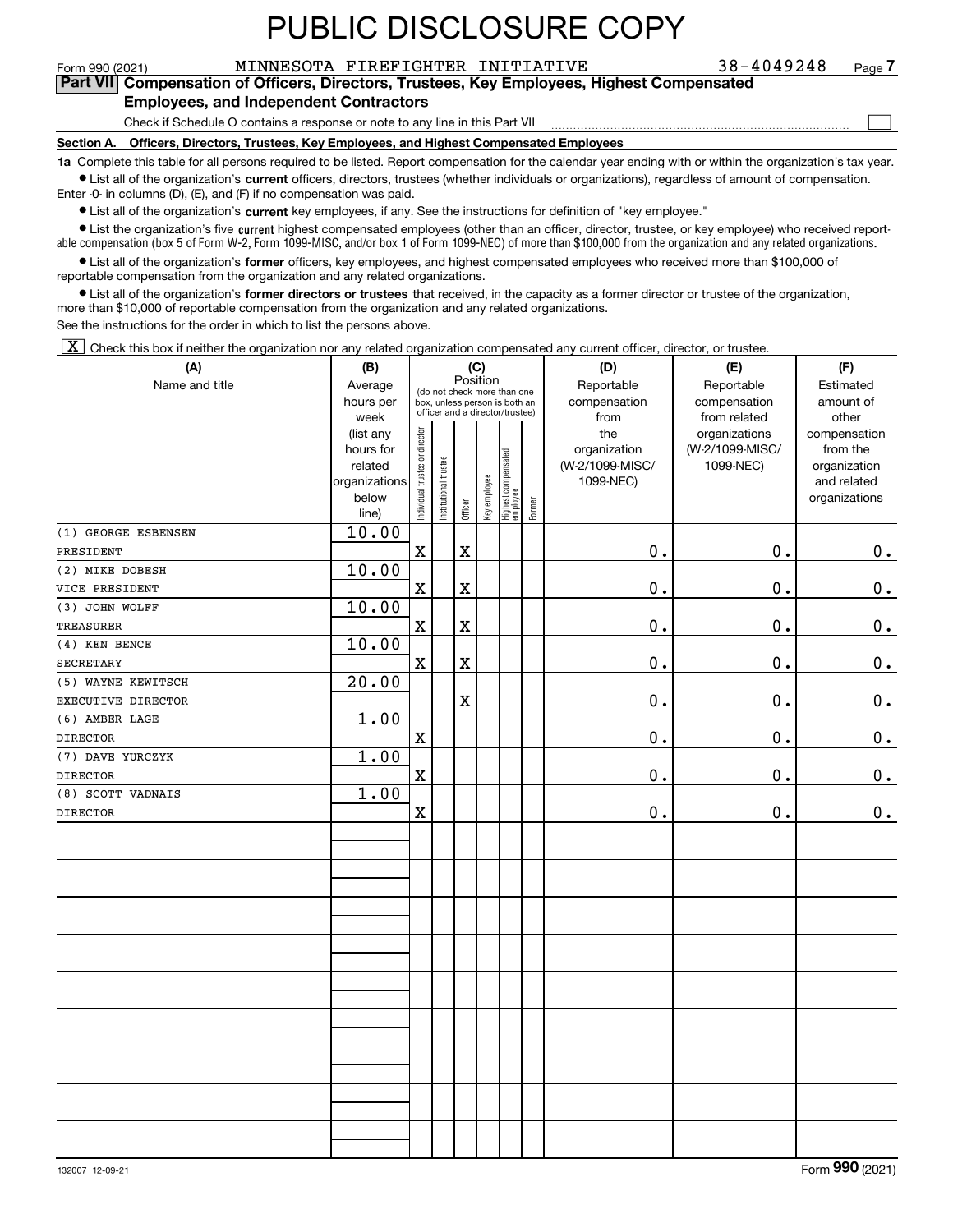| Form 990 (2021)                                | MINNESOTA FIREFIGHTER INITIATIVE                                                                       |  |  |                                                                                                                                                                                                                                                       |         |              |                                  |        |                                                                                                                                                                                                                                                             | 38-4049248                                        |                |                     | Page 8                                                                   |
|------------------------------------------------|--------------------------------------------------------------------------------------------------------|--|--|-------------------------------------------------------------------------------------------------------------------------------------------------------------------------------------------------------------------------------------------------------|---------|--------------|----------------------------------|--------|-------------------------------------------------------------------------------------------------------------------------------------------------------------------------------------------------------------------------------------------------------------|---------------------------------------------------|----------------|---------------------|--------------------------------------------------------------------------|
| <b>Part VII</b>                                | Section A. Officers, Directors, Trustees, Key Employees, and Highest Compensated Employees (continued) |  |  |                                                                                                                                                                                                                                                       |         |              |                                  |        |                                                                                                                                                                                                                                                             |                                                   |                |                     |                                                                          |
|                                                | (A)<br>Name and title                                                                                  |  |  | (B)<br>(C)<br>(D)<br>Position<br>Average<br>Reportable<br>(do not check more than one<br>hours per<br>compensation<br>box, unless person is both an<br>officer and a director/trustee)<br>week<br>from<br>(list any<br>Individual trustee or director |         |              |                                  |        |                                                                                                                                                                                                                                                             | (E)<br>Reportable<br>compensation<br>from related |                |                     | (F)<br>Estimated<br>amount of<br>other                                   |
|                                                |                                                                                                        |  |  |                                                                                                                                                                                                                                                       | Officer | Key employee | Highest compensated<br> employee | Former | the<br>organization<br>(W-2/1099-MISC/<br>1099-NEC)                                                                                                                                                                                                         | organizations<br>(W-2/1099-MISC/<br>1099-NEC)     |                |                     | compensation<br>from the<br>organization<br>and related<br>organizations |
|                                                |                                                                                                        |  |  |                                                                                                                                                                                                                                                       |         |              |                                  |        |                                                                                                                                                                                                                                                             |                                                   |                |                     |                                                                          |
|                                                |                                                                                                        |  |  |                                                                                                                                                                                                                                                       |         |              |                                  |        |                                                                                                                                                                                                                                                             |                                                   |                |                     |                                                                          |
|                                                |                                                                                                        |  |  |                                                                                                                                                                                                                                                       |         |              |                                  |        |                                                                                                                                                                                                                                                             |                                                   |                |                     |                                                                          |
|                                                |                                                                                                        |  |  |                                                                                                                                                                                                                                                       |         |              |                                  |        |                                                                                                                                                                                                                                                             |                                                   |                |                     |                                                                          |
|                                                |                                                                                                        |  |  |                                                                                                                                                                                                                                                       |         |              |                                  |        |                                                                                                                                                                                                                                                             |                                                   |                |                     |                                                                          |
|                                                |                                                                                                        |  |  |                                                                                                                                                                                                                                                       |         |              |                                  |        |                                                                                                                                                                                                                                                             |                                                   |                |                     |                                                                          |
|                                                |                                                                                                        |  |  |                                                                                                                                                                                                                                                       |         |              |                                  |        |                                                                                                                                                                                                                                                             |                                                   |                |                     |                                                                          |
| Subtotal<br>1b.                                | $\blacksquare$                                                                                         |  |  |                                                                                                                                                                                                                                                       |         |              |                                  |        | 0.<br>0.<br>$\mathbf 0$                                                                                                                                                                                                                                     |                                                   | 0.<br>0.<br>0. |                     | 0.<br>0.<br>0.                                                           |
| 2                                              | compensation from the organization $\blacktriangleright$                                               |  |  |                                                                                                                                                                                                                                                       |         |              |                                  |        | Total number of individuals (including but not limited to those listed above) who received more than \$100,000 of reportable                                                                                                                                |                                                   |                |                     | 0                                                                        |
| 3                                              |                                                                                                        |  |  |                                                                                                                                                                                                                                                       |         |              |                                  |        | Did the organization list any former officer, director, trustee, key employee, or highest compensated employee on<br>line 1a? If "Yes," complete Schedule J for such individual manufactured contains and the Yes," complete Schedule J for such individual |                                                   |                | 3                   | Yes<br>No<br>х                                                           |
| 4                                              |                                                                                                        |  |  |                                                                                                                                                                                                                                                       |         |              |                                  |        | For any individual listed on line 1a, is the sum of reportable compensation and other compensation from the organization                                                                                                                                    |                                                   |                | 4                   | х                                                                        |
| 5<br><b>Section B. Independent Contractors</b> |                                                                                                        |  |  |                                                                                                                                                                                                                                                       |         |              |                                  |        | Did any person listed on line 1a receive or accrue compensation from any unrelated organization or individual for services                                                                                                                                  |                                                   |                | 5                   | x                                                                        |
| 1                                              |                                                                                                        |  |  |                                                                                                                                                                                                                                                       |         |              |                                  |        | Complete this table for your five highest compensated independent contractors that received more than \$100,000 of compensation from<br>the organization. Report compensation for the calendar year ending with or within the organization's tax year.      |                                                   |                |                     |                                                                          |
|                                                | (A)<br>Name and business address                                                                       |  |  | <b>NONE</b>                                                                                                                                                                                                                                           |         |              |                                  |        | (B)<br>Description of services                                                                                                                                                                                                                              |                                                   |                | (C)<br>Compensation |                                                                          |
|                                                |                                                                                                        |  |  |                                                                                                                                                                                                                                                       |         |              |                                  |        |                                                                                                                                                                                                                                                             |                                                   |                |                     |                                                                          |
|                                                |                                                                                                        |  |  |                                                                                                                                                                                                                                                       |         |              |                                  |        |                                                                                                                                                                                                                                                             |                                                   |                |                     |                                                                          |
|                                                |                                                                                                        |  |  |                                                                                                                                                                                                                                                       |         |              |                                  |        |                                                                                                                                                                                                                                                             |                                                   |                |                     |                                                                          |
|                                                |                                                                                                        |  |  |                                                                                                                                                                                                                                                       |         |              |                                  |        |                                                                                                                                                                                                                                                             |                                                   |                |                     |                                                                          |
| 2                                              | \$100,000 of compensation from the organization                                                        |  |  |                                                                                                                                                                                                                                                       |         | Ü            |                                  |        | Total number of independent contractors (including but not limited to those listed above) who received more than                                                                                                                                            |                                                   |                |                     |                                                                          |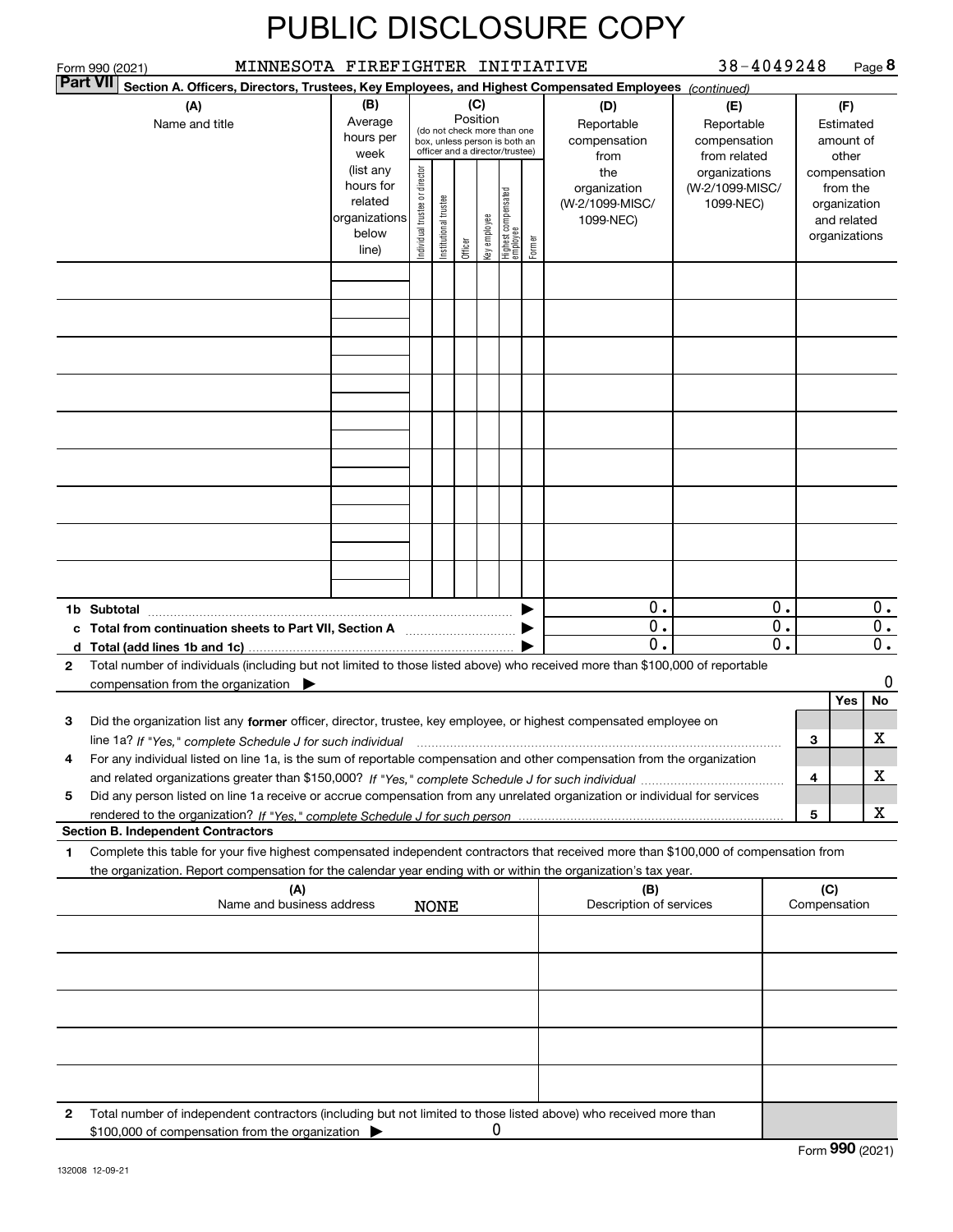|                                                           |    |        | MINNESOTA FIREFIGHTER INITIATIVE<br>Form 990 (2021)                             |                             |                      |                                              | 38-4049248                                         | Page 9                                                          |  |  |
|-----------------------------------------------------------|----|--------|---------------------------------------------------------------------------------|-----------------------------|----------------------|----------------------------------------------|----------------------------------------------------|-----------------------------------------------------------------|--|--|
| <b>Part VIII</b><br><b>Statement of Revenue</b>           |    |        |                                                                                 |                             |                      |                                              |                                                    |                                                                 |  |  |
|                                                           |    |        | Check if Schedule O contains a response or note to any line in this Part VIII   |                             |                      |                                              |                                                    |                                                                 |  |  |
|                                                           |    |        |                                                                                 |                             | (A)<br>Total revenue | (B)<br>Related or exempt<br>function revenue | $\overline{(C)}$<br>Unrelated<br>lbusiness revenue | (D)<br>Revenue excluded<br>from tax under<br>sections 512 - 514 |  |  |
|                                                           |    |        | <b>1 a</b> Federated campaigns<br>1a                                            |                             |                      |                                              |                                                    |                                                                 |  |  |
| Contributions, Gifts, Grants<br>and Other Similar Amounts |    |        | $\cdots$<br>1 <sub>b</sub><br><b>b</b> Membership dues                          |                             |                      |                                              |                                                    |                                                                 |  |  |
|                                                           |    |        | $\overline{\phantom{a}}$<br>1 <sub>c</sub><br>c Fundraising events              | 61,003.                     |                      |                                              |                                                    |                                                                 |  |  |
|                                                           |    |        | 1 <sub>d</sub><br>d Related organizations                                       |                             |                      |                                              |                                                    |                                                                 |  |  |
|                                                           |    |        | .<br>1e<br>e Government grants (contributions)                                  | 296,902.                    |                      |                                              |                                                    |                                                                 |  |  |
|                                                           |    |        | f All other contributions, gifts, grants, and                                   |                             |                      |                                              |                                                    |                                                                 |  |  |
|                                                           |    |        | 1f<br>similar amounts not included above                                        | 16,456.                     |                      |                                              |                                                    |                                                                 |  |  |
|                                                           |    |        | $1g$ \$<br>Noncash contributions included in lines 1a-1f                        |                             |                      |                                              |                                                    |                                                                 |  |  |
|                                                           |    |        |                                                                                 | ▶                           | 374,361.             |                                              |                                                    |                                                                 |  |  |
|                                                           |    |        |                                                                                 | <b>Business Code</b>        |                      |                                              |                                                    |                                                                 |  |  |
|                                                           |    |        | 2 a MERCHANDISE SALE                                                            | 453220                      | 137.                 | 137.                                         |                                                    |                                                                 |  |  |
| Program Service<br>Revenue                                |    | b      |                                                                                 |                             |                      |                                              |                                                    |                                                                 |  |  |
|                                                           |    |        | <u> 1989 - Johann Barn, fransk politik (f. 1989)</u>                            |                             |                      |                                              |                                                    |                                                                 |  |  |
|                                                           |    | с<br>d | the contract of the contract of the contract of the contract of the contract of |                             |                      |                                              |                                                    |                                                                 |  |  |
|                                                           |    |        | the control of the control of the control of the control of the control of      |                             |                      |                                              |                                                    |                                                                 |  |  |
|                                                           |    | е      | f All other program service revenue                                             |                             |                      |                                              |                                                    |                                                                 |  |  |
|                                                           |    |        |                                                                                 | ▶                           | 137.                 |                                              |                                                    |                                                                 |  |  |
|                                                           | 3  |        | Investment income (including dividends, interest, and                           |                             |                      |                                              |                                                    |                                                                 |  |  |
|                                                           |    |        |                                                                                 | ▶                           | 107.                 |                                              |                                                    | 107.                                                            |  |  |
|                                                           | 4  |        | Income from investment of tax-exempt bond proceeds                              |                             |                      |                                              |                                                    |                                                                 |  |  |
|                                                           | 5  |        |                                                                                 |                             |                      |                                              |                                                    |                                                                 |  |  |
|                                                           |    |        | (i) Real                                                                        | (ii) Personal               |                      |                                              |                                                    |                                                                 |  |  |
|                                                           |    |        | 6 a Gross rents<br>6a<br>.                                                      |                             |                      |                                              |                                                    |                                                                 |  |  |
|                                                           |    | b      | Less: rental expenses<br>6b                                                     |                             |                      |                                              |                                                    |                                                                 |  |  |
|                                                           |    | с      | 6c<br>Rental income or (loss)                                                   |                             |                      |                                              |                                                    |                                                                 |  |  |
|                                                           |    |        | d Net rental income or (loss)                                                   |                             |                      |                                              |                                                    |                                                                 |  |  |
|                                                           |    |        | (i) Securities<br>7 a Gross amount from sales of                                | (ii) Other                  |                      |                                              |                                                    |                                                                 |  |  |
|                                                           |    |        | assets other than inventory<br>7a                                               |                             |                      |                                              |                                                    |                                                                 |  |  |
|                                                           |    |        | <b>b</b> Less: cost or other basis                                              |                             |                      |                                              |                                                    |                                                                 |  |  |
|                                                           |    |        | 7b<br>and sales expenses                                                        |                             |                      |                                              |                                                    |                                                                 |  |  |
| evenue                                                    |    |        | 7c<br>c Gain or (loss)                                                          |                             |                      |                                              |                                                    |                                                                 |  |  |
|                                                           |    |        |                                                                                 |                             |                      |                                              |                                                    |                                                                 |  |  |
| œ                                                         |    |        | 8 a Gross income from fundraising events (not                                   |                             |                      |                                              |                                                    |                                                                 |  |  |
| Other                                                     |    |        | including $$61,003.$ of                                                         |                             |                      |                                              |                                                    |                                                                 |  |  |
|                                                           |    |        | contributions reported on line 1c). See                                         |                             |                      |                                              |                                                    |                                                                 |  |  |
|                                                           |    |        |                                                                                 | $ a_1 $ 30,016.             |                      |                                              |                                                    |                                                                 |  |  |
|                                                           |    |        | <b>b</b> Less: direct expenses                                                  | $ 8b $ 42,667.              |                      |                                              |                                                    |                                                                 |  |  |
|                                                           |    |        | c Net income or (loss) from fundraising events                                  | ▶<br>$\ldots \ldots \ldots$ | $-12,651.$           |                                              |                                                    | $-12,651.$                                                      |  |  |
|                                                           |    |        | 9 a Gross income from gaming activities. See                                    |                             |                      |                                              |                                                    |                                                                 |  |  |
|                                                           |    |        | 9a                                                                              |                             |                      |                                              |                                                    |                                                                 |  |  |
|                                                           |    |        | 9 <sub>b</sub><br><b>b</b> Less: direct expenses <b>manually</b>                |                             |                      |                                              |                                                    |                                                                 |  |  |
|                                                           |    |        | c Net income or (loss) from gaming activities                                   | ▶                           |                      |                                              |                                                    |                                                                 |  |  |
|                                                           |    |        | 10 a Gross sales of inventory, less returns                                     |                             |                      |                                              |                                                    |                                                                 |  |  |
|                                                           |    |        | 10a                                                                             |                             |                      |                                              |                                                    |                                                                 |  |  |
|                                                           |    |        | 10b<br><b>b</b> Less: cost of goods sold                                        |                             |                      |                                              |                                                    |                                                                 |  |  |
|                                                           |    |        | c Net income or (loss) from sales of inventory                                  |                             |                      |                                              |                                                    |                                                                 |  |  |
|                                                           |    |        |                                                                                 | <b>Business Code</b>        |                      |                                              |                                                    |                                                                 |  |  |
| Miscellaneous<br>Revenue                                  |    | 11 a   | the contract of the contract of the contract of the contract of the             |                             |                      |                                              |                                                    |                                                                 |  |  |
|                                                           |    | b      |                                                                                 |                             |                      |                                              |                                                    |                                                                 |  |  |
|                                                           |    | c      | <u> 1989 - Johann Barbara, martxa alemaniar a</u>                               |                             |                      |                                              |                                                    |                                                                 |  |  |
|                                                           |    |        |                                                                                 |                             |                      |                                              |                                                    |                                                                 |  |  |
|                                                           |    |        |                                                                                 | $\blacktriangleright$       |                      |                                              |                                                    |                                                                 |  |  |
|                                                           | 12 |        |                                                                                 |                             | 361,954.             | 137.                                         | 0.                                                 | $-12,544.$                                                      |  |  |
| 132009 12-09-21                                           |    |        |                                                                                 |                             |                      |                                              |                                                    | Form 990 (2021)                                                 |  |  |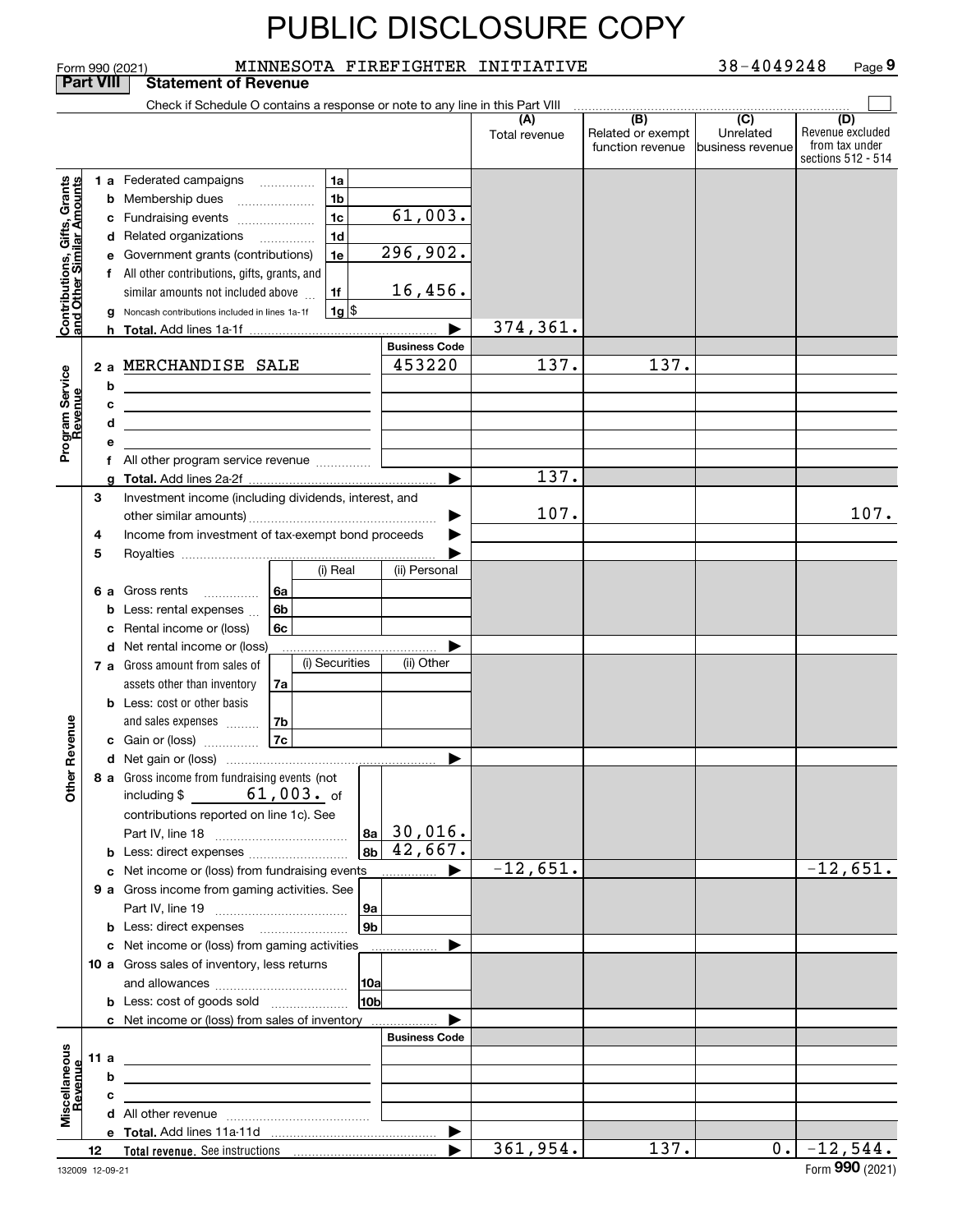#### **Total functional expenses.**  Add lines 1 through 24e **Joint costs.** Complete this line only if the organization **(A)**<br>Total expenses **(C)** (C) (C)<br>
penses Program service Management and Fundrai<br>
expenses general expenses expen **1234567891011abcdefg12131415161718192021222324abc**HONORARIUMS **d** SUBSCRIPTIONS **e** All other expenses **2526***Section 501(c)(3) and 501(c)(4) organizations must complete all columns. All other organizations must complete column (A).* Grants and other assistance to domestic organizations and domestic governments. See Part IV, line 21 Compensation not included above to disqualified persons (as defined under section 4958(f)(1)) and persons described in section 4958(c)(3)(B)  $\quad \ldots \ldots \ldots$ Pension plan accruals and contributions (include section 401(k) and 403(b) employer contributions) Professional fundraising services. See Part IV, line 17 Other. (If line 11g amount exceeds 10% of line 25, column (A), amount, list line 11g expenses on Sch O.) Other expenses. Itemize expenses not covered above. (List miscellaneous expenses on line 24e. If line 24e amount exceeds 10% of line 25, column (A), amount, list line 24e expenses on Schedule O.) reported in column (B) joint costs from a combined educational campaign and fundraising solicitation. Form 990 (2021) MINNESOTA FIREFIGHTER INITIATIVE 38-4049248  $\,$  Page Check if Schedule O contains a response or note to any line in this Part IX (C) (C) (C) (C) (C) (C) Program service expensesFundraising expenses Grants and other assistance to domestic  $individuals. See Part IV, line 22  $_________1$$ Grants and other assistance to foreign organizations, foreign governments, and foreign individuals. See Part IV, lines 15 and 16  $\ldots$ Benefits paid to or for members .................... Compensation of current officers, directors, trustees, and key employees  $\ldots$   $\ldots$   $\ldots$   $\ldots$ Other salaries and wages ~~~~~~~~~~ Other employee benefits ~~~~~~~~~~ Payroll taxes ~~~~~~~~~~~~~~~~ Fees for services (nonemployees): Management ~~~~~~~~~~~~~~~~ Legal ~~~~~~~~~~~~~~~~~~~~Accounting ~~~~~~~~~~~~~~~~~ Lobbying ~~~~~~~~~~~~~~~~~~lnvestment management fees ....................... Advertising and promotion www.communication Office expenses ~~~~~~~~~~~~~~~Information technology ~~~~~~~~~~~ Royalties ~~~~~~~~~~~~~~~~~~ Occupancy ~~~~~~~~~~~~~~~~~ Travel ……………………………………………… Payments of travel or entertainment expenses for any federal, state, or local public officials ... Conferences, conventions, and meetings InterestPayments to affiliates ~~~~~~~~~~~~ Depreciation, depletion, and amortization  $\,\,\ldots\,\,$ Insurance~~~~~~~~~~~~~~~~~*Do not include amounts reported on lines 6b, 7b, 8b, 9b, and 10b of Part VIII.* **Part IX Statement of Functional Expenses**  $\mathcal{L}^{\text{max}}$ 61,500. 3,066. 13,313. 1,350. 43,978. 2,758. 7,105. 713. 167,638. 5,300. 2,986. 2,824. 2,571. 315,102. 45,000. 16,500. 3,066. 13,313. 1,350. 26,818. 13,632. 3,528.<br>2,508. 250.  $2,508.$ 7,105. 649. 64. 167,638. 5,300.  $2,500.$  486. 2,824. 798. 1,716. 57.<br>703. 62,564. 3,835.  $\overline{248,703}$ . TRAINING STIPENDS

Check here  $\begin{array}{|c|c|c|c|c|}\hline \text{ } & \text{ if following SOP 98-2 (ASC 958-720)} \hline \end{array}$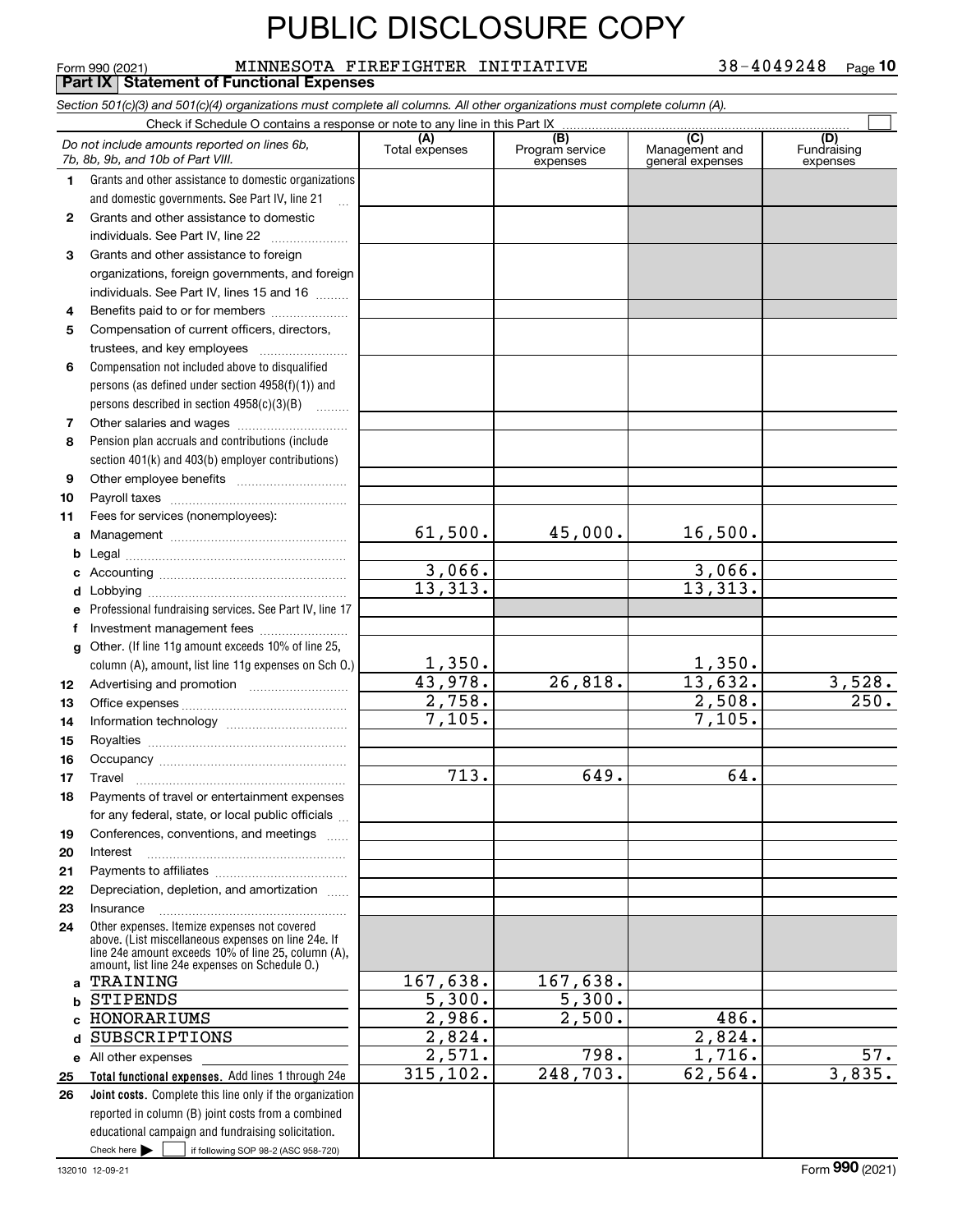Form 990 (2021) MINNESOTA FIREFIGHTER INITIATIVE 38-4049248  $\,$  Page 38-4049248 Page 11

#### **Part X** Balance Sheet  $\mathcal{L}^{\text{max}}$ Check if Schedule O contains a response or note to any line in this Part X **(A) (B)** Beginning of year | | End of year  $63,053.$  1 133,714. **11**Cash - non-interest-bearing ~~~~~~~~~~~~~~~~~~~~~~~~~ **22**Savings and temporary cash investments ~~~~~~~~~~~~~~~~~~8,683. **33**Pledges and grants receivable, net ~~~~~~~~~~~~~~~~~~~~~1,000. Accounts receivable, net ~~~~~~~~~~~~~~~~~~~~~~~~~~ **445**Loans and other receivables from any current or former officer, director, trustee, key employee, creator or founder, substantial contributor, or 35% controlled entity or family member of any of these persons ~~~~~~~~~ **56**Loans and other receivables from other disqualified persons (as defined under section  $4958(f)(1)$ , and persons described in section  $4958(c)(3)(B)$ **677**Notes and loans receivable, net ~~~~~~~~~~~~~~~~~~~~~~~ **Assets** 5,311. **88**Inventories for sale or use ~~~~~~~~~~~~~~~~~~~~~~~~~~Prepaid expenses and deferred charges **9910a**Land, buildings, and equipment: cost or other basis. Complete Part VI of Schedule D will aller **10cb** Less: accumulated depreciation  $\ldots$  **10b 1111**Investments - publicly traded securities ~~~~~~~~~~~~~~~~~~~ **1212**Investments - other securities. See Part IV, line 11 ~~~~~~~~~~~~~~ **1313**Investments - program-related. See Part IV, line 11 ~~~~~~~~~~~~~**1414**Intangible assets …………………………………………………………………………………… Other assets. See Part IV, line 11 ~~~~~~~~~~~~~~~~~~~~~~ **1515** $64,053.$  16 147,708. **Total assets. 1616**Add lines 1 through 15 (must equal line 33) Accounts payable and accrued expenses ~~~~~~~~~~~~~~~~~~ 68. 36,871. **17171818**Grants payable ~~~~~~~~~~~~~~~~~~~~~~~~~~~~~~~ **1919**Deferred revenue ~~~~~~~~~~~~~~~~~~~~~~~~~~~~~~ **2020**Tax-exempt bond liabilities …………………………………………………………… Escrow or custodial account liability. Complete Part IV of Schedule D **212122**Loans and other payables to any current or former officer, director, iabilities **Liabilities** trustee, key employee, creator or founder, substantial contributor, or 35% controlled entity or family member of any of these persons ~~~~~~~~~**22**Secured mortgages and notes payable to unrelated third parties **Fig. 1.1.1.1.1.1.1.1.1.1. 2323**Unsecured notes and loans payable to unrelated third parties  $\ldots$ **242425**Other liabilities (including federal income tax, payables to related third parties, and other liabilities not included on lines 17-24). Complete Part X of Schedule D ~~~~~~~~~~~~~~~~~~~~~~~~~~~~~~~ **25**68. 36,871. **26Total liabilities. 26Organizations that follow FASB ASC 958, check here** Add lines 17 through 25 | X Assets or Fund Balances **Net Assets or Fund Balances and complete lines 27, 28, 32, and 33.** 63,985.  $|z_7|$  110,837. **2727**Net assets without donor restrictions ~~~~~~~~~~~~~~~~~~~~ **2828**Net assets with donor restrictions ~~~~~~~~~~~~~~~~~~~~~~ **Organizations that do not follow FASB ASC 958, check here** | **and complete lines 29 through 33. 2929**Capital stock or trust principal, or current funds ~~~~~~~~~~~~~~~**3030**Paid-in or capital surplus, or land, building, or equipment fund www.commun.com **3131**Retained earnings, endowment, accumulated income, or other funds www.com Total net assets or fund balances ~~~~~~~~~~~~~~~~~~~~~~  $63,985.$   $32$  | 110,837. **3232** $64,053.$  33 147,708. Total liabilities and net assets/fund balances ... **3333**

Form (2021) **990**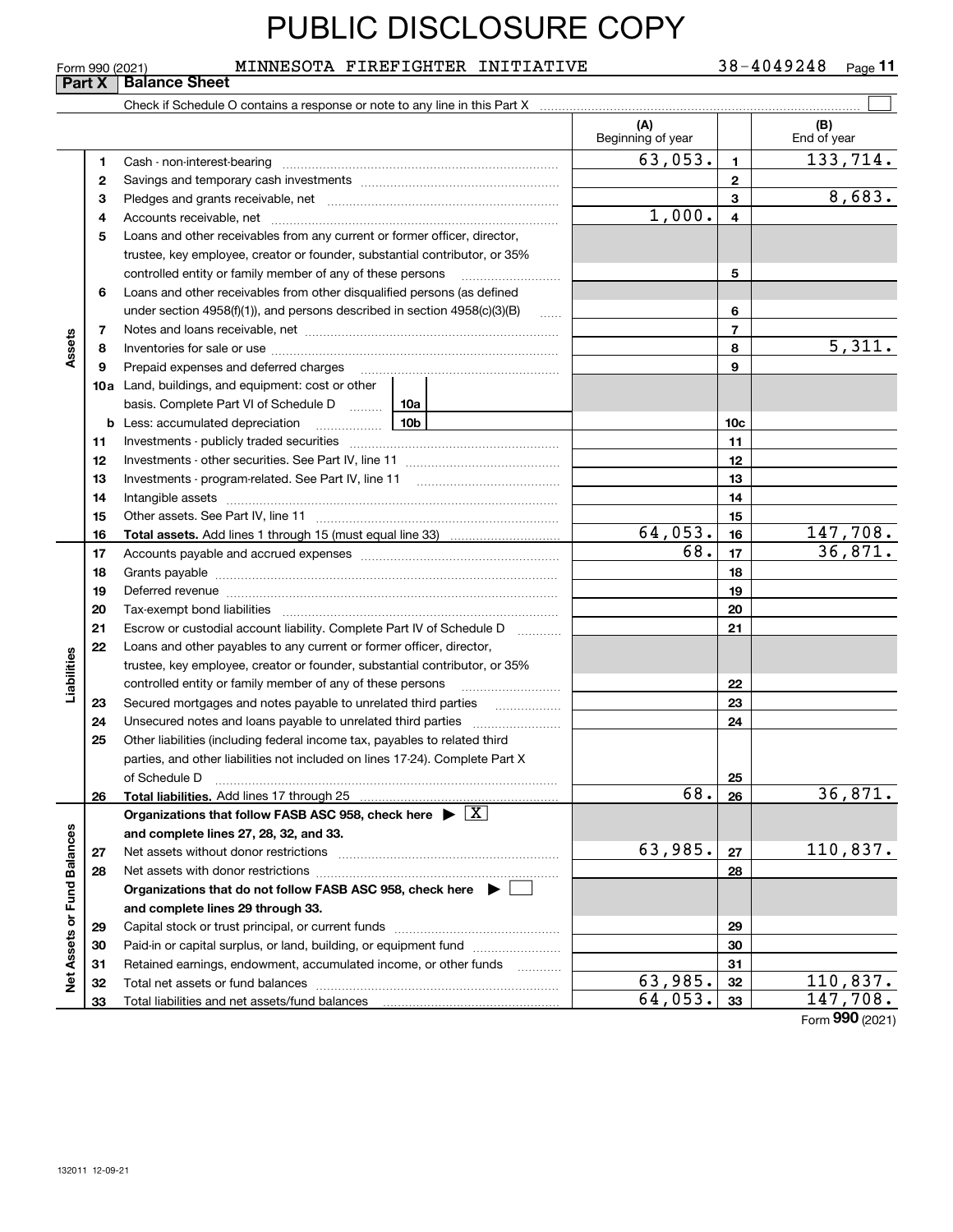|    | MINNESOTA FIREFIGHTER INITIATIVE<br>Form 990 (2021)                                                                                                                                                                                                                                                                                                                                                                                                                          | 38-4049248              |                | $P_{\text{aqe}}$ 12 |           |
|----|------------------------------------------------------------------------------------------------------------------------------------------------------------------------------------------------------------------------------------------------------------------------------------------------------------------------------------------------------------------------------------------------------------------------------------------------------------------------------|-------------------------|----------------|---------------------|-----------|
|    | Part XI<br><b>Reconciliation of Net Assets</b>                                                                                                                                                                                                                                                                                                                                                                                                                               |                         |                |                     |           |
|    |                                                                                                                                                                                                                                                                                                                                                                                                                                                                              |                         |                |                     |           |
|    |                                                                                                                                                                                                                                                                                                                                                                                                                                                                              |                         |                |                     |           |
| 1  | Total revenue (must equal Part VIII, column (A), line 12)                                                                                                                                                                                                                                                                                                                                                                                                                    | $\mathbf 1$             | 361,954.       |                     |           |
| 2  |                                                                                                                                                                                                                                                                                                                                                                                                                                                                              | $\overline{2}$          | 315, 102.      |                     |           |
| з  | Revenue less expenses. Subtract line 2 from line 1                                                                                                                                                                                                                                                                                                                                                                                                                           | $\mathbf{3}$            |                | 46,852.             |           |
| 4  |                                                                                                                                                                                                                                                                                                                                                                                                                                                                              | $\overline{\mathbf{4}}$ |                | 63,985.             |           |
| 5  |                                                                                                                                                                                                                                                                                                                                                                                                                                                                              | 5                       |                |                     |           |
| 6  |                                                                                                                                                                                                                                                                                                                                                                                                                                                                              | 6                       |                |                     |           |
| 7  | Investment expenses www.communication.communication.com/www.communication.com/www.communication.com                                                                                                                                                                                                                                                                                                                                                                          | $\overline{7}$          |                |                     |           |
| 8  | Prior period adjustments<br>$\begin{minipage}{0.5\textwidth} \begin{tabular}{ l l l } \hline \multicolumn{1}{ l l l } \hline \multicolumn{1}{ l l } \hline \multicolumn{1}{ l } \multicolumn{1}{ l } \hline \multicolumn{1}{ l } \multicolumn{1}{ l } \multicolumn{1}{ l } \hline \multicolumn{1}{ l } \multicolumn{1}{ l } \multicolumn{1}{ l } \hline \multicolumn{1}{ l } \multicolumn{1}{ l } \hline \multicolumn{1}{ l } \multicolumn{1}{ l } \hline \multicolumn{1}{ $ | 8                       |                |                     |           |
| 9  | Other changes in net assets or fund balances (explain on Schedule O)                                                                                                                                                                                                                                                                                                                                                                                                         | 9                       |                |                     | 0.        |
| 10 | Net assets or fund balances at end of year. Combine lines 3 through 9 (must equal Part X, line 32,                                                                                                                                                                                                                                                                                                                                                                           |                         |                |                     |           |
|    |                                                                                                                                                                                                                                                                                                                                                                                                                                                                              | 10                      | 110,837.       |                     |           |
|    | Part XII Financial Statements and Reporting                                                                                                                                                                                                                                                                                                                                                                                                                                  |                         |                |                     |           |
|    |                                                                                                                                                                                                                                                                                                                                                                                                                                                                              |                         |                |                     |           |
|    |                                                                                                                                                                                                                                                                                                                                                                                                                                                                              |                         |                | Yes                 | <b>No</b> |
| 1  | $ X $ Accrual<br>Accounting method used to prepare the Form 990:     Cash<br>Other                                                                                                                                                                                                                                                                                                                                                                                           |                         |                |                     |           |
|    | If the organization changed its method of accounting from a prior year or checked "Other," explain on Schedule O.                                                                                                                                                                                                                                                                                                                                                            |                         |                |                     |           |
|    | 2a Were the organization's financial statements compiled or reviewed by an independent accountant?                                                                                                                                                                                                                                                                                                                                                                           |                         | 2a             |                     | X         |
|    | If "Yes," check a box below to indicate whether the financial statements for the year were compiled or reviewed on a                                                                                                                                                                                                                                                                                                                                                         |                         |                |                     |           |
|    | separate basis, consolidated basis, or both:                                                                                                                                                                                                                                                                                                                                                                                                                                 |                         |                |                     |           |
|    | Separate basis<br><b>Consolidated basis</b><br>Both consolidated and separate basis                                                                                                                                                                                                                                                                                                                                                                                          |                         |                |                     |           |
|    | <b>b</b> Were the organization's financial statements audited by an independent accountant?                                                                                                                                                                                                                                                                                                                                                                                  |                         | 2 <sub>b</sub> |                     | X         |
|    | If "Yes," check a box below to indicate whether the financial statements for the year were audited on a separate basis,                                                                                                                                                                                                                                                                                                                                                      |                         |                |                     |           |
|    | consolidated basis, or both:                                                                                                                                                                                                                                                                                                                                                                                                                                                 |                         |                |                     |           |
|    | Separate basis<br>Consolidated basis<br>Both consolidated and separate basis                                                                                                                                                                                                                                                                                                                                                                                                 |                         |                |                     |           |
|    | c If "Yes" to line 2a or 2b, does the organization have a committee that assumes responsibility for oversight of the audit,                                                                                                                                                                                                                                                                                                                                                  |                         |                |                     |           |
|    |                                                                                                                                                                                                                                                                                                                                                                                                                                                                              |                         | 2c             |                     |           |
|    | If the organization changed either its oversight process or selection process during the tax year, explain on Schedule O.                                                                                                                                                                                                                                                                                                                                                    |                         |                |                     |           |
|    | 3a As a result of a federal award, was the organization required to undergo an audit or audits as set forth in the Single Audit                                                                                                                                                                                                                                                                                                                                              |                         |                |                     |           |
|    |                                                                                                                                                                                                                                                                                                                                                                                                                                                                              |                         | 3a             |                     | x         |
|    | <b>b</b> If "Yes," did the organization undergo the required audit or audits? If the organization did not undergo the required audit                                                                                                                                                                                                                                                                                                                                         |                         |                |                     |           |
|    |                                                                                                                                                                                                                                                                                                                                                                                                                                                                              |                         | 3b             |                     |           |

Form (2021) **990**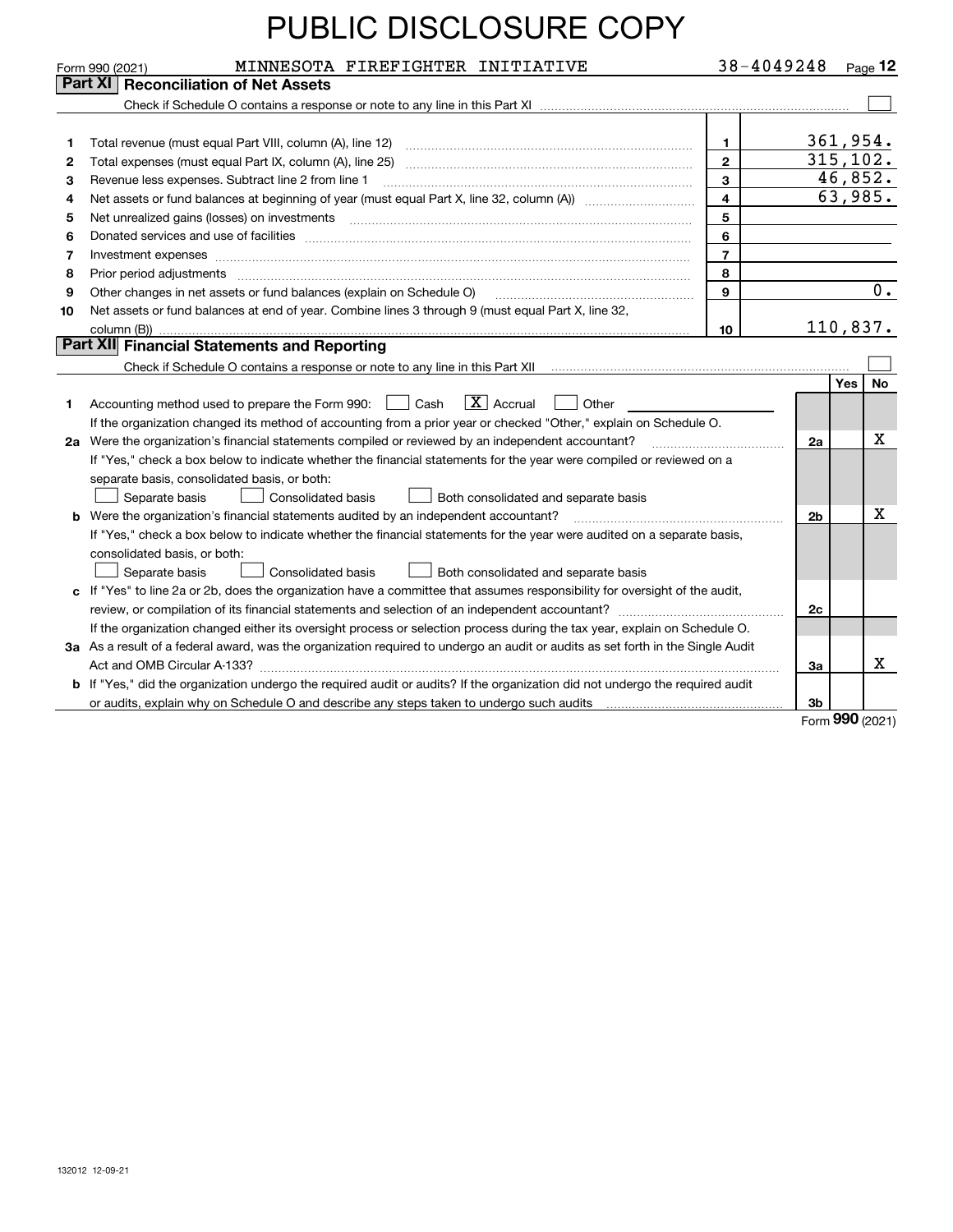|                                                                                                           |                                                                              |                                                                        | <b>PUBLIC DISCLOSURE COPY</b>                                                                                                                                                                                       |                                    |                                 |                                                      |                                                    |
|-----------------------------------------------------------------------------------------------------------|------------------------------------------------------------------------------|------------------------------------------------------------------------|---------------------------------------------------------------------------------------------------------------------------------------------------------------------------------------------------------------------|------------------------------------|---------------------------------|------------------------------------------------------|----------------------------------------------------|
| <b>SCHEDULE A</b>                                                                                         |                                                                              |                                                                        |                                                                                                                                                                                                                     |                                    |                                 |                                                      | OMB No. 1545-0047                                  |
| (Form 990)                                                                                                |                                                                              |                                                                        | <b>Public Charity Status and Public Support</b><br>Complete if the organization is a section 501(c)(3) organization or a section                                                                                    |                                    |                                 |                                                      |                                                    |
| Department of the Treasury                                                                                | 4947(a)(1) nonexempt charitable trust.<br>Attach to Form 990 or Form 990-EZ. |                                                                        |                                                                                                                                                                                                                     | <b>Open to Public</b>              |                                 |                                                      |                                                    |
| Internal Revenue Service                                                                                  |                                                                              |                                                                        | ► Go to www.irs.gov/Form990 for instructions and the latest information.                                                                                                                                            |                                    |                                 |                                                      | Inspection                                         |
| Name of the organization                                                                                  |                                                                              |                                                                        |                                                                                                                                                                                                                     |                                    |                                 |                                                      | <b>Employer identification number</b>              |
| Part I                                                                                                    |                                                                              |                                                                        | MINNESOTA FIREFIGHTER INITIATIVE<br>Reason for Public Charity Status. (All organizations must complete this part.) See instructions.                                                                                |                                    |                                 |                                                      | 38-4049248                                         |
| The organization is not a private foundation because it is: (For lines 1 through 12, check only one box.) |                                                                              |                                                                        |                                                                                                                                                                                                                     |                                    |                                 |                                                      |                                                    |
| 1                                                                                                         |                                                                              |                                                                        | A church, convention of churches, or association of churches described in section 170(b)(1)(A)(i).                                                                                                                  |                                    |                                 |                                                      |                                                    |
| 2                                                                                                         |                                                                              |                                                                        | A school described in section 170(b)(1)(A)(ii). (Attach Schedule E (Form 990).)                                                                                                                                     |                                    |                                 |                                                      |                                                    |
| 3                                                                                                         |                                                                              |                                                                        | A hospital or a cooperative hospital service organization described in section 170(b)(1)(A)(iii).                                                                                                                   |                                    |                                 |                                                      |                                                    |
| 4<br>city, and state:                                                                                     |                                                                              |                                                                        | A medical research organization operated in conjunction with a hospital described in section 170(b)(1)(A)(iii). Enter the hospital's name,                                                                          |                                    |                                 |                                                      |                                                    |
| 5                                                                                                         |                                                                              |                                                                        | An organization operated for the benefit of a college or university owned or operated by a governmental unit described in                                                                                           |                                    |                                 |                                                      |                                                    |
|                                                                                                           |                                                                              | section 170(b)(1)(A)(iv). (Complete Part II.)                          |                                                                                                                                                                                                                     |                                    |                                 |                                                      |                                                    |
| 6                                                                                                         |                                                                              |                                                                        | A federal, state, or local government or governmental unit described in section 170(b)(1)(A)(v).                                                                                                                    |                                    |                                 |                                                      |                                                    |
| $\lfloor x \rfloor$<br>$\overline{7}$                                                                     |                                                                              |                                                                        | An organization that normally receives a substantial part of its support from a governmental unit or from the general public described in                                                                           |                                    |                                 |                                                      |                                                    |
|                                                                                                           |                                                                              | section 170(b)(1)(A)(vi). (Complete Part II.)                          |                                                                                                                                                                                                                     |                                    |                                 |                                                      |                                                    |
| 8<br>9                                                                                                    |                                                                              |                                                                        | A community trust described in section 170(b)(1)(A)(vi). (Complete Part II.)<br>An agricultural research organization described in section 170(b)(1)(A)(ix) operated in conjunction with a land-grant college       |                                    |                                 |                                                      |                                                    |
|                                                                                                           |                                                                              |                                                                        | or university or a non-land-grant college of agriculture (see instructions). Enter the name, city, and state of the college or                                                                                      |                                    |                                 |                                                      |                                                    |
| university:                                                                                               |                                                                              |                                                                        |                                                                                                                                                                                                                     |                                    |                                 |                                                      |                                                    |
| 10                                                                                                        |                                                                              |                                                                        | An organization that normally receives (1) more than 33 1/3% of its support from contributions, membership fees, and gross receipts from                                                                            |                                    |                                 |                                                      |                                                    |
|                                                                                                           |                                                                              |                                                                        | activities related to its exempt functions, subject to certain exceptions; and (2) no more than 33 1/3% of its support from gross investment                                                                        |                                    |                                 |                                                      |                                                    |
|                                                                                                           |                                                                              | See section 509(a)(2). (Complete Part III.)                            | income and unrelated business taxable income (less section 511 tax) from businesses acquired by the organization after June 30, 1975.                                                                               |                                    |                                 |                                                      |                                                    |
| 11                                                                                                        |                                                                              |                                                                        | An organization organized and operated exclusively to test for public safety. See section 509(a)(4).                                                                                                                |                                    |                                 |                                                      |                                                    |
| 12                                                                                                        |                                                                              |                                                                        | An organization organized and operated exclusively for the benefit of, to perform the functions of, or to carry out the purposes of one or                                                                          |                                    |                                 |                                                      |                                                    |
|                                                                                                           |                                                                              |                                                                        | more publicly supported organizations described in section 509(a)(1) or section 509(a)(2). See section 509(a)(3). Check the box on                                                                                  |                                    |                                 |                                                      |                                                    |
|                                                                                                           |                                                                              |                                                                        | lines 12a through 12d that describes the type of supporting organization and complete lines 12e, 12f, and 12g.                                                                                                      |                                    |                                 |                                                      |                                                    |
| a                                                                                                         |                                                                              |                                                                        | Type I. A supporting organization operated, supervised, or controlled by its supported organization(s), typically by giving                                                                                         |                                    |                                 |                                                      |                                                    |
|                                                                                                           |                                                                              |                                                                        | the supported organization(s) the power to regularly appoint or elect a majority of the directors or trustees of the supporting                                                                                     |                                    |                                 |                                                      |                                                    |
| b                                                                                                         |                                                                              | organization. You must complete Part IV, Sections A and B.             | Type II. A supporting organization supervised or controlled in connection with its supported organization(s), by having                                                                                             |                                    |                                 |                                                      |                                                    |
|                                                                                                           |                                                                              |                                                                        | control or management of the supporting organization vested in the same persons that control or manage the supported                                                                                                |                                    |                                 |                                                      |                                                    |
|                                                                                                           |                                                                              | organization(s). You must complete Part IV, Sections A and C.          |                                                                                                                                                                                                                     |                                    |                                 |                                                      |                                                    |
| с                                                                                                         |                                                                              |                                                                        | Type III functionally integrated. A supporting organization operated in connection with, and functionally integrated with,                                                                                          |                                    |                                 |                                                      |                                                    |
|                                                                                                           |                                                                              |                                                                        | its supported organization(s) (see instructions). You must complete Part IV, Sections A, D, and E.                                                                                                                  |                                    |                                 |                                                      |                                                    |
| d                                                                                                         |                                                                              |                                                                        | Type III non-functionally integrated. A supporting organization operated in connection with its supported organization(s)                                                                                           |                                    |                                 |                                                      |                                                    |
|                                                                                                           |                                                                              |                                                                        | that is not functionally integrated. The organization generally must satisfy a distribution requirement and an attentiveness                                                                                        |                                    |                                 |                                                      |                                                    |
| е                                                                                                         |                                                                              |                                                                        | requirement (see instructions). You must complete Part IV, Sections A and D, and Part V.<br>Check this box if the organization received a written determination from the IRS that it is a Type I, Type II, Type III |                                    |                                 |                                                      |                                                    |
|                                                                                                           |                                                                              |                                                                        | functionally integrated, or Type III non-functionally integrated supporting organization.                                                                                                                           |                                    |                                 |                                                      |                                                    |
|                                                                                                           |                                                                              |                                                                        |                                                                                                                                                                                                                     |                                    |                                 |                                                      |                                                    |
|                                                                                                           |                                                                              | Provide the following information about the supported organization(s). |                                                                                                                                                                                                                     |                                    | (iv) Is the organization listed |                                                      |                                                    |
| (i) Name of supported<br>organization                                                                     |                                                                              | (ii) EIN                                                               | (iii) Type of organization<br>(described on lines 1-10<br>above (see instructions))                                                                                                                                 | in your governing document?<br>Yes | No                              | (v) Amount of monetary<br>support (see instructions) | (vi) Amount of other<br>support (see instructions) |
|                                                                                                           |                                                                              |                                                                        |                                                                                                                                                                                                                     |                                    |                                 |                                                      |                                                    |
|                                                                                                           |                                                                              |                                                                        |                                                                                                                                                                                                                     |                                    |                                 |                                                      |                                                    |
|                                                                                                           |                                                                              |                                                                        |                                                                                                                                                                                                                     |                                    |                                 |                                                      |                                                    |
|                                                                                                           |                                                                              |                                                                        |                                                                                                                                                                                                                     |                                    |                                 |                                                      |                                                    |
|                                                                                                           |                                                                              |                                                                        |                                                                                                                                                                                                                     |                                    |                                 |                                                      |                                                    |
| Total                                                                                                     |                                                                              |                                                                        |                                                                                                                                                                                                                     |                                    |                                 |                                                      |                                                    |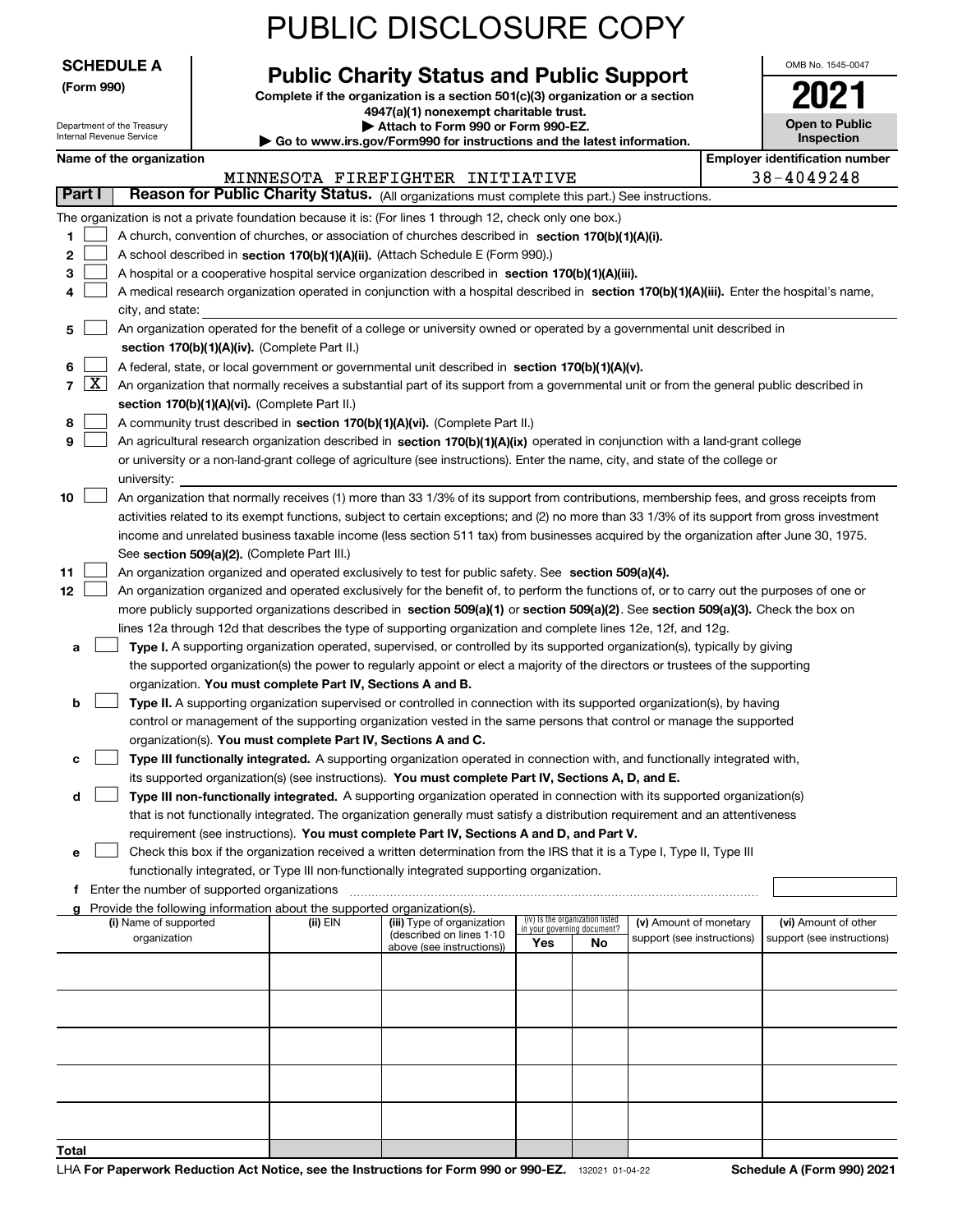**2** Schedule A (Form 990) 2021 MINNESOTA FIREFIGHTER INITIATIVE 38-4049248 Page

(Complete only if you checked the box on line 5, 7, or 8 of Part I or if the organization failed to qualify under Part III. If the organization fails to qualify under the tests listed below, please complete Part III.) **Part II Support Schedule for Organizations Described in Sections 170(b)(1)(A)(iv) and 170(b)(1)(A)(vi)** 

| <b>Section A. Public Support</b>                                                                                                                                                                                               |          |            |                     |                     |          |                                          |  |
|--------------------------------------------------------------------------------------------------------------------------------------------------------------------------------------------------------------------------------|----------|------------|---------------------|---------------------|----------|------------------------------------------|--|
| Calendar year (or fiscal year beginning in) $\blacktriangleright$                                                                                                                                                              | (a) 2017 | $(b)$ 2018 | $(c)$ 2019          | $(d)$ 2020          | (e) 2021 | (f) Total                                |  |
| 1 Gifts, grants, contributions, and                                                                                                                                                                                            |          |            |                     |                     |          |                                          |  |
| membership fees received. (Do not                                                                                                                                                                                              |          |            |                     |                     |          |                                          |  |
| include any "unusual grants.")                                                                                                                                                                                                 | 21,745.  |            | $108,697.$ 265,522. | 254,807.            | 369,321. | 1020092.                                 |  |
| 2 Tax revenues levied for the organ-                                                                                                                                                                                           |          |            |                     |                     |          |                                          |  |
| ization's benefit and either paid to                                                                                                                                                                                           |          |            |                     |                     |          |                                          |  |
| or expended on its behalf                                                                                                                                                                                                      |          |            |                     |                     |          |                                          |  |
| 3 The value of services or facilities                                                                                                                                                                                          |          |            |                     |                     |          |                                          |  |
| furnished by a governmental unit to                                                                                                                                                                                            |          |            |                     |                     |          |                                          |  |
| the organization without charge                                                                                                                                                                                                |          |            |                     |                     |          |                                          |  |
| 4 Total. Add lines 1 through 3                                                                                                                                                                                                 | 21,745.  | 108,697.   | 265,522.            | $\sqrt{254, 807}$ . | 369,321. | 1020092.                                 |  |
| 5 The portion of total contributions                                                                                                                                                                                           |          |            |                     |                     |          |                                          |  |
| by each person (other than a                                                                                                                                                                                                   |          |            |                     |                     |          |                                          |  |
| governmental unit or publicly                                                                                                                                                                                                  |          |            |                     |                     |          |                                          |  |
| supported organization) included                                                                                                                                                                                               |          |            |                     |                     |          |                                          |  |
| on line 1 that exceeds 2% of the                                                                                                                                                                                               |          |            |                     |                     |          |                                          |  |
| amount shown on line 11,                                                                                                                                                                                                       |          |            |                     |                     |          |                                          |  |
| column (f)                                                                                                                                                                                                                     |          |            |                     |                     |          | 23,004.                                  |  |
| 6 Public support. Subtract line 5 from line 4.                                                                                                                                                                                 |          |            |                     |                     |          | 997,088.                                 |  |
| <b>Section B. Total Support</b>                                                                                                                                                                                                |          |            |                     |                     |          |                                          |  |
| Calendar year (or fiscal year beginning in)                                                                                                                                                                                    | (a) 2017 | $(b)$ 2018 | $(c)$ 2019          | $(d)$ 2020          | (e) 2021 | (f) Total                                |  |
| 7 Amounts from line 4                                                                                                                                                                                                          | 21,745.  | 108,697.   | 265,522.            | 254,807.            | 369,321. | 1020092.                                 |  |
| 8 Gross income from interest,                                                                                                                                                                                                  |          |            |                     |                     |          |                                          |  |
| dividends, payments received on                                                                                                                                                                                                |          |            |                     |                     |          |                                          |  |
| securities loans, rents, royalties,                                                                                                                                                                                            |          |            |                     |                     |          |                                          |  |
| and income from similar sources                                                                                                                                                                                                | 4.       | 47.        | 253.                | 159.                | 107.     | 570.                                     |  |
| 9 Net income from unrelated business                                                                                                                                                                                           |          |            |                     |                     |          |                                          |  |
| activities, whether or not the                                                                                                                                                                                                 |          |            |                     |                     |          |                                          |  |
| business is regularly carried on                                                                                                                                                                                               |          |            |                     |                     | 29, 260. | 29,260.                                  |  |
| 10 Other income. Do not include gain                                                                                                                                                                                           |          |            |                     |                     |          |                                          |  |
| or loss from the sale of capital                                                                                                                                                                                               |          |            |                     |                     |          |                                          |  |
| assets (Explain in Part VI.) <b>Constant</b>                                                                                                                                                                                   |          |            |                     |                     |          |                                          |  |
| <b>11 Total support.</b> Add lines 7 through 10                                                                                                                                                                                |          |            |                     |                     |          | 1049922.                                 |  |
| <b>12</b> Gross receipts from related activities, etc. (see instructions)                                                                                                                                                      |          |            |                     |                     | 12       | 12,164.                                  |  |
| 13 First 5 years. If the Form 990 is for the organization's first, second, third, fourth, or fifth tax year as a section 501(c)(3)                                                                                             |          |            |                     |                     |          |                                          |  |
| organization, check this box and stop here manufactured and according to the state of the state of the state of the state of the state of the state of the state of the state of the state of the state of the state of the st |          |            |                     |                     |          |                                          |  |
| <b>Section C. Computation of Public Support Percentage</b>                                                                                                                                                                     |          |            |                     |                     |          |                                          |  |
|                                                                                                                                                                                                                                |          |            |                     |                     | 14       | 94.97<br>%                               |  |
|                                                                                                                                                                                                                                |          |            |                     |                     | 15       | 93.95<br>%                               |  |
| 16a 33 1/3% support test - 2021. If the organization did not check the box on line 13, and line 14 is 33 1/3% or more, check this box and                                                                                      |          |            |                     |                     |          |                                          |  |
| stop here. The organization qualifies as a publicly supported organization                                                                                                                                                     |          |            |                     |                     |          | $\blacktriangleright$ $\boxed{\text{X}}$ |  |
| b 33 1/3% support test - 2020. If the organization did not check a box on line 13 or 16a, and line 15 is 33 1/3% or more, check this box                                                                                       |          |            |                     |                     |          |                                          |  |
| and stop here. The organization qualifies as a publicly supported organization                                                                                                                                                 |          |            |                     |                     |          |                                          |  |
| 17a 10% -facts-and-circumstances test - 2021. If the organization did not check a box on line 13, 16a, or 16b, and line 14 is 10% or more,                                                                                     |          |            |                     |                     |          |                                          |  |
| and if the organization meets the facts-and-circumstances test, check this box and stop here. Explain in Part VI how the organization                                                                                          |          |            |                     |                     |          |                                          |  |
| meets the facts-and-circumstances test. The organization qualifies as a publicly supported organization                                                                                                                        |          |            |                     |                     |          |                                          |  |
| <b>b 10% -facts-and-circumstances test - 2020.</b> If the organization did not check a box on line 13, 16a, 16b, or 17a, and line 15 is 10% or                                                                                 |          |            |                     |                     |          |                                          |  |
| more, and if the organization meets the facts-and-circumstances test, check this box and stop here. Explain in Part VI how the                                                                                                 |          |            |                     |                     |          |                                          |  |
| organization meets the facts-and-circumstances test. The organization qualifies as a publicly supported organization                                                                                                           |          |            |                     |                     |          |                                          |  |
| 18 Private foundation. If the organization did not check a box on line 13, 16a, 16b, 17a, or 17b, check this box and see instructions                                                                                          |          |            |                     |                     |          |                                          |  |
|                                                                                                                                                                                                                                |          |            |                     |                     |          | Cohodulo A (Earm 000) 2024               |  |

**Schedule A (Form 990) 2021**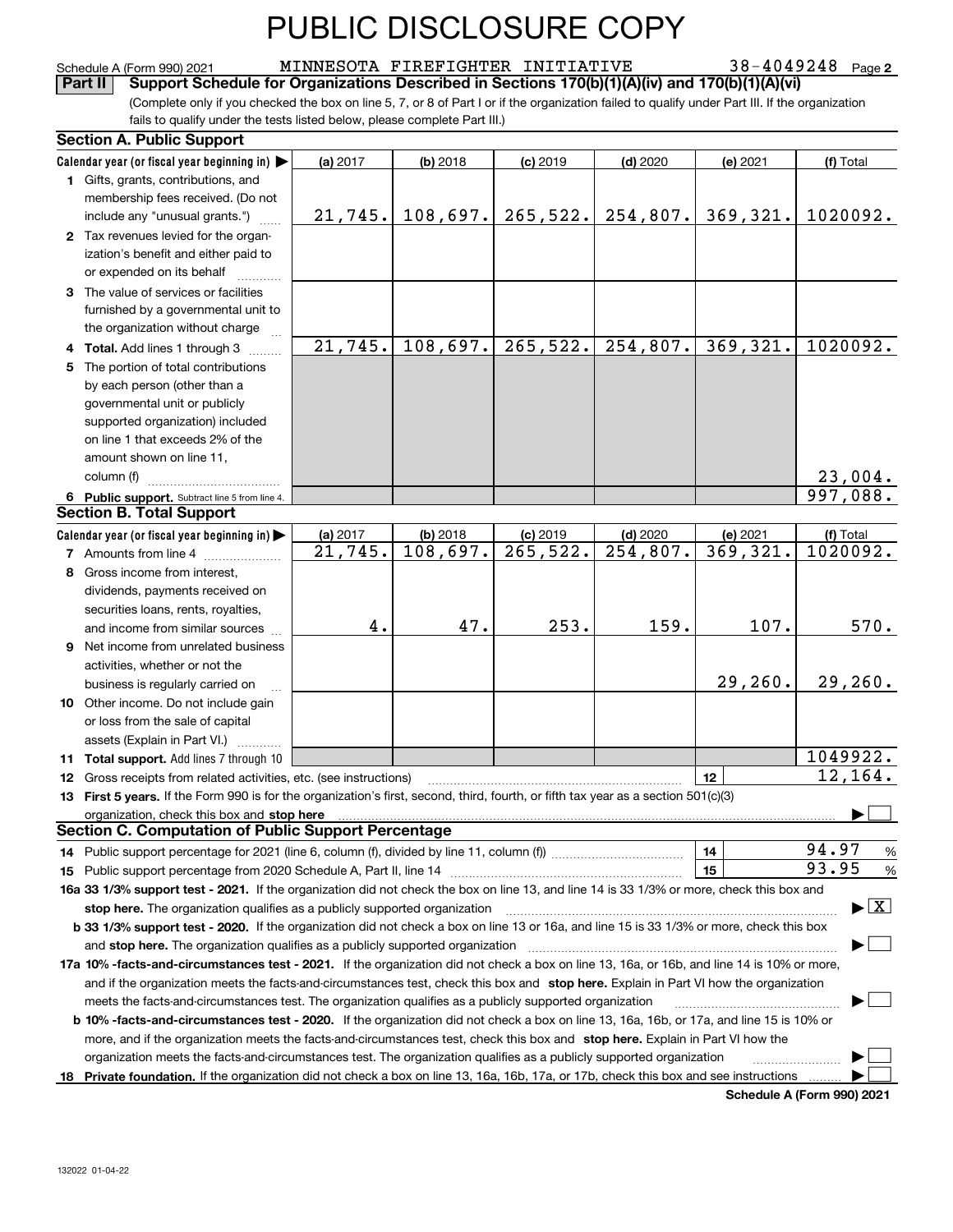#### 38-4049248 Page 3 Schedule A (Form 990) 2021 MINNESOTA FIREFIGHTER INITIATIVE 38-4049248 Page

|  | art III   Support Schedule for Organizations Described in Section 509(a |  |  |
|--|-------------------------------------------------------------------------|--|--|

Part III Support Schedule for Organizations Described in Section 509(a)(2)<br>Complete only if you checked the box on line 10 of Part I or if the organization failed to qualify under Part II. If the organization fails to qualify under the tests listed below, please complete Part II.)

|    | <b>Section A. Public Support</b>                                                                                                                                                                                                                                         |            |          |                 |            |          |                            |
|----|--------------------------------------------------------------------------------------------------------------------------------------------------------------------------------------------------------------------------------------------------------------------------|------------|----------|-----------------|------------|----------|----------------------------|
|    | Calendar year (or fiscal year beginning in) $\blacktriangleright$                                                                                                                                                                                                        | (a) 2017   | (b) 2018 | <b>(c)</b> 2019 | $(d)$ 2020 | (e) 2021 | (f) Total                  |
|    | 1 Gifts, grants, contributions, and                                                                                                                                                                                                                                      |            |          |                 |            |          |                            |
|    | membership fees received. (Do not                                                                                                                                                                                                                                        |            |          |                 |            |          |                            |
|    | include any "unusual grants.")                                                                                                                                                                                                                                           |            |          |                 |            |          |                            |
|    | <b>2</b> Gross receipts from admissions,<br>merchandise sold or services per-<br>formed, or facilities furnished in<br>any activity that is related to the<br>organization's tax-exempt purpose                                                                          |            |          |                 |            |          |                            |
|    | 3 Gross receipts from activities that<br>are not an unrelated trade or bus-                                                                                                                                                                                              |            |          |                 |            |          |                            |
|    | iness under section 513                                                                                                                                                                                                                                                  |            |          |                 |            |          |                            |
|    | 4 Tax revenues levied for the organ-<br>ization's benefit and either paid to<br>or expended on its behalf                                                                                                                                                                |            |          |                 |            |          |                            |
|    | .<br>5 The value of services or facilities                                                                                                                                                                                                                               |            |          |                 |            |          |                            |
|    | furnished by a governmental unit to<br>the organization without charge                                                                                                                                                                                                   |            |          |                 |            |          |                            |
|    | <b>6 Total.</b> Add lines 1 through 5 $\dots$                                                                                                                                                                                                                            |            |          |                 |            |          |                            |
|    | 7a Amounts included on lines 1, 2, and                                                                                                                                                                                                                                   |            |          |                 |            |          |                            |
|    | 3 received from disqualified persons                                                                                                                                                                                                                                     |            |          |                 |            |          |                            |
|    | <b>b</b> Amounts included on lines 2 and 3 received<br>from other than disqualified persons that<br>exceed the greater of \$5,000 or 1% of the<br>amount on line 13 for the year                                                                                         |            |          |                 |            |          |                            |
|    | c Add lines 7a and 7b                                                                                                                                                                                                                                                    |            |          |                 |            |          |                            |
|    | 8 Public support. (Subtract line 7c from line 6.)                                                                                                                                                                                                                        |            |          |                 |            |          |                            |
|    | <b>Section B. Total Support</b>                                                                                                                                                                                                                                          |            |          |                 |            |          |                            |
|    | Calendar year (or fiscal year beginning in)                                                                                                                                                                                                                              | (a) $2017$ | (b) 2018 | <b>(c)</b> 2019 | $(d)$ 2020 | (e) 2021 | (f) Total                  |
|    | 9 Amounts from line 6<br>10a Gross income from interest,<br>dividends, payments received on<br>securities loans, rents, royalties,<br>and income from similar sources                                                                                                    |            |          |                 |            |          |                            |
|    | <b>b</b> Unrelated business taxable income<br>(less section 511 taxes) from businesses                                                                                                                                                                                   |            |          |                 |            |          |                            |
|    | acquired after June 30, 1975 [10001]                                                                                                                                                                                                                                     |            |          |                 |            |          |                            |
|    | c Add lines 10a and 10b<br>11 Net income from unrelated business<br>activities not included on line 10b,<br>whether or not the business is<br>regularly carried on                                                                                                       |            |          |                 |            |          |                            |
|    | <b>12</b> Other income. Do not include gain<br>or loss from the sale of capital<br>assets (Explain in Part VI.)                                                                                                                                                          |            |          |                 |            |          |                            |
|    | 13 Total support. (Add lines 9, 10c, 11, and 12.)                                                                                                                                                                                                                        |            |          |                 |            |          |                            |
|    | 14 First 5 years. If the Form 990 is for the organization's first, second, third, fourth, or fifth tax year as a section 501(c)(3) organization,                                                                                                                         |            |          |                 |            |          |                            |
|    | <b>Section C. Computation of Public Support Percentage</b>                                                                                                                                                                                                               |            |          |                 |            |          |                            |
|    | 15 Public support percentage for 2021 (line 8, column (f), divided by line 13, column (f))                                                                                                                                                                               |            |          |                 |            | 15       | %                          |
| 16 | Public support percentage from 2020 Schedule A, Part III, line 15                                                                                                                                                                                                        |            |          |                 |            | 16       | %                          |
|    | <b>Section D. Computation of Investment Income Percentage</b>                                                                                                                                                                                                            |            |          |                 |            |          |                            |
|    | 17 Investment income percentage for 2021 (line 10c, column (f), divided by line 13, column (f))                                                                                                                                                                          |            |          |                 |            | 17       | %                          |
|    | 18 Investment income percentage from 2020 Schedule A, Part III, line 17                                                                                                                                                                                                  |            |          |                 |            | 18       | %                          |
|    | 19a 33 1/3% support tests - 2021. If the organization did not check the box on line 14, and line 15 is more than 33 1/3%, and line 17 is not                                                                                                                             |            |          |                 |            |          |                            |
|    | more than 33 1/3%, check this box and stop here. The organization qualifies as a publicly supported organization                                                                                                                                                         |            |          |                 |            |          |                            |
|    | b 33 1/3% support tests - 2020. If the organization did not check a box on line 14 or line 19a, and line 16 is more than 33 1/3%, and<br>line 18 is not more than 33 1/3%, check this box and stop here. The organization qualifies as a publicly supported organization |            |          |                 |            |          |                            |
|    | 20 Private foundation. If the organization did not check a box on line 14, 19a, or 19b, check this box and see instructions                                                                                                                                              |            |          |                 |            |          |                            |
|    |                                                                                                                                                                                                                                                                          |            |          |                 |            |          | Pohodulo A (Form 000) 2021 |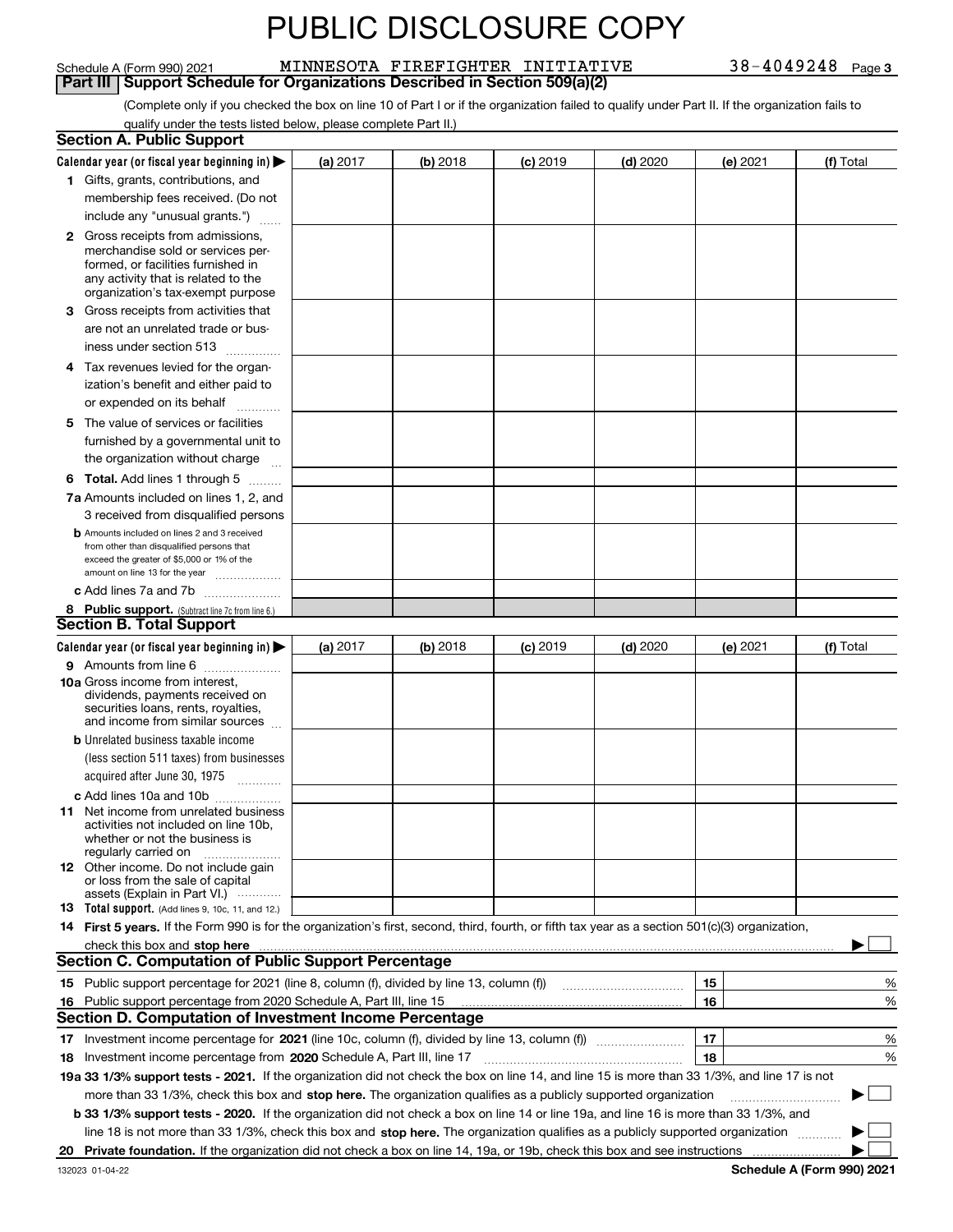#### Schedule A (Form 990) 2021 MINNESOTA FIREFIGHTER INITIATIVE 38-4049248 Page

 $38 - 4049248$  Page 4

#### **Part IV Supporting Organizations**

(Complete only if you checked a box in line 12 on Part I. If you checked box 12a, Part I, complete Sections A and B. If you checked box 12b, Part I, complete Sections A and C. If you checked box 12c, Part I, complete Sections A, D, and E. If you checked box 12d, Part I, complete Sections A and D, and complete Part V.)

#### **Section A. All Supporting Organizations**

|   | Section A. All Supporting Organizations                                                                                                                                             |                |         |    |
|---|-------------------------------------------------------------------------------------------------------------------------------------------------------------------------------------|----------------|---------|----|
|   |                                                                                                                                                                                     |                | Yes $ $ | No |
| 1 | Are all of the organization's supported organizations listed by name in the organization's governing                                                                                |                |         |    |
|   | documents? If "No," describe in Part VI how the supported organizations are designated. If designated by                                                                            |                |         |    |
|   | class or purpose, describe the designation. If historic and continuing relationship, explain.                                                                                       | 1              |         |    |
| 2 | Did the organization have any supported organization that does not have an IRS determination of status                                                                              |                |         |    |
|   | under section 509(a)(1) or (2)? If "Yes," explain in Part VI how the organization determined that the supported                                                                     |                |         |    |
|   | organization was described in section 509(a)(1) or (2).                                                                                                                             | $\mathbf{2}$   |         |    |
|   | 3a Did the organization have a supported organization described in section 501(c)(4), (5), or (6)? If "Yes," answer                                                                 |                |         |    |
|   | lines 3b and 3c below.                                                                                                                                                              | За             |         |    |
|   | <b>b</b> Did the organization confirm that each supported organization qualified under section $501(c)(4)$ , (5), or (6) and                                                        |                |         |    |
|   | satisfied the public support tests under section 509(a)(2)? If "Yes," describe in Part VI when and how the                                                                          |                |         |    |
|   | organization made the determination.                                                                                                                                                | 3b             |         |    |
|   | c Did the organization ensure that all support to such organizations was used exclusively for section 170(c)(2)(B)                                                                  |                |         |    |
|   | purposes? If "Yes," explain in Part VI what controls the organization put in place to ensure such use.                                                                              | 3c             |         |    |
|   | 4a Was any supported organization not organized in the United States ("foreign supported organization")? If                                                                         |                |         |    |
|   | "Yes," and if you checked box 12a or 12b in Part I, answer lines 4b and 4c below.                                                                                                   | 4a             |         |    |
|   | <b>b</b> Did the organization have ultimate control and discretion in deciding whether to make grants to the foreign                                                                |                |         |    |
|   | supported organization? If "Yes," describe in Part VI how the organization had such control and discretion                                                                          |                |         |    |
|   | despite being controlled or supervised by or in connection with its supported organizations.                                                                                        | 4b             |         |    |
|   | c Did the organization support any foreign supported organization that does not have an IRS determination                                                                           |                |         |    |
|   | under sections 501(c)(3) and 509(a)(1) or (2)? If "Yes," explain in Part VI what controls the organization used                                                                     |                |         |    |
|   | to ensure that all support to the foreign supported organization was used exclusively for section $170(c)(2)(B)$                                                                    |                |         |    |
|   | purposes.<br>5a Did the organization add, substitute, or remove any supported organizations during the tax year? If "Yes."                                                          | 4c             |         |    |
|   |                                                                                                                                                                                     |                |         |    |
|   | answer lines 5b and 5c below (if applicable). Also, provide detail in Part VI, including (i) the names and EIN                                                                      |                |         |    |
|   | numbers of the supported organizations added, substituted, or removed; (ii) the reasons for each such action;                                                                       |                |         |    |
|   | (iii) the authority under the organization's organizing document authorizing such action; and (iv) how the action                                                                   | 5a             |         |    |
|   | was accomplished (such as by amendment to the organizing document).<br><b>b</b> Type I or Type II only. Was any added or substituted supported organization part of a class already |                |         |    |
|   | designated in the organization's organizing document?                                                                                                                               | 5b             |         |    |
|   | c Substitutions only. Was the substitution the result of an event beyond the organization's control?                                                                                | 5 <sub>c</sub> |         |    |
| 6 | Did the organization provide support (whether in the form of grants or the provision of services or facilities) to                                                                  |                |         |    |
|   | anyone other than (i) its supported organizations, (ii) individuals that are part of the charitable class                                                                           |                |         |    |
|   | benefited by one or more of its supported organizations, or (iii) other supporting organizations that also                                                                          |                |         |    |
|   | support or benefit one or more of the filing organization's supported organizations? If "Yes," provide detail in                                                                    |                |         |    |
|   | Part VI.                                                                                                                                                                            | 6              |         |    |
|   | Did the organization provide a grant, loan, compensation, or other similar payment to a substantial contributor                                                                     |                |         |    |
|   | (as defined in section 4958(c)(3)(C)), a family member of a substantial contributor, or a 35% controlled entity with                                                                |                |         |    |
|   | regard to a substantial contributor? If "Yes," complete Part I of Schedule L (Form 990).                                                                                            | 7              |         |    |
| 8 | Did the organization make a loan to a disqualified person (as defined in section 4958) not described on line 7?                                                                     |                |         |    |
|   | If "Yes," complete Part I of Schedule L (Form 990).                                                                                                                                 | 8              |         |    |
|   | 9a Was the organization controlled directly or indirectly at any time during the tax year by one or more                                                                            |                |         |    |
|   | disqualified persons, as defined in section 4946 (other than foundation managers and organizations described                                                                        |                |         |    |
|   | in section 509(a)(1) or (2))? If "Yes," provide detail in Part VI.                                                                                                                  | 9а             |         |    |
|   | <b>b</b> Did one or more disqualified persons (as defined on line 9a) hold a controlling interest in any entity in which                                                            |                |         |    |
|   | the supporting organization had an interest? If "Yes," provide detail in Part VI.                                                                                                   | 9b             |         |    |
|   |                                                                                                                                                                                     |                |         |    |

- **c**Did a disqualified person (as defined on line 9a) have an ownership interest in, or derive any personal benefit from, assets in which the supporting organization also had an interest? If "Yes," provide detail in P**art VI.**
- **10a** Was the organization subject to the excess business holdings rules of section 4943 because of section supporting organizations)? If "Yes," answer line 10b below. 4943(f) (regarding certain Type II supporting organizations, and all Type III non-functionally integrated
- **b** Did the organization have any excess business holdings in the tax year? (Use Schedule C, Form 4720, to *determine whether the organization had excess business holdings.)*

**9c**

**10a**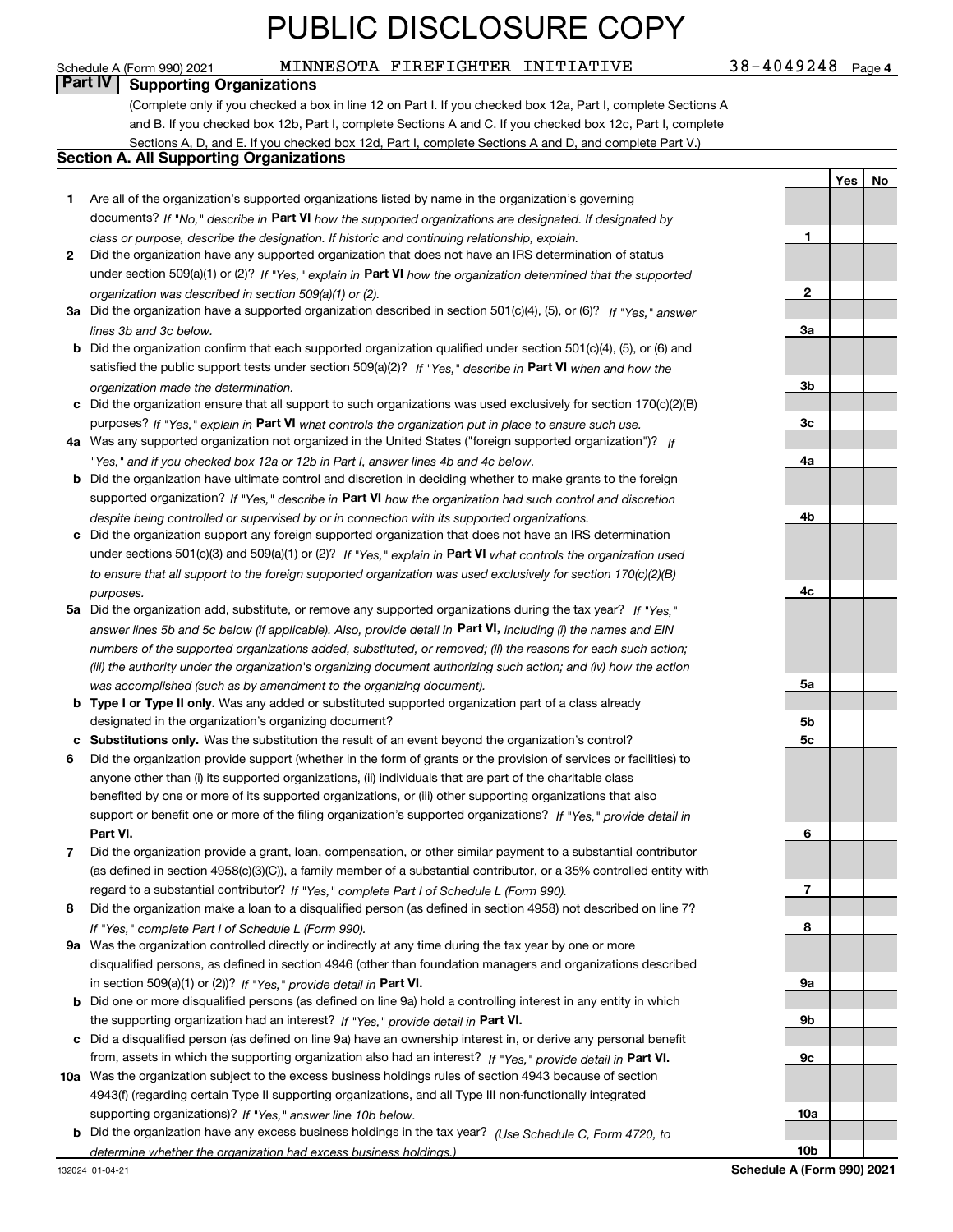|    | MINNESOTA FIREFIGHTER INITIATIVE<br>Schedule A (Form 990) 2021                                                                                                                                                                                                                                                                                                                                                                                                                                                                                                                                                                                       | 38-4049248 Page 5 |            |    |
|----|------------------------------------------------------------------------------------------------------------------------------------------------------------------------------------------------------------------------------------------------------------------------------------------------------------------------------------------------------------------------------------------------------------------------------------------------------------------------------------------------------------------------------------------------------------------------------------------------------------------------------------------------------|-------------------|------------|----|
|    | <b>Supporting Organizations (continued)</b><br><b>Part IV</b>                                                                                                                                                                                                                                                                                                                                                                                                                                                                                                                                                                                        |                   |            |    |
|    |                                                                                                                                                                                                                                                                                                                                                                                                                                                                                                                                                                                                                                                      |                   | Yes        | No |
| 11 | Has the organization accepted a gift or contribution from any of the following persons?                                                                                                                                                                                                                                                                                                                                                                                                                                                                                                                                                              |                   |            |    |
|    | a A person who directly or indirectly controls, either alone or together with persons described on lines 11b and                                                                                                                                                                                                                                                                                                                                                                                                                                                                                                                                     |                   |            |    |
|    | 11c below, the governing body of a supported organization?                                                                                                                                                                                                                                                                                                                                                                                                                                                                                                                                                                                           | 11a               |            |    |
|    | <b>b</b> A family member of a person described on line 11a above?                                                                                                                                                                                                                                                                                                                                                                                                                                                                                                                                                                                    | 11 <sub>b</sub>   |            |    |
|    | c A 35% controlled entity of a person described on line 11a or 11b above? If "Yes" to line 11a, 11b, or 11c, provide                                                                                                                                                                                                                                                                                                                                                                                                                                                                                                                                 |                   |            |    |
|    | detail in Part VI.                                                                                                                                                                                                                                                                                                                                                                                                                                                                                                                                                                                                                                   | 11c               |            |    |
|    | <b>Section B. Type I Supporting Organizations</b>                                                                                                                                                                                                                                                                                                                                                                                                                                                                                                                                                                                                    |                   |            |    |
|    |                                                                                                                                                                                                                                                                                                                                                                                                                                                                                                                                                                                                                                                      |                   | <b>Yes</b> | No |
| 1  | Did the governing body, members of the governing body, officers acting in their official capacity, or membership of one or<br>more supported organizations have the power to regularly appoint or elect at least a majority of the organization's officers,<br>directors, or trustees at all times during the tax year? If "No," describe in Part VI how the supported organization(s)<br>effectively operated, supervised, or controlled the organization's activities. If the organization had more than one supported<br>organization, describe how the powers to appoint and/or remove officers, directors, or trustees were allocated among the |                   |            |    |
|    | supported organizations and what conditions or restrictions, if any, applied to such powers during the tax year.                                                                                                                                                                                                                                                                                                                                                                                                                                                                                                                                     | 1                 |            |    |
| 2  | Did the organization operate for the benefit of any supported organization other than the supported                                                                                                                                                                                                                                                                                                                                                                                                                                                                                                                                                  |                   |            |    |
|    | organization(s) that operated, supervised, or controlled the supporting organization? If "Yes," explain in                                                                                                                                                                                                                                                                                                                                                                                                                                                                                                                                           |                   |            |    |
|    | Part VI how providing such benefit carried out the purposes of the supported organization(s) that operated,                                                                                                                                                                                                                                                                                                                                                                                                                                                                                                                                          |                   |            |    |
|    | supervised, or controlled the supporting organization.<br><b>Section C. Type II Supporting Organizations</b>                                                                                                                                                                                                                                                                                                                                                                                                                                                                                                                                         | $\mathbf{2}$      |            |    |
|    |                                                                                                                                                                                                                                                                                                                                                                                                                                                                                                                                                                                                                                                      |                   |            |    |
|    |                                                                                                                                                                                                                                                                                                                                                                                                                                                                                                                                                                                                                                                      |                   | Yes        | No |
| 1  | Were a majority of the organization's directors or trustees during the tax year also a majority of the directors                                                                                                                                                                                                                                                                                                                                                                                                                                                                                                                                     |                   |            |    |
|    | or trustees of each of the organization's supported organization(s)? If "No," describe in Part VI how control                                                                                                                                                                                                                                                                                                                                                                                                                                                                                                                                        |                   |            |    |
|    | or management of the supporting organization was vested in the same persons that controlled or managed                                                                                                                                                                                                                                                                                                                                                                                                                                                                                                                                               |                   |            |    |
|    | the supported organization(s).<br>Section D. All Type III Supporting Organizations                                                                                                                                                                                                                                                                                                                                                                                                                                                                                                                                                                   | 1                 |            |    |
|    |                                                                                                                                                                                                                                                                                                                                                                                                                                                                                                                                                                                                                                                      |                   |            |    |
|    |                                                                                                                                                                                                                                                                                                                                                                                                                                                                                                                                                                                                                                                      |                   | Yes        | No |
| 1  | Did the organization provide to each of its supported organizations, by the last day of the fifth month of the                                                                                                                                                                                                                                                                                                                                                                                                                                                                                                                                       |                   |            |    |
|    | organization's tax year, (i) a written notice describing the type and amount of support provided during the prior tax                                                                                                                                                                                                                                                                                                                                                                                                                                                                                                                                |                   |            |    |
|    | year, (ii) a copy of the Form 990 that was most recently filed as of the date of notification, and (iii) copies of the                                                                                                                                                                                                                                                                                                                                                                                                                                                                                                                               |                   |            |    |
|    | organization's governing documents in effect on the date of notification, to the extent not previously provided?                                                                                                                                                                                                                                                                                                                                                                                                                                                                                                                                     | 1                 |            |    |
| 2  | Were any of the organization's officers, directors, or trustees either (i) appointed or elected by the supported                                                                                                                                                                                                                                                                                                                                                                                                                                                                                                                                     |                   |            |    |
|    | organization(s) or (ii) serving on the governing body of a supported organization? If "No, " explain in Part VI how                                                                                                                                                                                                                                                                                                                                                                                                                                                                                                                                  |                   |            |    |
|    | the organization maintained a close and continuous working relationship with the supported organization(s).                                                                                                                                                                                                                                                                                                                                                                                                                                                                                                                                          | $\mathbf{2}$      |            |    |
| 3  | By reason of the relationship described on line 2, above, did the organization's supported organizations have a                                                                                                                                                                                                                                                                                                                                                                                                                                                                                                                                      |                   |            |    |
|    | significant voice in the organization's investment policies and in directing the use of the organization's                                                                                                                                                                                                                                                                                                                                                                                                                                                                                                                                           |                   |            |    |
|    | income or assets at all times during the tax year? If "Yes," describe in Part VI the role the organization's                                                                                                                                                                                                                                                                                                                                                                                                                                                                                                                                         |                   |            |    |
|    | supported organizations played in this regard.                                                                                                                                                                                                                                                                                                                                                                                                                                                                                                                                                                                                       | 3                 |            |    |
|    | Section E. Type III Functionally Integrated Supporting Organizations                                                                                                                                                                                                                                                                                                                                                                                                                                                                                                                                                                                 |                   |            |    |
| 1  | Check the box next to the method that the organization used to satisfy the Integral Part Test during the year (see instructions).                                                                                                                                                                                                                                                                                                                                                                                                                                                                                                                    |                   |            |    |

- **alinupy** The organization satisfied the Activities Test. Complete line 2 below.
- **b**The organization is the parent of each of its supported organizations. Complete **line 3** below.

|  | c $\Box$ The organization supported a governmental entity. Describe in Part VI how you supported a governmental entity (see instructions) |  |  |  |  |  |
|--|-------------------------------------------------------------------------------------------------------------------------------------------|--|--|--|--|--|
|--|-------------------------------------------------------------------------------------------------------------------------------------------|--|--|--|--|--|

- **2**Activities Test.
- **Activities Test. Answer lines 2a and 2b below.**<br>**a** Did substantially all of the organization's activities during the tax year directly further the exempt purposes of the supported organization(s) to which the organization was responsive? If "Yes," then in **Part VI identify those supported organizations and explain**  *how these activities directly furthered their exempt purposes, how the organization was responsive to those supported organizations, and how the organization determined that these activities constituted substantially all of its activities.*
- **b** Did the activities described on line 2a, above, constitute activities that, but for the organization's involvement, **Part VI**  *the reasons for the organization's position that its supported organization(s) would have engaged in* one or more of the organization's supported organization(s) would have been engaged in? If "Yes," e*xplain in these activities but for the organization's involvement.*
- **3** Parent of Supported Organizations. Answer lines 3a and 3b below.
- **a** Did the organization have the power to regularly appoint or elect a majority of the officers, directors, or trustees of each of the supported organizations? If "Yes" or "No" provide details in **Part VI.**
- **b** Did the organization exercise a substantial degree of direction over the policies, programs, and activities of each of its supported organizations? If "Yes," describe in **Part VI** the role played by the organization in this regard.<br>.

**3bSchedule A (Form 990) 2021**

**2a**

**2b**

**3a**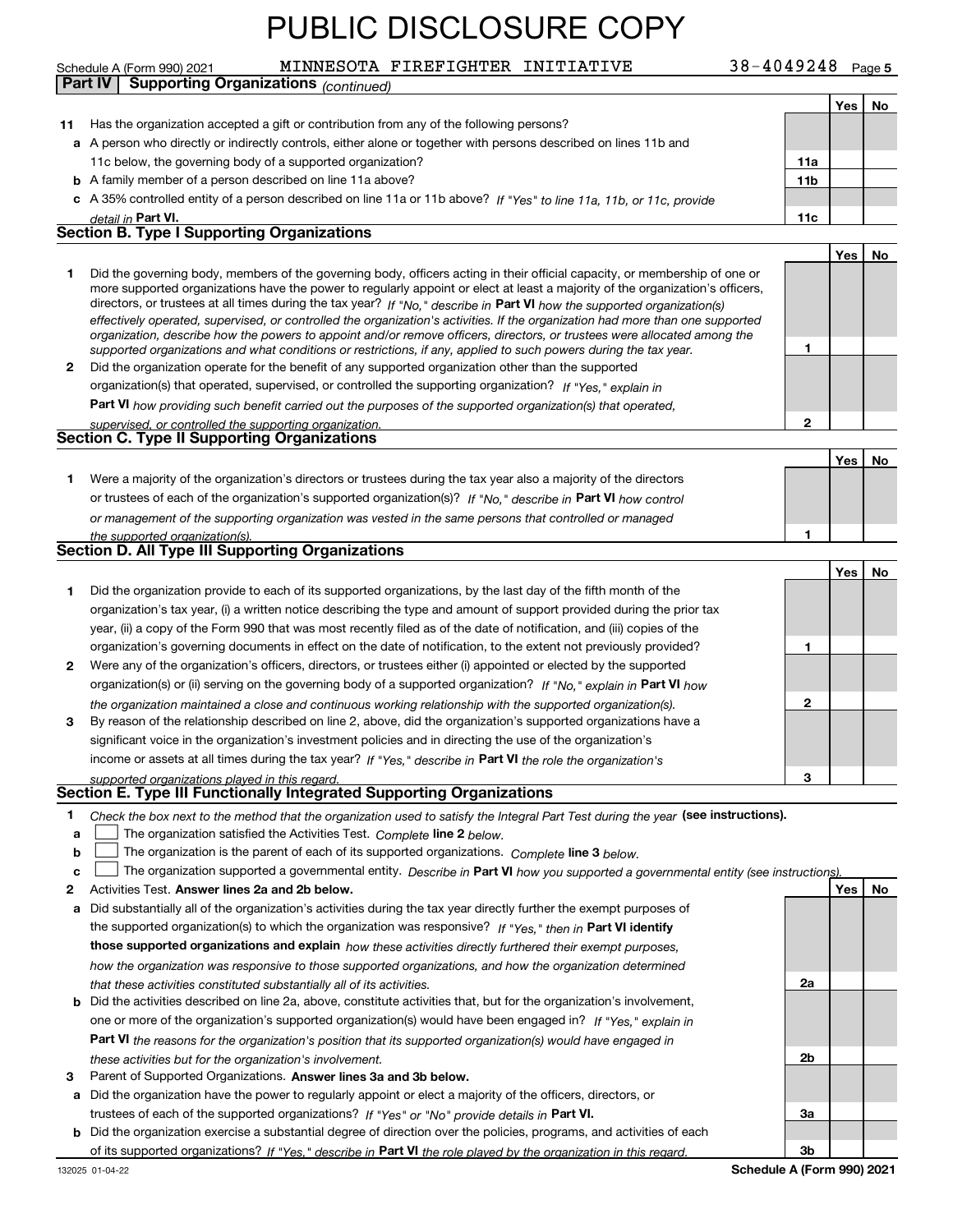|              | MINNESOTA FIREFIGHTER INITIATIVE<br>Schedule A (Form 990) 2021                                                                                 |                |                | $38 - 4049248$ Page 6          |
|--------------|------------------------------------------------------------------------------------------------------------------------------------------------|----------------|----------------|--------------------------------|
|              | Type III Non-Functionally Integrated 509(a)(3) Supporting Organizations<br>Part V                                                              |                |                |                                |
| 1            | Check here if the organization satisfied the Integral Part Test as a qualifying trust on Nov. 20, 1970 (explain in Part VI). See instructions. |                |                |                                |
|              | All other Type III non-functionally integrated supporting organizations must complete Sections A through E.                                    |                |                |                                |
|              | Section A - Adjusted Net Income                                                                                                                |                | (A) Prior Year | (B) Current Year<br>(optional) |
| -1           | Net short-term capital gain                                                                                                                    | 1              |                |                                |
| $\mathbf{2}$ | Recoveries of prior-year distributions                                                                                                         | $\overline{2}$ |                |                                |
| 3            | Other gross income (see instructions)                                                                                                          | 3              |                |                                |
| 4            | Add lines 1 through 3.                                                                                                                         | 4              |                |                                |
| 5            | Depreciation and depletion                                                                                                                     | 5              |                |                                |
| 6            | Portion of operating expenses paid or incurred for production or                                                                               |                |                |                                |
|              | collection of gross income or for management, conservation, or                                                                                 |                |                |                                |
|              | maintenance of property held for production of income (see instructions)                                                                       | 6              |                |                                |
| 7            | Other expenses (see instructions)                                                                                                              | $\overline{7}$ |                |                                |
| 8            | Adjusted Net Income (subtract lines 5, 6, and 7 from line 4)                                                                                   | 8              |                |                                |
|              | <b>Section B - Minimum Asset Amount</b>                                                                                                        |                | (A) Prior Year | (B) Current Year<br>(optional) |
| 1            | Aggregate fair market value of all non-exempt-use assets (see                                                                                  |                |                |                                |
|              | instructions for short tax year or assets held for part of year):                                                                              |                |                |                                |
|              | <b>a</b> Average monthly value of securities                                                                                                   | 1a             |                |                                |
|              | <b>b</b> Average monthly cash balances                                                                                                         | 1b             |                |                                |
|              | <b>c</b> Fair market value of other non-exempt-use assets                                                                                      | 1c             |                |                                |
|              | <b>d</b> Total (add lines 1a, 1b, and 1c)                                                                                                      | 1d             |                |                                |
|              | e Discount claimed for blockage or other factors                                                                                               |                |                |                                |
|              | (explain in detail in Part VI):                                                                                                                |                |                |                                |
| 2            | Acquisition indebtedness applicable to non-exempt-use assets                                                                                   | $\mathbf{2}$   |                |                                |
| 3            | Subtract line 2 from line 1d.                                                                                                                  | 3              |                |                                |
| 4            | Cash deemed held for exempt use. Enter 0.015 of line 3 (for greater amount,                                                                    |                |                |                                |
|              | see instructions).                                                                                                                             | 4              |                |                                |
| 5            | Net value of non-exempt-use assets (subtract line 4 from line 3)                                                                               | 5              |                |                                |
| 6            | Multiply line 5 by 0.035.                                                                                                                      | 6              |                |                                |
| 7            | Recoveries of prior-year distributions                                                                                                         | $\overline{7}$ |                |                                |
| 8            | Minimum Asset Amount (add line 7 to line 6)                                                                                                    | 8              |                |                                |
|              | <b>Section C - Distributable Amount</b>                                                                                                        |                |                | <b>Current Year</b>            |
| 1.           | Adjusted net income for prior year (from Section A, line 8, column A)                                                                          | 1              |                |                                |
| 2            | Enter 0.85 of line 1.                                                                                                                          | 2              |                |                                |
| 3            | Minimum asset amount for prior year (from Section B, line 8, column A)                                                                         | 3              |                |                                |
| 4            | Enter greater of line 2 or line 3.                                                                                                             | 4              |                |                                |
| 5            | Income tax imposed in prior year                                                                                                               | 5              |                |                                |
| 6            | <b>Distributable Amount.</b> Subtract line 5 from line 4, unless subject to                                                                    |                |                |                                |
|              | emergency temporary reduction (see instructions).                                                                                              | 6              |                |                                |

**7** Check here if the current year is the organization's first as a non-functionally integrated Type III supporting organization (see instructions).

**Schedule A (Form 990) 2021**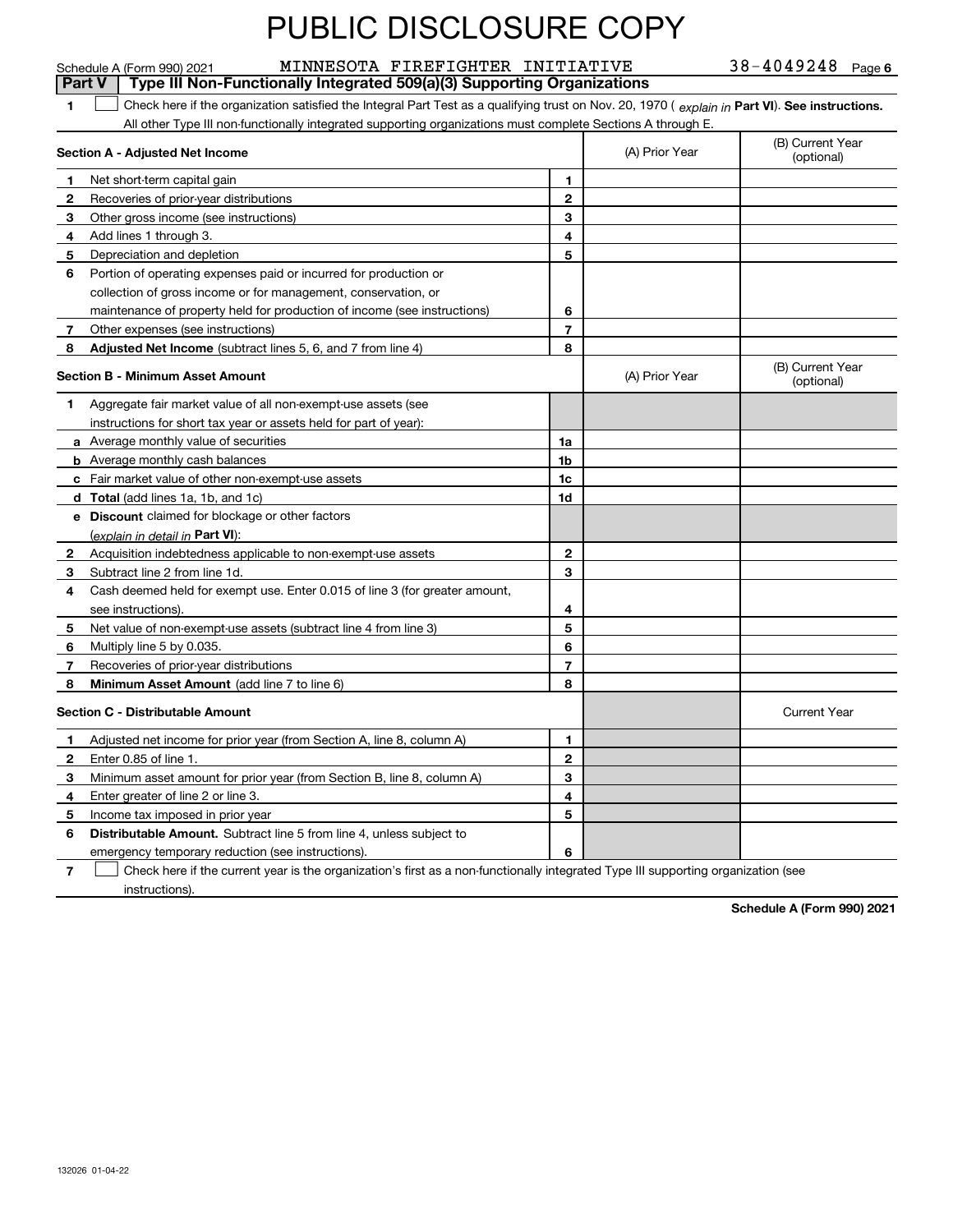|    | $38 - 4049248$ Page 7<br>MINNESOTA FIREFIGHTER INITIATIVE<br>Schedule A (Form 990) 2021<br>Type III Non-Functionally Integrated 509(a)(3) Supporting Organizations<br><b>Part V</b><br>(continued) |                                    |                                               |                |                                                  |  |  |  |
|----|----------------------------------------------------------------------------------------------------------------------------------------------------------------------------------------------------|------------------------------------|-----------------------------------------------|----------------|--------------------------------------------------|--|--|--|
|    | <b>Section D - Distributions</b>                                                                                                                                                                   |                                    |                                               |                | <b>Current Year</b>                              |  |  |  |
| 1  | Amounts paid to supported organizations to accomplish exempt purposes                                                                                                                              |                                    |                                               | 1              |                                                  |  |  |  |
| 2  | Amounts paid to perform activity that directly furthers exempt purposes of supported                                                                                                               |                                    |                                               |                |                                                  |  |  |  |
|    | organizations, in excess of income from activity                                                                                                                                                   |                                    |                                               | 2              |                                                  |  |  |  |
| 3  | Administrative expenses paid to accomplish exempt purposes of supported organizations                                                                                                              |                                    |                                               | 3              |                                                  |  |  |  |
| 4  | Amounts paid to acquire exempt-use assets                                                                                                                                                          |                                    |                                               | 4              |                                                  |  |  |  |
| 5  | Qualified set-aside amounts (prior IRS approval required - <i>provide details in</i> Part VI)                                                                                                      |                                    |                                               | 5              |                                                  |  |  |  |
| 6  | Other distributions (describe in Part VI). See instructions.                                                                                                                                       |                                    |                                               | 6              |                                                  |  |  |  |
| 7  | <b>Total annual distributions.</b> Add lines 1 through 6.                                                                                                                                          |                                    |                                               | $\overline{7}$ |                                                  |  |  |  |
| 8  | Distributions to attentive supported organizations to which the organization is responsive                                                                                                         |                                    |                                               |                |                                                  |  |  |  |
|    | (provide details in Part VI). See instructions.                                                                                                                                                    |                                    |                                               | 8              |                                                  |  |  |  |
| 9  | Distributable amount for 2021 from Section C, line 6                                                                                                                                               |                                    |                                               | 9              |                                                  |  |  |  |
| 10 | Line 8 amount divided by line 9 amount                                                                                                                                                             |                                    |                                               | 10             |                                                  |  |  |  |
|    | <b>Section E - Distribution Allocations</b> (see instructions)                                                                                                                                     | (i)<br><b>Excess Distributions</b> | (ii)<br><b>Underdistributions</b><br>Pre-2021 |                | (iii)<br><b>Distributable</b><br>Amount for 2021 |  |  |  |
| 1  | Distributable amount for 2021 from Section C, line 6                                                                                                                                               |                                    |                                               |                |                                                  |  |  |  |
| 2  | Underdistributions, if any, for years prior to 2021 (reason-                                                                                                                                       |                                    |                                               |                |                                                  |  |  |  |
|    | able cause required - explain in Part VI). See instructions.                                                                                                                                       |                                    |                                               |                |                                                  |  |  |  |
| 3. | Excess distributions carryover, if any, to 2021                                                                                                                                                    |                                    |                                               |                |                                                  |  |  |  |
|    | a From 2016                                                                                                                                                                                        |                                    |                                               |                |                                                  |  |  |  |
|    | <b>b</b> From 2017                                                                                                                                                                                 |                                    |                                               |                |                                                  |  |  |  |
|    | c From 2018                                                                                                                                                                                        |                                    |                                               |                |                                                  |  |  |  |
|    | d From 2019                                                                                                                                                                                        |                                    |                                               |                |                                                  |  |  |  |
|    | e From 2020                                                                                                                                                                                        |                                    |                                               |                |                                                  |  |  |  |
|    | f Total of lines 3a through 3e                                                                                                                                                                     |                                    |                                               |                |                                                  |  |  |  |
|    | g Applied to underdistributions of prior years                                                                                                                                                     |                                    |                                               |                |                                                  |  |  |  |
|    | <b>h</b> Applied to 2021 distributable amount                                                                                                                                                      |                                    |                                               |                |                                                  |  |  |  |
|    | Carryover from 2016 not applied (see instructions)                                                                                                                                                 |                                    |                                               |                |                                                  |  |  |  |
|    | Remainder. Subtract lines 3g, 3h, and 3i from line 3f.                                                                                                                                             |                                    |                                               |                |                                                  |  |  |  |
| 4  | Distributions for 2021 from Section D,                                                                                                                                                             |                                    |                                               |                |                                                  |  |  |  |
|    | \$<br>line $7:$                                                                                                                                                                                    |                                    |                                               |                |                                                  |  |  |  |
|    | <b>a</b> Applied to underdistributions of prior years                                                                                                                                              |                                    |                                               |                |                                                  |  |  |  |
|    | <b>b</b> Applied to 2021 distributable amount                                                                                                                                                      |                                    |                                               |                |                                                  |  |  |  |
|    | <b>c</b> Remainder. Subtract lines 4a and 4b from line 4.                                                                                                                                          |                                    |                                               |                |                                                  |  |  |  |
| 5  | Remaining underdistributions for years prior to 2021, if                                                                                                                                           |                                    |                                               |                |                                                  |  |  |  |
|    | any. Subtract lines 3g and 4a from line 2. For result greater                                                                                                                                      |                                    |                                               |                |                                                  |  |  |  |
|    | than zero, explain in Part VI. See instructions.                                                                                                                                                   |                                    |                                               |                |                                                  |  |  |  |
| 6  | Remaining underdistributions for 2021. Subtract lines 3h                                                                                                                                           |                                    |                                               |                |                                                  |  |  |  |
|    | and 4b from line 1. For result greater than zero, explain in                                                                                                                                       |                                    |                                               |                |                                                  |  |  |  |
|    | Part VI. See instructions.                                                                                                                                                                         |                                    |                                               |                |                                                  |  |  |  |
| 7  | Excess distributions carryover to 2022. Add lines 3j                                                                                                                                               |                                    |                                               |                |                                                  |  |  |  |
|    | and 4c.                                                                                                                                                                                            |                                    |                                               |                |                                                  |  |  |  |
| 8  | Breakdown of line 7:                                                                                                                                                                               |                                    |                                               |                |                                                  |  |  |  |
|    | a Excess from 2017                                                                                                                                                                                 |                                    |                                               |                |                                                  |  |  |  |
|    | <b>b</b> Excess from 2018                                                                                                                                                                          |                                    |                                               |                |                                                  |  |  |  |
|    | c Excess from 2019                                                                                                                                                                                 |                                    |                                               |                |                                                  |  |  |  |
|    | d Excess from 2020                                                                                                                                                                                 |                                    |                                               |                |                                                  |  |  |  |
|    | e Excess from 2021                                                                                                                                                                                 |                                    |                                               |                |                                                  |  |  |  |

**Schedule A (Form 990) 2021**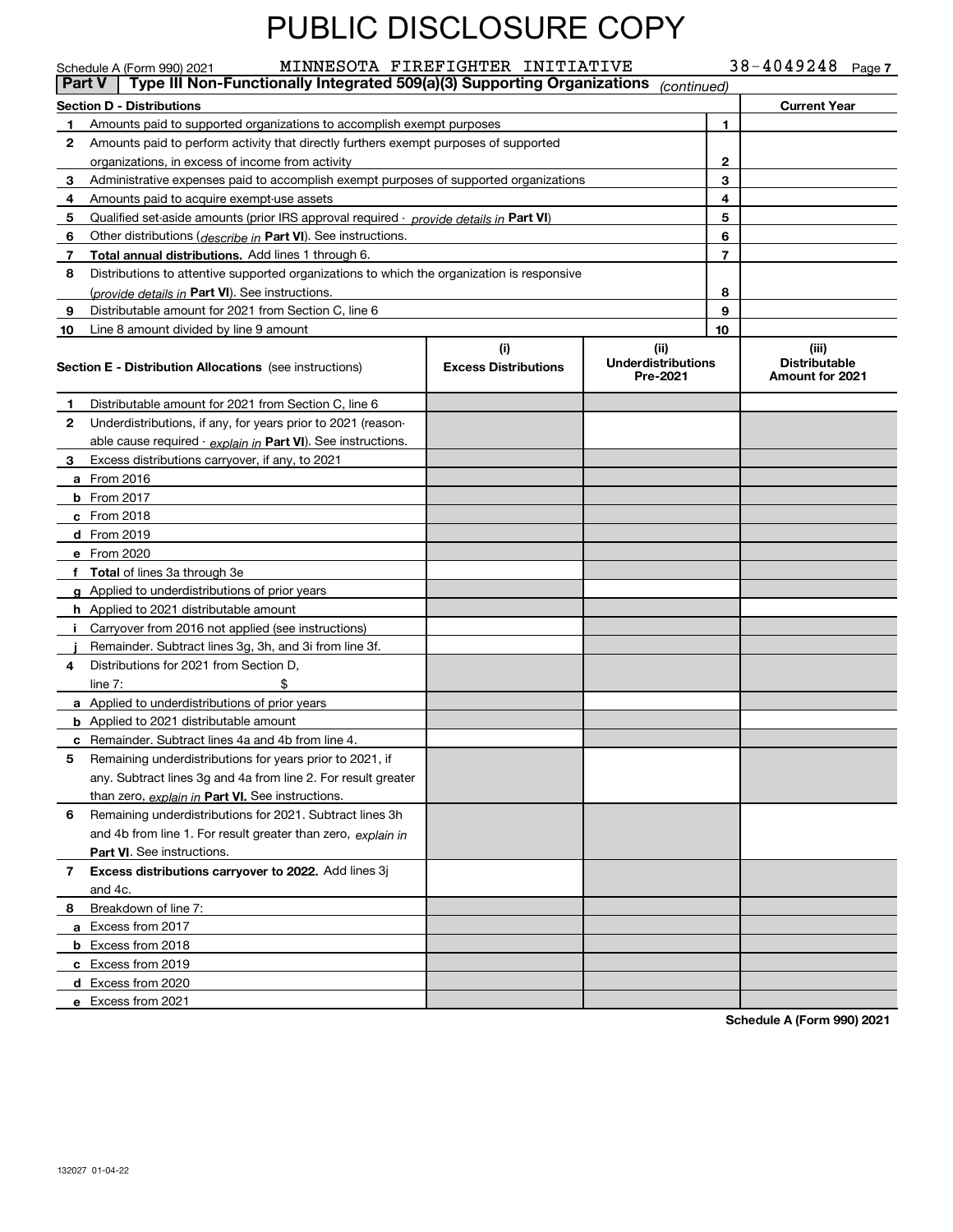**8**38-4049248 Schedule A (Form 990) 2021 **MINNESOTA FIREFIGHTER INITIATIVE** 38-4049248 Page Part VI | Supplemental Information. Provide the explanations required by Part II, line 10; Part II, line 17a or 17b; Part III, line 12; Part IV, Section A, lines 1, 2, 3b, 3c, 4b, 4c, 5a, 6, 9a, 9b, 9c, 11a, 11b, and 11c; Part IV, Section B, lines 1 and 2; Part IV, Section C, line 1; Part IV, Section D, lines 2 and 3; Part IV, Section E, lines 1c, 2a, 2b, 3a, and 3b; Part V, line 1; Part V, Section B, line 1e; Part V, Section D, lines 5, 6, and 8; and Part V, Section E, lines 2, 5, and 6. Also complete this part for any additional information. (See instructions.)

SCHEDULE A

THE BOARD OF DIRECTORS OF MINNESOTA FIREFIGHTER INITIATIVE CHANGED

THEIR YEAR END TO JUNE 30TH TO BETTER ALIGN ITS FISCAL YEAR WITH ITS

OPERATING ACTIVITIES. THIS CHANGE IS EFFECTIVE JUNE 30, 2021.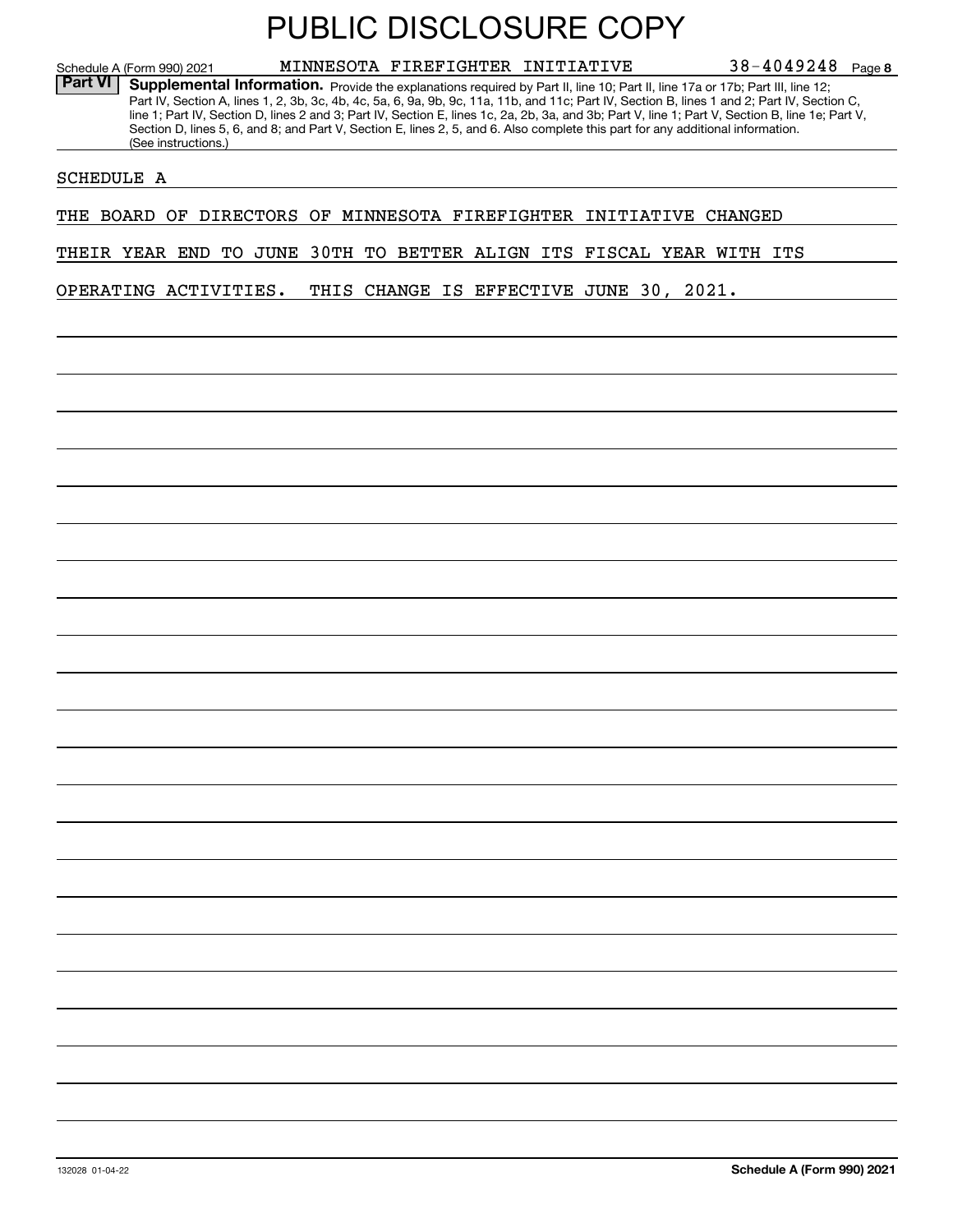For an organization described in section 501(c)(7), (8), or (10) filing Form 990 or 990-EZ that received from any one contributor, during the year, total contributions of more than \$1,000 exclusively for religious, charitable, scientific, literary, or educational purposes, or for the prevention of cruelty to children or animals. Complete Parts I (entering "N/A" in column (b) instead of the contributor name and address), II, and III.  $\mathcal{L}^{\text{max}}$ 

**(Form 990) | Attach to Form 990 or Form 990-PF.**

PUBLIC DISCLOSURE COPY

**| Go to www.irs.gov/Form990 for the latest information.**

MINNESOTA FIREFIGHTER INITIATIVE 38-4049248

OMB No. 1545-0047

### **2021**

**Employer identification number**

| Filers of:           | Section:                                                                                                                                                                                                                                                                         |
|----------------------|----------------------------------------------------------------------------------------------------------------------------------------------------------------------------------------------------------------------------------------------------------------------------------|
| Form 990 or 990-EZ   | 3) (enter number) organization<br>$X$ 501(c)(                                                                                                                                                                                                                                    |
|                      | $4947(a)(1)$ nonexempt charitable trust not treated as a private foundation                                                                                                                                                                                                      |
|                      | 527 political organization                                                                                                                                                                                                                                                       |
| Form 990-PF          | 501(c)(3) exempt private foundation                                                                                                                                                                                                                                              |
|                      | 4947(a)(1) nonexempt charitable trust treated as a private foundation                                                                                                                                                                                                            |
|                      | 501(c)(3) taxable private foundation                                                                                                                                                                                                                                             |
|                      |                                                                                                                                                                                                                                                                                  |
|                      | Check if your organization is covered by the General Rule or a Special Rule.<br>Note: Only a section 501(c)(7), (8), or (10) organization can check boxes for both the General Rule and a Special Rule. See instructions.                                                        |
| <b>General Rule</b>  |                                                                                                                                                                                                                                                                                  |
|                      | For an organization filing Form 990, 990-EZ, or 990-PF that received, during the year, contributions totaling \$5,000 or more (in money or<br>property) from any one contributor. Complete Parts I and II. See instructions for determining a contributor's total contributions. |
| <b>Special Rules</b> |                                                                                                                                                                                                                                                                                  |

#### contributor, during the year, total contributions of the greater of (1**)** \$5,000; or (2) 2% of the amount on (i) Form 990, Part VIII, line 1h;  $\boxed{\textbf{X}}$  For an organization described in section 501(c)(3) filing Form 990 or 990-EZ that met the 33 1/3% support test of the regulations under sections 509(a)(1) and 170(b)(1)(A)(vi), that checked Schedule A (Form 990), Part II, line 13, 16a, or 16b, and that received from any one or (ii) Form 990-EZ, line 1. Complete Parts I and II.

purpose. Don't complete any of the parts unless the **General Rule** applies to this organization because it received *nonexclusively* year, contributions <sub>exclusively</sub> for religious, charitable, etc., purposes, but no such contributions totaled more than \$1,000. If this box is checked, enter here the total contributions that were received during the year for an  $\;$ exclusively religious, charitable, etc., For an organization described in section 501(c)(7), (8), or (10) filing Form 990 or 990-EZ that received from any one contributor, during the religious, charitable, etc., contributions totaling \$5,000 or more during the year  $\Box$ — $\Box$   $\Box$ 

Caution: An organization that isn't covered by the General Rule and/or the Special Rules doesn't file Schedule B (Form 990), but it **must** answer "No" on Part IV, line 2, of its Form 990; or check the box on line H of its Form 990-EZ or on its Form 990-PF, Part I, line 2, to certify that it doesn't meet the filing requirements of Schedule B (Form 990).

LHA For Paperwork Reduction Act Notice, see the instructions for Form 990, 990-EZ, or 990-PF. **In the act and Schedule B** (Form 990) (2021)

## **Schedule B Schedule of Contributors**

Department of the Treasury Internal Revenue Service

Name of the organization

**Organization type** (check one):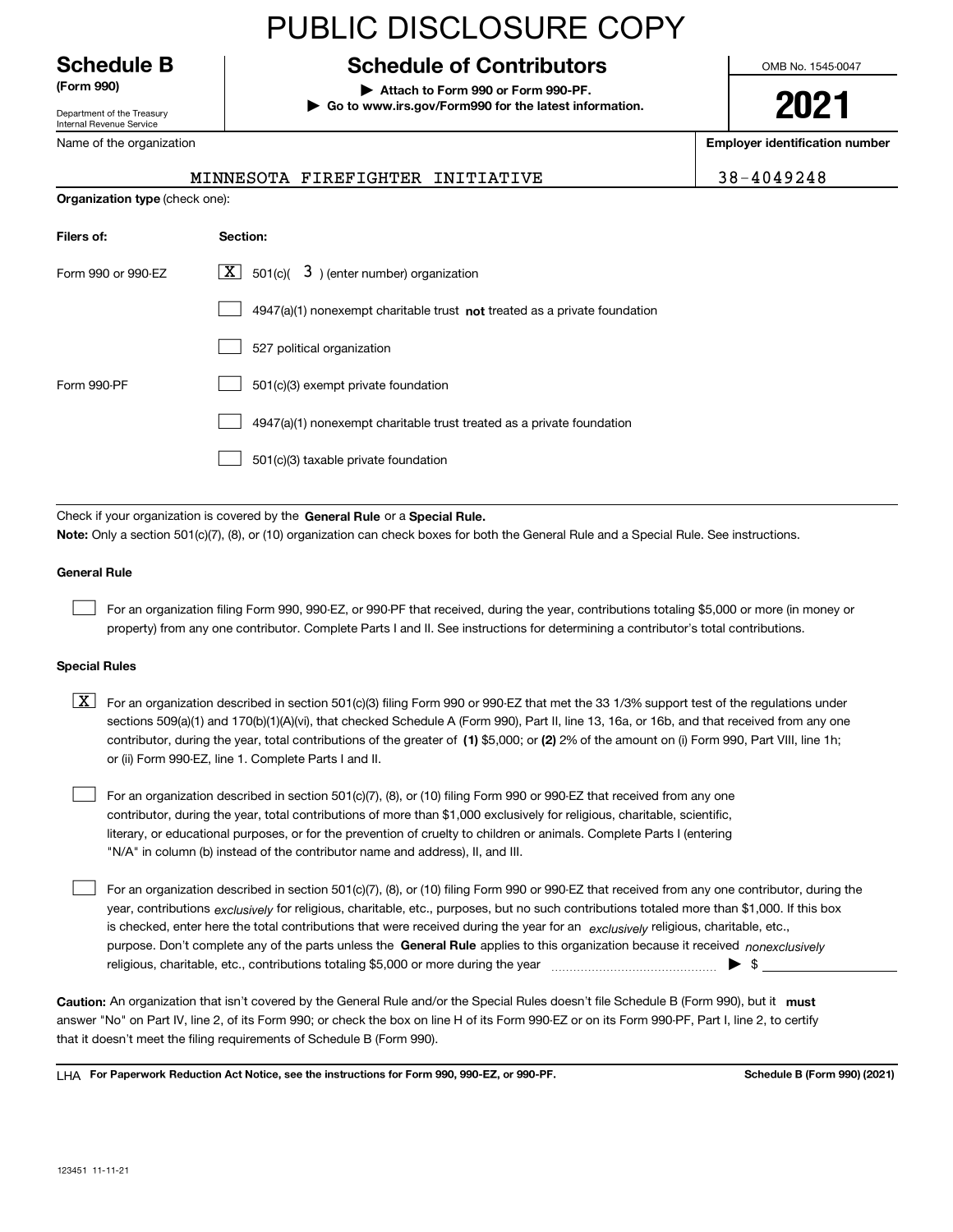Schedule B (Form 990) (2021) Page 2

#### MINNESOTA FIREFIGHTER INITIATIVE | 38-4049248

|            | Schedule B (Form 990) (2021)                                                                   |                                   |         | Page 2                                           |
|------------|------------------------------------------------------------------------------------------------|-----------------------------------|---------|--------------------------------------------------|
|            | Name of organization                                                                           |                                   |         | <b>Employer identification number</b>            |
|            | MINNESOTA FIREFIGHTER INITIATIVE                                                               |                                   |         | 38-4049248                                       |
| Part I     | Contributors (see instructions). Use duplicate copies of Part I if additional space is needed. |                                   |         |                                                  |
| (a)<br>No. | (b)<br>Name, address, and ZIP + 4                                                              | (c)<br><b>Total contributions</b> |         | (d)<br>Type of contribution                      |
| 1          | STATE OF MINNESOTA                                                                             |                                   |         | $\mathbf{X}$<br>Person                           |
|            | 658 CEDAR ST                                                                                   | 226, 402.<br>\$                   |         | Payroll<br>Noncash                               |
|            | SAINT PAUL, MN 55155                                                                           |                                   |         | (Complete Part II for<br>noncash contributions.) |
| (a)<br>No. | (b)<br>Name, address, and ZIP + 4                                                              | (c)<br><b>Total contributions</b> |         | (d)<br>Type of contribution                      |
| 2          | ROBERT AND ALICE STROBEL FOUNDATION                                                            |                                   |         | $\overline{\mathbf{X}}$<br>Person                |
|            | 2202 11TH STREET EAST                                                                          | 10,000.<br>\$                     |         | Payroll<br>Noncash                               |
|            | GLENCOE, MN 55336                                                                              |                                   |         | (Complete Part II for<br>noncash contributions.) |
| (a)<br>No. | (b)<br>Name, address, and ZIP + 4                                                              | (c)<br><b>Total contributions</b> |         | (d)<br>Type of contribution                      |
| 3          | SCHMIDT-SALITA LAW TEAM                                                                        |                                   |         | $\overline{\mathbf{X}}$<br>Person                |
|            | 13911 RIDGEDALE DRIVE, SUITE 325                                                               | 10,000.<br>\$                     |         | Payroll<br>Noncash                               |
|            | MINNEAPOLIS, MN 55305                                                                          |                                   |         | (Complete Part II for<br>noncash contributions.) |
| (a)<br>No. | (b)<br>Name, address, and ZIP + 4                                                              | (c)<br><b>Total contributions</b> |         | (d)<br>Type of contribution                      |
| 4          | LINDSTROM RESTORATION                                                                          |                                   |         | $\overline{\mathbf{X}}$<br>Person                |
|            | 9621 TENTH AVENUE NORTH                                                                        | $\frac{1}{2}$                     | 6, 200. | <b>Payroll</b><br>Noncash                        |
|            | PLYMOUTH, MN 55441                                                                             |                                   |         | (Complete Part II for<br>noncash contributions.) |
| (a)<br>No. | (b)<br>Name, address, and $ZIP + 4$                                                            | (c)<br><b>Total contributions</b> |         | (d)<br>Type of contribution                      |
| 5          | MACQUEEN EMERGENCY                                                                             |                                   |         | $\boxed{\text{X}}$<br>Person                     |
|            | 1125 7TH STREET EAST                                                                           | \$                                | 5,000.  | Payroll<br><b>Noncash</b>                        |
|            | ST PAUL, MN 55106                                                                              |                                   |         | (Complete Part II for<br>noncash contributions.) |
| (a)<br>No. | (b)<br>Name, address, and ZIP + 4                                                              | (c)<br><b>Total contributions</b> |         | (d)<br>Type of contribution                      |
| 6          | CITY OF ST PAUL - HEALTH AND WELLNESS<br>FOR FIREFIGHTERS                                      |                                   |         | $\overline{\mathbf{X}}$<br>Person                |
|            | 375 JACKSON STREET, SUITE 220                                                                  | 66,500.<br>\$                     |         | Payroll<br><b>Noncash</b>                        |
|            | SAINT PAUL, MN 55101                                                                           |                                   |         | (Complete Part II for<br>noncash contributions.) |

123452 11-11-21 **Schedule B (Form 990) (2021)**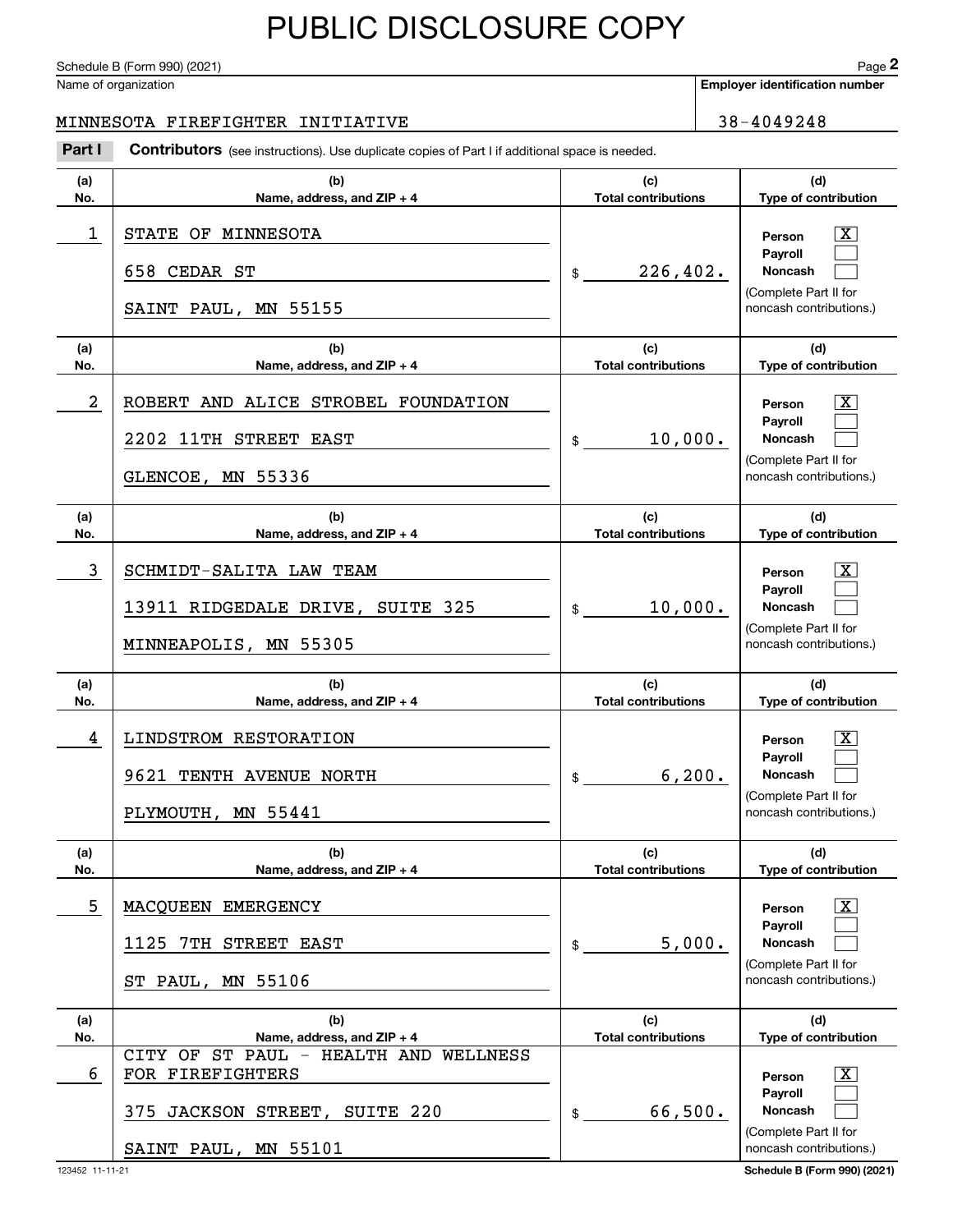Schedule B (Form 990) (2021) Page 3

#### MINNESOTA FIREFIGHTER INITIATIVE | 38-4049248

|                              | Schedule B (Form 990) (2021)                                                                        |                                                 | $Page$ 3                              |
|------------------------------|-----------------------------------------------------------------------------------------------------|-------------------------------------------------|---------------------------------------|
|                              | Name of organization                                                                                |                                                 | <b>Employer identification number</b> |
|                              | MINNESOTA FIREFIGHTER INITIATIVE                                                                    |                                                 | $38 - 4049248$                        |
| Part II                      | Noncash Property (see instructions). Use duplicate copies of Part II if additional space is needed. |                                                 |                                       |
| (a)<br>No.<br>from<br>Part I | (b)<br>Description of noncash property given                                                        | (c)<br>FMV (or estimate)<br>(See instructions.) | (d)<br>Date received                  |
|                              |                                                                                                     | \$                                              |                                       |
| (a)<br>No.<br>from<br>Part I | (b)<br>Description of noncash property given                                                        | (c)<br>FMV (or estimate)<br>(See instructions.) | (d)<br>Date received                  |
|                              |                                                                                                     | \$                                              |                                       |
| (a)<br>No.<br>from<br>Part I | (b)<br>Description of noncash property given                                                        | (c)<br>FMV (or estimate)<br>(See instructions.) | (d)<br>Date received                  |
|                              |                                                                                                     | \$                                              |                                       |
| (a)<br>No.<br>from<br>Part I | (b)<br>Description of noncash property given                                                        | (c)<br>FMV (or estimate)<br>(See instructions.) | (d)<br>Date received                  |
|                              |                                                                                                     | \$                                              |                                       |
| (a)<br>No.<br>from<br>Part I | (b)<br>Description of noncash property given                                                        | (c)<br>FMV (or estimate)<br>(See instructions.) | (d)<br>Date received                  |
|                              |                                                                                                     | \$                                              |                                       |
| (a)<br>No.<br>from<br>Part I | (b)<br>Description of noncash property given                                                        | (c)<br>FMV (or estimate)<br>(See instructions.) | (d)<br>Date received                  |
|                              |                                                                                                     | \$                                              |                                       |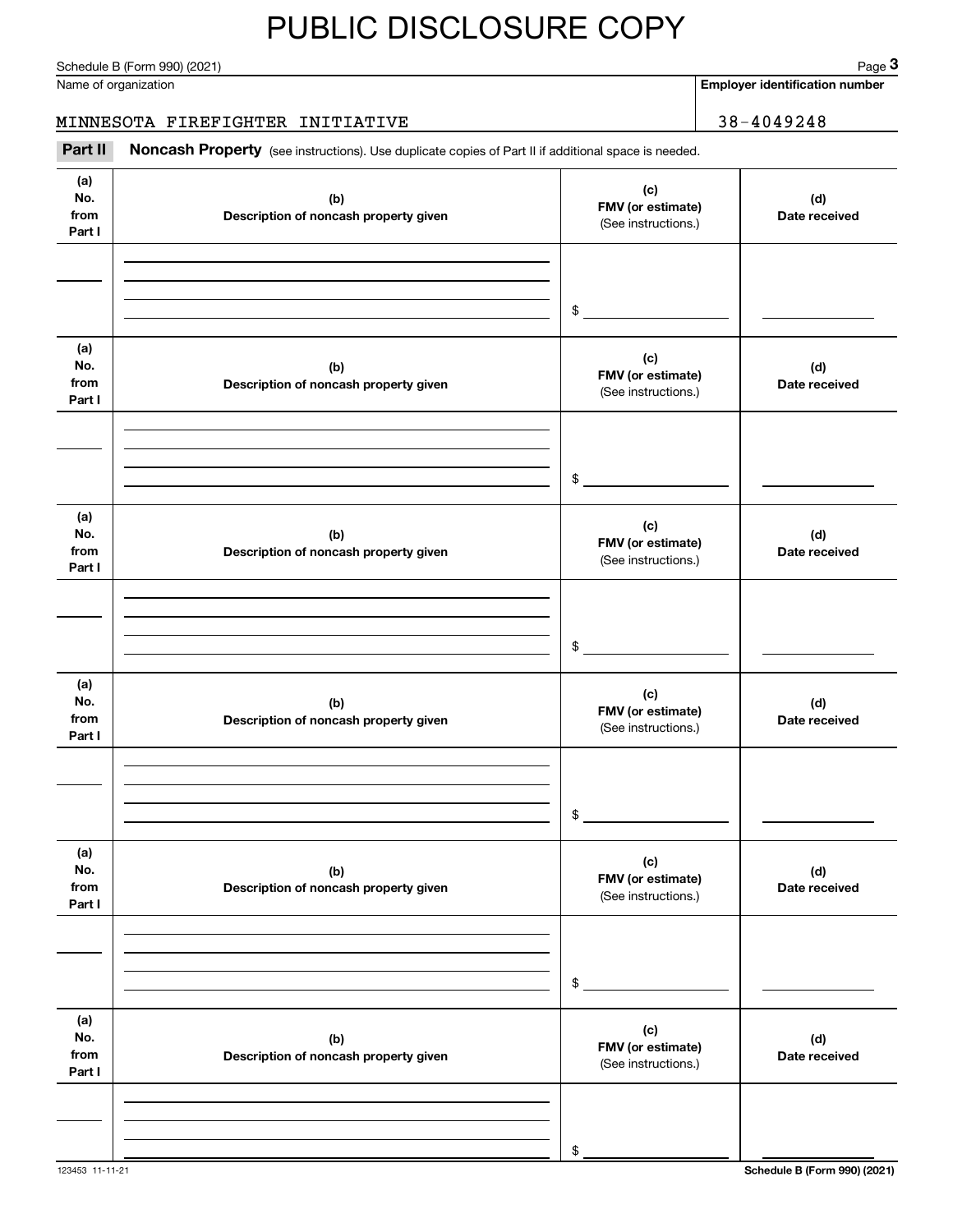Schedule B (Form 990) (2021) Page 4

|                      | Schedule B (Form 990) (2021)                                                                                                                                                      |                      | Page 4                                                                                                                                                         |
|----------------------|-----------------------------------------------------------------------------------------------------------------------------------------------------------------------------------|----------------------|----------------------------------------------------------------------------------------------------------------------------------------------------------------|
| Name of organization |                                                                                                                                                                                   |                      | <b>Employer identification number</b>                                                                                                                          |
|                      | MINNESOTA FIREFIGHTER INITIATIVE                                                                                                                                                  |                      | 38-4049248                                                                                                                                                     |
| Part III             | from any one contributor. Complete columns (a) through (e) and the following line entry. For organizations                                                                        |                      | Exclusively religious, charitable, etc., contributions to organizations described in section 501(c)(7), (8), or (10) that total more than \$1,000 for the year |
|                      | completing Part III, enter the total of exclusively religious, charitable, etc., contributions of \$1,000 or less for the year. (Enter this info. once.) $\blacktriangleright$ \$ |                      |                                                                                                                                                                |
| $(a)$ No.            | Use duplicate copies of Part III if additional space is needed.                                                                                                                   |                      |                                                                                                                                                                |
| from<br>Part I       | (b) Purpose of gift                                                                                                                                                               | (c) Use of gift      | (d) Description of how gift is held                                                                                                                            |
|                      |                                                                                                                                                                                   |                      |                                                                                                                                                                |
|                      |                                                                                                                                                                                   |                      |                                                                                                                                                                |
|                      |                                                                                                                                                                                   |                      |                                                                                                                                                                |
|                      |                                                                                                                                                                                   | (e) Transfer of gift |                                                                                                                                                                |
|                      | Transferee's name, address, and ZIP + 4                                                                                                                                           |                      | Relationship of transferor to transferee                                                                                                                       |
|                      |                                                                                                                                                                                   |                      |                                                                                                                                                                |
|                      |                                                                                                                                                                                   |                      |                                                                                                                                                                |
|                      |                                                                                                                                                                                   |                      |                                                                                                                                                                |
| (a) No.<br>from      | (b) Purpose of gift                                                                                                                                                               | (c) Use of gift      | (d) Description of how gift is held                                                                                                                            |
| Part I               |                                                                                                                                                                                   |                      |                                                                                                                                                                |
|                      |                                                                                                                                                                                   |                      |                                                                                                                                                                |
|                      |                                                                                                                                                                                   |                      |                                                                                                                                                                |
|                      |                                                                                                                                                                                   | (e) Transfer of gift |                                                                                                                                                                |
|                      |                                                                                                                                                                                   |                      |                                                                                                                                                                |
|                      | Transferee's name, address, and ZIP + 4                                                                                                                                           |                      | Relationship of transferor to transferee                                                                                                                       |
|                      |                                                                                                                                                                                   |                      |                                                                                                                                                                |
|                      |                                                                                                                                                                                   |                      |                                                                                                                                                                |
| (a) No.              |                                                                                                                                                                                   |                      |                                                                                                                                                                |
| from<br>Part I       | (b) Purpose of gift                                                                                                                                                               | (c) Use of gift      | (d) Description of how gift is held                                                                                                                            |
|                      |                                                                                                                                                                                   |                      |                                                                                                                                                                |
|                      |                                                                                                                                                                                   |                      |                                                                                                                                                                |
|                      |                                                                                                                                                                                   |                      |                                                                                                                                                                |
|                      |                                                                                                                                                                                   | (e) Transfer of gift |                                                                                                                                                                |
|                      | Transferee's name, address, and ZIP + 4                                                                                                                                           |                      | Relationship of transferor to transferee                                                                                                                       |
|                      |                                                                                                                                                                                   |                      |                                                                                                                                                                |
|                      |                                                                                                                                                                                   |                      |                                                                                                                                                                |
|                      |                                                                                                                                                                                   |                      |                                                                                                                                                                |
| (a) No.<br>from      | (b) Purpose of gift                                                                                                                                                               | (c) Use of gift      | (d) Description of how gift is held                                                                                                                            |
| Part I               |                                                                                                                                                                                   |                      |                                                                                                                                                                |
|                      |                                                                                                                                                                                   |                      |                                                                                                                                                                |
|                      |                                                                                                                                                                                   |                      |                                                                                                                                                                |
|                      |                                                                                                                                                                                   | (e) Transfer of gift |                                                                                                                                                                |
|                      |                                                                                                                                                                                   |                      |                                                                                                                                                                |
|                      | Transferee's name, address, and $ZIP + 4$                                                                                                                                         |                      | Relationship of transferor to transferee                                                                                                                       |
|                      |                                                                                                                                                                                   |                      |                                                                                                                                                                |
|                      |                                                                                                                                                                                   |                      |                                                                                                                                                                |
|                      |                                                                                                                                                                                   |                      |                                                                                                                                                                |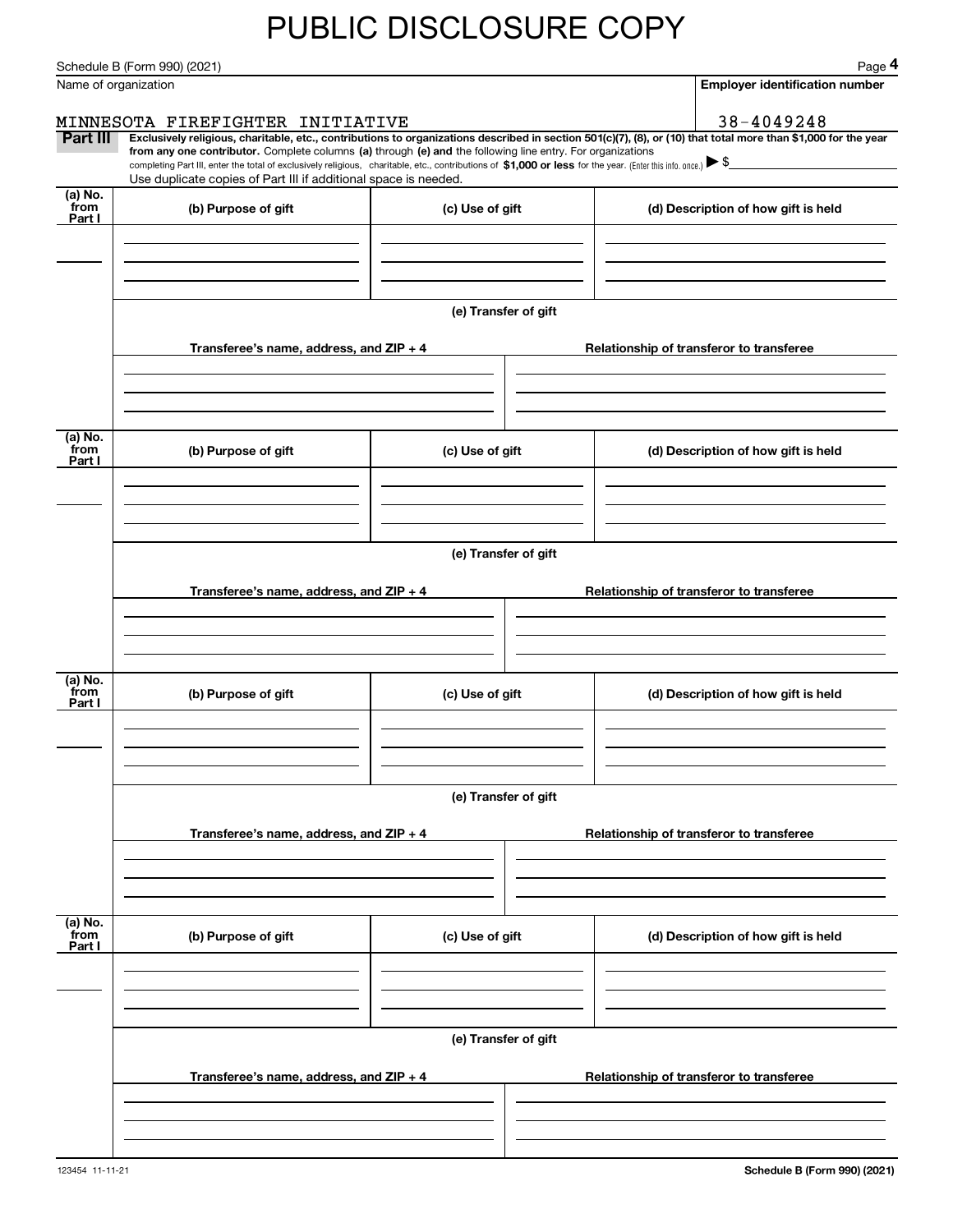|                                                      |                                                                                         | <b>PUBLIC DISCLOSURE COPY</b>                                                                                                                                                                                                                                                                  |           |                                   |                          |                                                  |
|------------------------------------------------------|-----------------------------------------------------------------------------------------|------------------------------------------------------------------------------------------------------------------------------------------------------------------------------------------------------------------------------------------------------------------------------------------------|-----------|-----------------------------------|--------------------------|--------------------------------------------------|
| <b>SCHEDULE C</b>                                    |                                                                                         | <b>Political Campaign and Lobbying Activities</b>                                                                                                                                                                                                                                              |           |                                   |                          | OMB No. 1545-0047                                |
| (Form 990)                                           |                                                                                         | For Organizations Exempt From Income Tax Under section 501(c) and section 527                                                                                                                                                                                                                  |           |                                   |                          | 2021                                             |
| Department of the Treasury                           | ▶ Complete if the organization is described below. ▶ Attach to Form 990 or Form 990-EZ. |                                                                                                                                                                                                                                                                                                |           |                                   | <b>Open to Public</b>    |                                                  |
| Internal Revenue Service                             |                                                                                         | ► Go to www.irs.gov/Form990 for instructions and the latest information.                                                                                                                                                                                                                       |           |                                   |                          | Inspection                                       |
|                                                      |                                                                                         | If the organization answered "Yes," on Form 990, Part IV, line 3, or Form 990-EZ, Part V, line 46 (Political Campaign Activities), then<br>• Section 501(c)(3) organizations: Complete Parts I-A and B. Do not complete Part I-C.                                                              |           |                                   |                          |                                                  |
|                                                      |                                                                                         | • Section 501(c) (other than section 501(c)(3)) organizations: Complete Parts I-A and C below. Do not complete Part I-B.                                                                                                                                                                       |           |                                   |                          |                                                  |
| • Section 527 organizations: Complete Part I-A only. |                                                                                         |                                                                                                                                                                                                                                                                                                |           |                                   |                          |                                                  |
|                                                      |                                                                                         | If the organization answered "Yes," on Form 990, Part IV, line 4, or Form 990-EZ, Part VI, line 47 (Lobbying Activities), then                                                                                                                                                                 |           |                                   |                          |                                                  |
|                                                      |                                                                                         | • Section 501(c)(3) organizations that have filed Form 5768 (election under section 501(h)): Complete Part II-A. Do not complete Part II-B.<br>• Section 501(c)(3) organizations that have NOT filed Form 5768 (election under section 501(h)): Complete Part II-B. Do not complete Part II-A. |           |                                   |                          |                                                  |
|                                                      |                                                                                         | If the organization answered "Yes," on Form 990, Part IV, line 5 (Proxy Tax) (See separate instructions) or Form 990-EZ, Part V, line 35c (Proxy                                                                                                                                               |           |                                   |                          |                                                  |
| Tax) (See separate instructions), then               |                                                                                         |                                                                                                                                                                                                                                                                                                |           |                                   |                          |                                                  |
| Name of organization                                 |                                                                                         | • Section 501(c)(4), (5), or (6) organizations: Complete Part III.                                                                                                                                                                                                                             |           |                                   |                          | <b>Employer identification number</b>            |
|                                                      |                                                                                         | MINNESOTA FIREFIGHTER INITIATIVE                                                                                                                                                                                                                                                               |           |                                   |                          | 38-4049248                                       |
| Part I-A                                             |                                                                                         | Complete if the organization is exempt under section 501(c) or is a section 527 organization.                                                                                                                                                                                                  |           |                                   |                          |                                                  |
|                                                      |                                                                                         |                                                                                                                                                                                                                                                                                                |           |                                   |                          |                                                  |
| Political campaign activity expenditures<br>2        |                                                                                         | 1 Provide a description of the organization's direct and indirect political campaign activities in Part IV.                                                                                                                                                                                    |           |                                   |                          | <u>13,313.</u><br>$\blacktriangleright$ \$       |
| 3                                                    |                                                                                         | Volunteer hours for political campaign activities [11] matter content to the state of political campaign activities [11] matter content to the state of the state of the state of the state of the state of the state of the s                                                                 |           |                                   |                          | 175.                                             |
|                                                      |                                                                                         |                                                                                                                                                                                                                                                                                                |           |                                   |                          |                                                  |
| Part I-B                                             |                                                                                         | Complete if the organization is exempt under section 501(c)(3).                                                                                                                                                                                                                                |           |                                   |                          |                                                  |
| 2                                                    |                                                                                         | 1 Enter the amount of any excise tax incurred by the organization under section 4955<br>Enter the amount of any excise tax incurred by organization managers under section 4955                                                                                                                |           | $\ldots$ $\blacktriangleright$ \$ |                          | $\blacktriangleright$ \$                         |
| 3                                                    |                                                                                         |                                                                                                                                                                                                                                                                                                |           |                                   |                          | <b>Yes</b><br>No                                 |
|                                                      |                                                                                         |                                                                                                                                                                                                                                                                                                |           |                                   |                          | Yes<br>No                                        |
| <b>b</b> If "Yes," describe in Part IV.<br>Part I-C  |                                                                                         | Complete if the organization is exempt under section 501(c), except section 501(c)(3).                                                                                                                                                                                                         |           |                                   |                          |                                                  |
|                                                      |                                                                                         | 1 Enter the amount directly expended by the filing organization for section 527 exempt function activities                                                                                                                                                                                     |           |                                   | $\blacktriangleright$ \$ |                                                  |
|                                                      |                                                                                         | 2 Enter the amount of the filing organization's funds contributed to other organizations for section 527                                                                                                                                                                                       |           |                                   |                          |                                                  |
| exempt function activities                           |                                                                                         |                                                                                                                                                                                                                                                                                                |           |                                   | $\blacktriangleright$ \$ |                                                  |
|                                                      |                                                                                         | 3 Total exempt function expenditures. Add lines 1 and 2. Enter here and on Form 1120-POL                                                                                                                                                                                                       |           |                                   |                          |                                                  |
| 4                                                    |                                                                                         |                                                                                                                                                                                                                                                                                                |           |                                   | $\triangleright$ \$      | No<br>Yes                                        |
| 5                                                    |                                                                                         | Enter the names, addresses and employer identification number (EIN) of all section 527 political organizations to which the filing organization                                                                                                                                                |           |                                   |                          |                                                  |
|                                                      |                                                                                         | made payments. For each organization listed, enter the amount paid from the filing organization's funds. Also enter the amount of political                                                                                                                                                    |           |                                   |                          |                                                  |
|                                                      |                                                                                         | contributions received that were promptly and directly delivered to a separate political organization, such as a separate segregated fund or a<br>political action committee (PAC). If additional space is needed, provide information in Part IV.                                             |           |                                   |                          |                                                  |
| (a) Name                                             |                                                                                         | (b) Address                                                                                                                                                                                                                                                                                    | $(c)$ EIN | (d) Amount paid from              |                          | (e) Amount of political                          |
|                                                      |                                                                                         |                                                                                                                                                                                                                                                                                                |           | filing organization's             |                          | contributions received and                       |
|                                                      |                                                                                         |                                                                                                                                                                                                                                                                                                |           | funds. If none, enter -0-.        |                          | promptly and directly<br>delivered to a separate |
|                                                      |                                                                                         |                                                                                                                                                                                                                                                                                                |           |                                   |                          | political organization.                          |
|                                                      |                                                                                         |                                                                                                                                                                                                                                                                                                |           |                                   |                          | If none, enter -0-.                              |
|                                                      |                                                                                         |                                                                                                                                                                                                                                                                                                |           |                                   |                          |                                                  |
|                                                      |                                                                                         |                                                                                                                                                                                                                                                                                                |           |                                   |                          |                                                  |
|                                                      |                                                                                         |                                                                                                                                                                                                                                                                                                |           |                                   |                          |                                                  |
|                                                      |                                                                                         |                                                                                                                                                                                                                                                                                                |           |                                   |                          |                                                  |
|                                                      |                                                                                         |                                                                                                                                                                                                                                                                                                |           |                                   |                          |                                                  |
|                                                      |                                                                                         |                                                                                                                                                                                                                                                                                                |           |                                   |                          |                                                  |
|                                                      |                                                                                         |                                                                                                                                                                                                                                                                                                |           |                                   |                          |                                                  |
|                                                      |                                                                                         |                                                                                                                                                                                                                                                                                                |           |                                   |                          |                                                  |
|                                                      |                                                                                         |                                                                                                                                                                                                                                                                                                |           |                                   |                          |                                                  |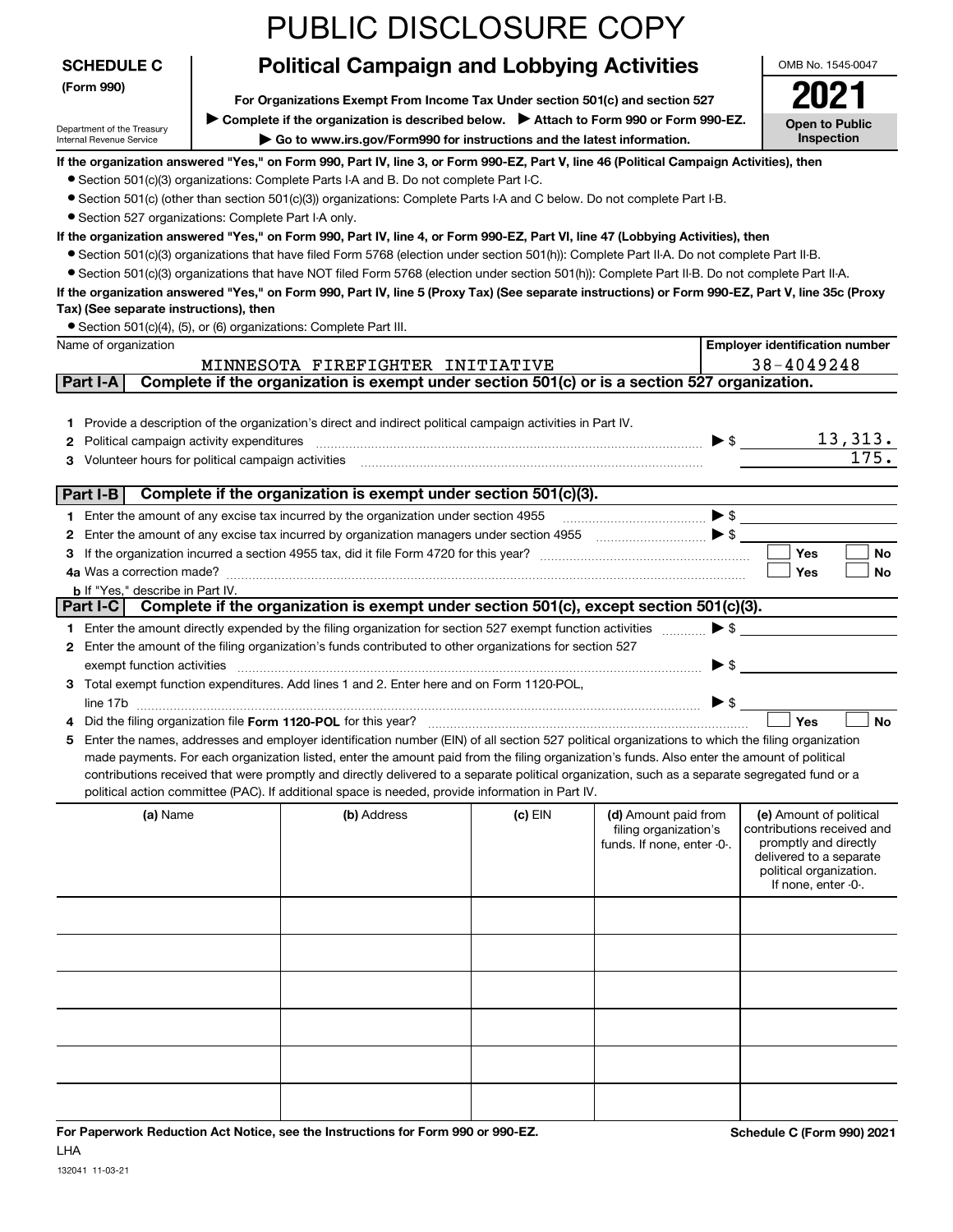| Schedule C (Form 990) 2021                                                                                      |                                        | MINNESOTA FIREFIGHTER INITIATIVE                                                                        |                                                                                                                                   |                                        | $38 - 4049248$ Page 2          |
|-----------------------------------------------------------------------------------------------------------------|----------------------------------------|---------------------------------------------------------------------------------------------------------|-----------------------------------------------------------------------------------------------------------------------------------|----------------------------------------|--------------------------------|
| Complete if the organization is exempt under section 501(c)(3) and filed Form 5768 (election under<br>Part II-A |                                        |                                                                                                         |                                                                                                                                   |                                        |                                |
| section 501(h)).                                                                                                |                                        |                                                                                                         |                                                                                                                                   |                                        |                                |
| A Check $\blacktriangleright$                                                                                   |                                        |                                                                                                         | if the filing organization belongs to an affiliated group (and list in Part IV each affiliated group member's name, address, EIN, |                                        |                                |
| expenses, and share of excess lobbying expenditures).                                                           |                                        |                                                                                                         |                                                                                                                                   |                                        |                                |
| <b>B</b> Check $\blacktriangleright$                                                                            |                                        | if the filing organization checked box A and "limited control" provisions apply.                        |                                                                                                                                   |                                        |                                |
|                                                                                                                 | <b>Limits on Lobbying Expenditures</b> | (The term "expenditures" means amounts paid or incurred.)                                               |                                                                                                                                   | (a) Filing<br>organization's<br>totals | (b) Affiliated group<br>totals |
| 1a Total lobbying expenditures to influence public opinion (grassroots lobbying)                                |                                        |                                                                                                         |                                                                                                                                   |                                        |                                |
| Total lobbying expenditures to influence a legislative body (direct lobbying)<br>b                              |                                        |                                                                                                         |                                                                                                                                   |                                        |                                |
| с                                                                                                               |                                        |                                                                                                         |                                                                                                                                   |                                        |                                |
| Other exempt purpose expenditures<br>d                                                                          |                                        |                                                                                                         |                                                                                                                                   |                                        |                                |
| е                                                                                                               |                                        |                                                                                                         |                                                                                                                                   |                                        |                                |
| f Lobbying nontaxable amount. Enter the amount from the following table in both columns.                        |                                        |                                                                                                         |                                                                                                                                   |                                        |                                |
| If the amount on line 1e, column $(a)$ or $(b)$ is:                                                             |                                        | The lobbying nontaxable amount is:                                                                      |                                                                                                                                   |                                        |                                |
| Not over \$500,000                                                                                              |                                        | 20% of the amount on line 1e.                                                                           |                                                                                                                                   |                                        |                                |
| Over \$500,000 but not over \$1,000,000                                                                         |                                        | \$100,000 plus 15% of the excess over \$500,000.                                                        |                                                                                                                                   |                                        |                                |
| Over \$1,000,000 but not over \$1,500,000                                                                       |                                        | \$175,000 plus 10% of the excess over \$1,000,000.                                                      |                                                                                                                                   |                                        |                                |
| Over \$1,500,000 but not over \$17,000,000                                                                      |                                        | \$225,000 plus 5% of the excess over \$1,500,000.                                                       |                                                                                                                                   |                                        |                                |
| Over \$17,000,000                                                                                               | \$1,000,000.                           |                                                                                                         |                                                                                                                                   |                                        |                                |
|                                                                                                                 |                                        |                                                                                                         |                                                                                                                                   |                                        |                                |
| g Grassroots nontaxable amount (enter 25% of line 1f)                                                           |                                        |                                                                                                         |                                                                                                                                   |                                        |                                |
| h Subtract line 1g from line 1a. If zero or less, enter -0-                                                     |                                        |                                                                                                         |                                                                                                                                   |                                        |                                |
| Subtract line 1f from line 1c. If zero or less, enter -0-<br>Ť.                                                 |                                        |                                                                                                         |                                                                                                                                   |                                        |                                |
| If there is an amount other than zero on either line 1h or line 1i, did the organization file Form 4720         |                                        |                                                                                                         |                                                                                                                                   |                                        |                                |
| reporting section 4911 tax for this year?                                                                       |                                        |                                                                                                         |                                                                                                                                   |                                        | Yes<br>No.                     |
| (Some organizations that made a section 501(h) election do not have to complete all of the five columns below.  |                                        | 4-Year Averaging Period Under Section 501(h)<br>See the separate instructions for lines 2a through 2f.) |                                                                                                                                   |                                        |                                |
|                                                                                                                 |                                        | Lobbying Expenditures During 4-Year Averaging Period                                                    |                                                                                                                                   |                                        |                                |
| Calendar year<br>(or fiscal year beginning in)                                                                  | (a) $2018$                             | $(b)$ 2019                                                                                              | $(c)$ 2020                                                                                                                        | $(d)$ 2021                             | (e) Total                      |
| 2a Lobbying nontaxable amount                                                                                   |                                        |                                                                                                         |                                                                                                                                   |                                        |                                |
| <b>b</b> Lobbying ceiling amount                                                                                |                                        |                                                                                                         |                                                                                                                                   |                                        |                                |
| (150% of line 2a, column(e))                                                                                    |                                        |                                                                                                         |                                                                                                                                   |                                        |                                |
| c Total lobbying expenditures                                                                                   |                                        |                                                                                                         |                                                                                                                                   |                                        |                                |
|                                                                                                                 |                                        |                                                                                                         |                                                                                                                                   |                                        |                                |
| d Grassroots nontaxable amount                                                                                  |                                        |                                                                                                         |                                                                                                                                   |                                        |                                |
| e Grassroots ceiling amount                                                                                     |                                        |                                                                                                         |                                                                                                                                   |                                        |                                |
| (150% of line 2d, column (e))                                                                                   |                                        |                                                                                                         |                                                                                                                                   |                                        |                                |
| f Grassroots lobbying expenditures                                                                              |                                        |                                                                                                         |                                                                                                                                   |                                        |                                |
|                                                                                                                 |                                        |                                                                                                         |                                                                                                                                   |                                        |                                |

**Schedule C (Form 990) 2021**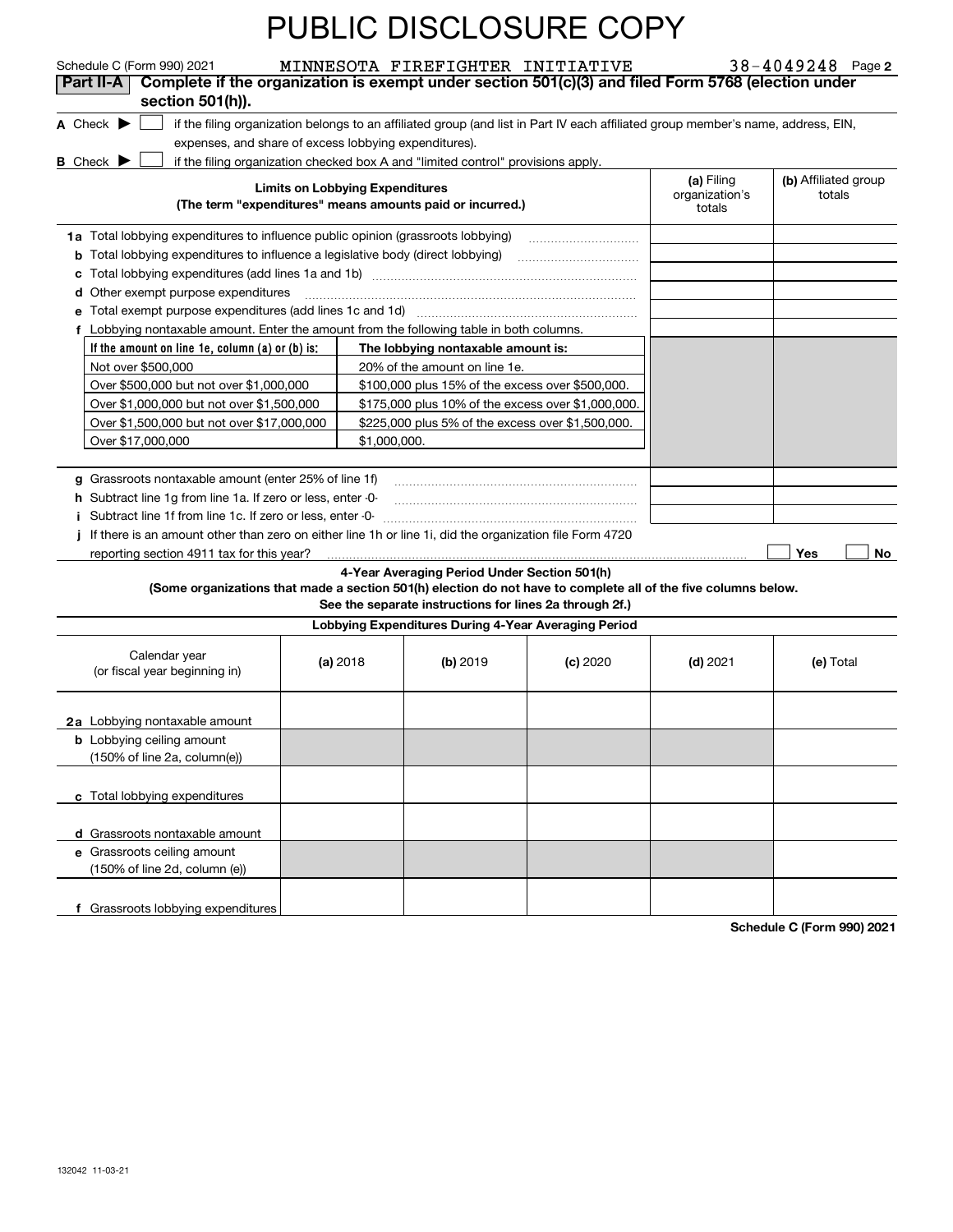| MINNESOTA FIREFIGHTER INITIATIVE |  | $38 - 4049248$ Page 3 |  |
|----------------------------------|--|-----------------------|--|
|----------------------------------|--|-----------------------|--|

#### Schedule C (Form 990) 2021 MINNESOTA FIREFIGHTER INITIATIVE 38-4049248 Page **Part II-B Complete if the organization is exempt under section 501(c)(3) and has NOT filed Form 5768 (election under section 501(h)).**

| For each "Yes" response on lines 1a through 1i below, provide in Part IV a detailed description                                                                                                                                                                                     | (a)         |                | (b)       |      |
|-------------------------------------------------------------------------------------------------------------------------------------------------------------------------------------------------------------------------------------------------------------------------------------|-------------|----------------|-----------|------|
| of the lobbying activity.                                                                                                                                                                                                                                                           | Yes         | No             | Amount    |      |
| During the year, did the filing organization attempt to influence foreign, national, state, or<br>1.                                                                                                                                                                                |             |                |           |      |
| local legislation, including any attempt to influence public opinion on a legislative matter                                                                                                                                                                                        |             |                |           |      |
| or referendum, through the use of:                                                                                                                                                                                                                                                  |             |                |           |      |
|                                                                                                                                                                                                                                                                                     | х           | X              |           |      |
| b Paid staff or management (include compensation in expenses reported on lines 1c through 1i)?                                                                                                                                                                                      | $\sim$<br>X |                |           | 872. |
|                                                                                                                                                                                                                                                                                     | X           |                | 2,906.    |      |
| e Publications, or published or broadcast statements?                                                                                                                                                                                                                               | X           |                | 2,034.    |      |
| f Grants to other organizations for lobbying purposes?                                                                                                                                                                                                                              |             | X              |           |      |
| g Direct contact with legislators, their staffs, government officials, or a legislative body?<br>.                                                                                                                                                                                  |             | $\mathbf X$    |           |      |
| h Rallies, demonstrations, seminars, conventions, speeches, lectures, or any similar means?                                                                                                                                                                                         | $\mathbf X$ |                | 7,500.    |      |
| <i>i</i> Other activities?                                                                                                                                                                                                                                                          |             | $\mathbf X$    |           |      |
|                                                                                                                                                                                                                                                                                     |             |                | 13,312.   |      |
| 2a Did the activities in line 1 cause the organization to be not described in section 501(c)(3)?                                                                                                                                                                                    |             | х              |           |      |
|                                                                                                                                                                                                                                                                                     |             |                |           |      |
| c If "Yes," enter the amount of any tax incurred by organization managers under section 4912                                                                                                                                                                                        |             |                |           |      |
| d If the filing organization incurred a section 4912 tax, did it file Form 4720 for this year?.                                                                                                                                                                                     |             |                |           |      |
| Complete if the organization is exempt under section 501(c)(4), section 501(c)(5), or section<br>Part III-A<br>$501(c)(6)$ .                                                                                                                                                        |             |                |           |      |
|                                                                                                                                                                                                                                                                                     |             |                | Yes<br>No |      |
| Were substantially all (90% or more) dues received nondeductible by members?<br>1.                                                                                                                                                                                                  |             | 1.             |           |      |
| 2                                                                                                                                                                                                                                                                                   |             | $\mathbf{2}$   |           |      |
| Did the organization agree to carry over lobbying and political campaign activity expenditures from the prior year?<br>з                                                                                                                                                            |             | 3              |           |      |
| Part III-B Complete if the organization is exempt under section 501(c)(4), section 501(c)(5), or section<br>501(c)(6) and if either (a) BOTH Part III-A, lines 1 and 2, are answered "No" OR (b) Part III-A, line 3, is<br>answered "Yes."                                          |             |                |           |      |
| Dues, assessments and similar amounts from members [11] matter contracts and similar amounts from members [11] matter and similar amounts from members [11] matter and similar amounts from members [11] matter and similar am<br>1.                                                |             | 1.             |           |      |
| Section 162(e) nondeductible lobbying and political expenditures (do not include amounts of political<br>2                                                                                                                                                                          |             |                |           |      |
| expenses for which the section 527(f) tax was paid).                                                                                                                                                                                                                                |             |                |           |      |
|                                                                                                                                                                                                                                                                                     |             | 2a             |           |      |
| <b>b</b> Carryover from last year manufactured contains and contained a contact the contact of the contact of the contains and contact the contact of contact of contact of contact of contact of contact of contact of contact of                                                  |             | 2 <sub>b</sub> |           |      |
| c                                                                                                                                                                                                                                                                                   |             | 2c             |           |      |
| Aggregate amount reported in section 6033(e)(1)(A) notices of nondeductible section 162(e) dues                                                                                                                                                                                     |             | 3              |           |      |
| If notices were sent and the amount on line 2c exceeds the amount on line 3, what portion of the excess<br>4                                                                                                                                                                        |             |                |           |      |
| does the organization agree to carryover to the reasonable estimate of nondeductible lobbying and political                                                                                                                                                                         |             |                |           |      |
| expenditure next year?                                                                                                                                                                                                                                                              |             | 4              |           |      |
| Taxable amount of lobbying and political expenditures. See instructions<br>5<br> Part IV<br><b>Supplemental Information</b>                                                                                                                                                         |             | 5              |           |      |
|                                                                                                                                                                                                                                                                                     |             |                |           |      |
| Provide the descriptions required for Part I-A, line 1; Part I-B, line 4; Part I-C, line 5; Part II-A (affiliated group list); Part II-A, lines 1 and 2 (See<br>instructions); and Part II-B, line 1. Also, complete this part for any additional information.<br>PART I-A, LINE 1: |             |                |           |      |
| EFFORTS ON LOBBYING ARE FOCUSED ON EDUCATING LAWMAKERS ON THE                                                                                                                                                                                                                       |             | ISSUES         |           |      |
| ,, <del>,</del> ,,,,,,,,,                                                                                                                                                                                                                                                           |             |                |           |      |

FACING FIREFIGHTERS IN MINNESOTA ON THE TOPICS OF: CANCER, CARDIAC, AND

#### EMOTIONAL TRAUMA.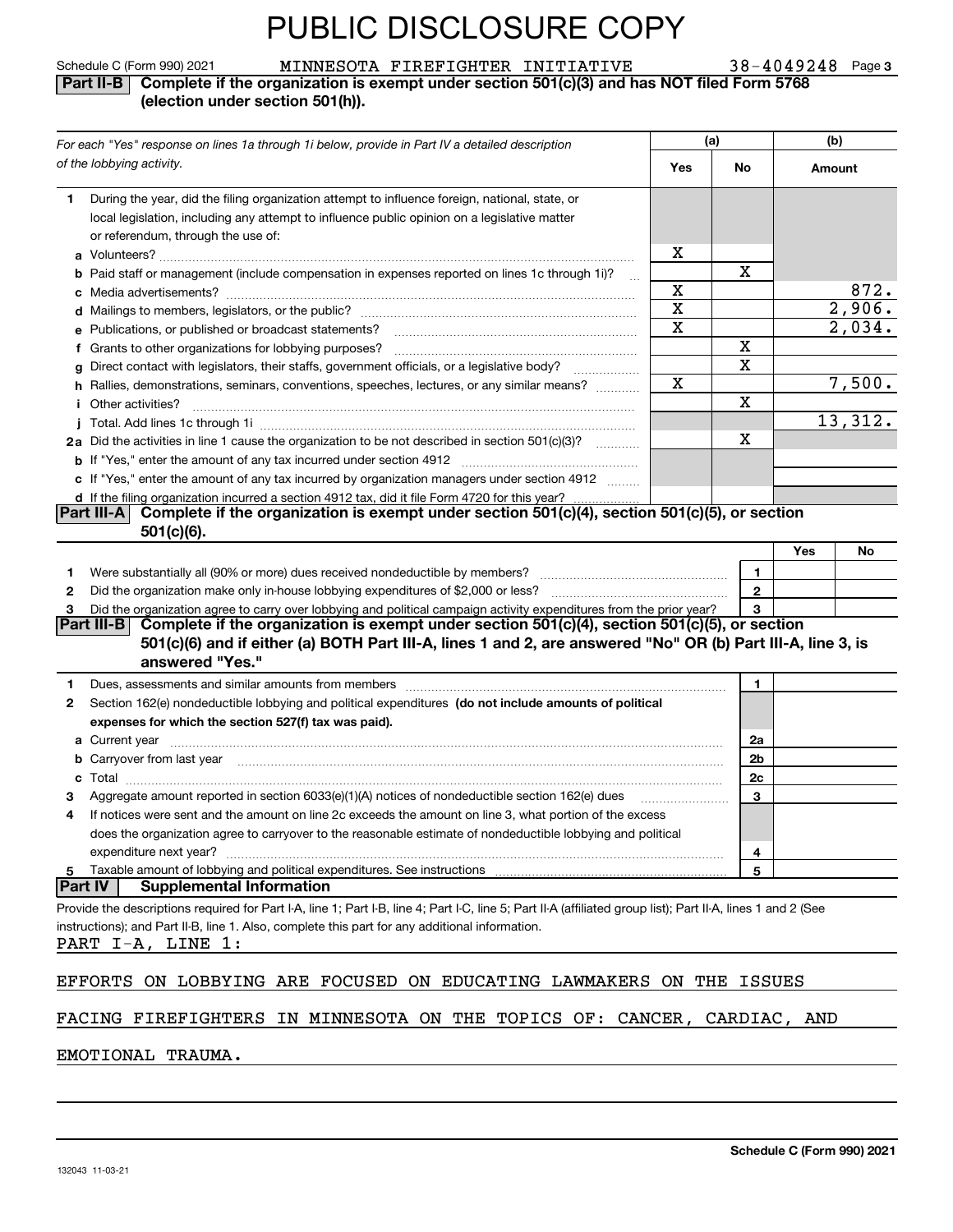|                                                   |                                                                        | PUBLIC DISCLOSURE COPY                                                                                                                                              |                                         |                                 |                                       |                                  |                                        |                                         |
|---------------------------------------------------|------------------------------------------------------------------------|---------------------------------------------------------------------------------------------------------------------------------------------------------------------|-----------------------------------------|---------------------------------|---------------------------------------|----------------------------------|----------------------------------------|-----------------------------------------|
| <b>SCHEDULE G</b>                                 |                                                                        | <b>Supplemental Information Regarding Fundraising or Gaming Activities</b>                                                                                          |                                         |                                 |                                       |                                  |                                        | OMB No. 1545-0047                       |
| (Form 990)                                        |                                                                        | Complete if the organization answered "Yes" on Form 990, Part IV, line 17, 18, or 19, or if the<br>organization entered more than \$15,000 on Form 990-EZ, line 6a. |                                         |                                 |                                       |                                  |                                        | 2021                                    |
| Department of the Treasury                        |                                                                        |                                                                                                                                                                     | <b>Open to Public</b>                   |                                 |                                       |                                  |                                        |                                         |
| Internal Revenue Service                          | Go to www.irs.gov/Form990 for instructions and the latest information. |                                                                                                                                                                     | Inspection                              |                                 |                                       |                                  |                                        |                                         |
| Name of the organization                          |                                                                        | MINNESOTA FIREFIGHTER INITIATIVE                                                                                                                                    |                                         |                                 |                                       |                                  | 38-4049248                             | <b>Employer identification number</b>   |
| Part I                                            |                                                                        | Fundraising Activities. Complete if the organization answered "Yes" on Form 990, Part IV, line 17. Form 990-EZ filers are not                                       |                                         |                                 |                                       |                                  |                                        |                                         |
|                                                   | required to complete this part.                                        |                                                                                                                                                                     |                                         |                                 |                                       |                                  |                                        |                                         |
| Mail solicitations<br>a                           |                                                                        | 1 Indicate whether the organization raised funds through any of the following activities. Check all that apply.<br>е                                                |                                         |                                 | Solicitation of non-government grants |                                  |                                        |                                         |
| b                                                 | Internet and email solicitations                                       | f                                                                                                                                                                   |                                         |                                 | Solicitation of government grants     |                                  |                                        |                                         |
| Phone solicitations<br>c                          |                                                                        | Special fundraising events<br>g                                                                                                                                     |                                         |                                 |                                       |                                  |                                        |                                         |
| In-person solicitations<br>d                      |                                                                        | 2 a Did the organization have a written or oral agreement with any individual (including officers, directors, trustees, or                                          |                                         |                                 |                                       |                                  |                                        |                                         |
|                                                   |                                                                        | key employees listed in Form 990, Part VII) or entity in connection with professional fundraising services?                                                         |                                         |                                 |                                       |                                  | Yes                                    | No                                      |
| compensated at least \$5,000 by the organization. |                                                                        | <b>b</b> If "Yes," list the 10 highest paid individuals or entities (fundraisers) pursuant to agreements under which the fundraiser is to be                        |                                         |                                 |                                       |                                  |                                        |                                         |
|                                                   |                                                                        |                                                                                                                                                                     |                                         |                                 |                                       |                                  |                                        |                                         |
| (i) Name and address of individual                |                                                                        | (ii) Activity                                                                                                                                                       | (iii) Did<br>fundraiser<br>have custody |                                 | (iv) Gross receipts                   |                                  | (v) Amount paid<br>to (or retained by) | (vi) Amount paid<br>to (or retained by) |
| or entity (fundraiser)                            |                                                                        |                                                                                                                                                                     |                                         | or control of<br>contributions? | from activity                         | fundraiser<br>listed in col. (i) |                                        | organization                            |
|                                                   |                                                                        |                                                                                                                                                                     | Yes                                     | No                              |                                       |                                  |                                        |                                         |
|                                                   |                                                                        |                                                                                                                                                                     |                                         |                                 |                                       |                                  |                                        |                                         |
|                                                   |                                                                        |                                                                                                                                                                     |                                         |                                 |                                       |                                  |                                        |                                         |
|                                                   |                                                                        |                                                                                                                                                                     |                                         |                                 |                                       |                                  |                                        |                                         |
|                                                   |                                                                        |                                                                                                                                                                     |                                         |                                 |                                       |                                  |                                        |                                         |
|                                                   |                                                                        |                                                                                                                                                                     |                                         |                                 |                                       |                                  |                                        |                                         |
|                                                   |                                                                        |                                                                                                                                                                     |                                         |                                 |                                       |                                  |                                        |                                         |
|                                                   |                                                                        |                                                                                                                                                                     |                                         |                                 |                                       |                                  |                                        |                                         |
|                                                   |                                                                        |                                                                                                                                                                     |                                         |                                 |                                       |                                  |                                        |                                         |
|                                                   |                                                                        |                                                                                                                                                                     |                                         |                                 |                                       |                                  |                                        |                                         |
|                                                   |                                                                        |                                                                                                                                                                     |                                         |                                 |                                       |                                  |                                        |                                         |
|                                                   |                                                                        |                                                                                                                                                                     |                                         |                                 |                                       |                                  |                                        |                                         |
|                                                   |                                                                        |                                                                                                                                                                     |                                         |                                 |                                       |                                  |                                        |                                         |
|                                                   |                                                                        |                                                                                                                                                                     |                                         |                                 |                                       |                                  |                                        |                                         |
|                                                   |                                                                        |                                                                                                                                                                     |                                         |                                 |                                       |                                  |                                        |                                         |
| Total                                             |                                                                        | 3 List all states in which the organization is registered or licensed to solicit contributions or has been notified it is exempt from registration                  |                                         |                                 |                                       |                                  |                                        |                                         |
| or licensing.                                     |                                                                        |                                                                                                                                                                     |                                         |                                 |                                       |                                  |                                        |                                         |
|                                                   |                                                                        |                                                                                                                                                                     |                                         |                                 |                                       |                                  |                                        |                                         |
|                                                   |                                                                        |                                                                                                                                                                     |                                         |                                 |                                       |                                  |                                        |                                         |
|                                                   |                                                                        |                                                                                                                                                                     |                                         |                                 |                                       |                                  |                                        |                                         |
|                                                   |                                                                        |                                                                                                                                                                     |                                         |                                 |                                       |                                  |                                        |                                         |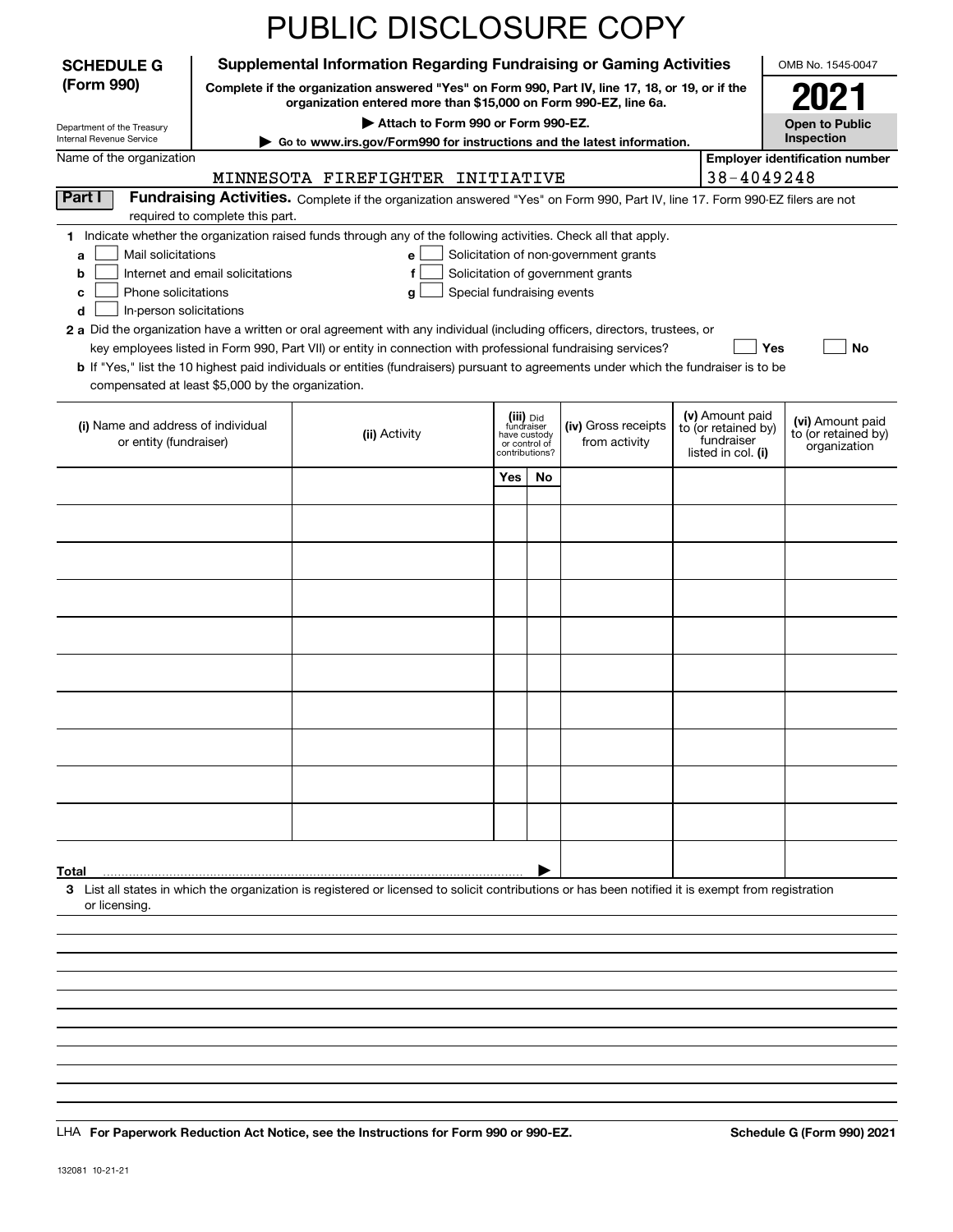**2** Schedule G (Form 990) 2021 MINNESOTA FIREFIGHTER INITIATIVE 38-4049248 Page

**Part II Fundraising Events.** Complete if the organization answered "Yes" on Form 990, Part IV, line 18, or reported more than \$15,000<br>15.000 of fundraising event contributions and gross income on Form 990-EZ. lines 1 an

|                 |          | of fundraising event contributions and gross income on Form 990-EZ, lines 1 and 6b. List events with gross receipts greater than \$5,000.                                                                                                                                                               |                                                        |                         |                                 |                                           |         |
|-----------------|----------|---------------------------------------------------------------------------------------------------------------------------------------------------------------------------------------------------------------------------------------------------------------------------------------------------------|--------------------------------------------------------|-------------------------|---------------------------------|-------------------------------------------|---------|
|                 |          |                                                                                                                                                                                                                                                                                                         | (a) Event $#1$<br><b>MNFORE</b><br><b>FUNDRAISER 2</b> | (b) Event #2            | (c) Other events<br><b>NONE</b> | (d) Total events<br>(add col. (a) through |         |
|                 |          |                                                                                                                                                                                                                                                                                                         | (event type)                                           | (event type)            | (total number)                  | col. (c)                                  |         |
| Revenue         |          |                                                                                                                                                                                                                                                                                                         |                                                        |                         |                                 |                                           |         |
|                 |          |                                                                                                                                                                                                                                                                                                         | 91,019.                                                |                         |                                 | <u>91,019.</u>                            |         |
|                 |          |                                                                                                                                                                                                                                                                                                         | 61,003.                                                |                         |                                 | 61,003.                                   |         |
|                 | 3        | Gross income (line 1 minus line 2)                                                                                                                                                                                                                                                                      | 30,016.                                                |                         |                                 | 30,016.                                   |         |
|                 |          |                                                                                                                                                                                                                                                                                                         |                                                        |                         |                                 |                                           |         |
|                 | 5        |                                                                                                                                                                                                                                                                                                         | 1,889.                                                 |                         |                                 | 1,889.                                    |         |
|                 |          |                                                                                                                                                                                                                                                                                                         | 17,720.                                                |                         |                                 | 17,720.                                   |         |
| Direct Expenses |          |                                                                                                                                                                                                                                                                                                         |                                                        | 17,359.                 |                                 |                                           | 17,359. |
|                 | 8        |                                                                                                                                                                                                                                                                                                         |                                                        |                         |                                 |                                           |         |
|                 | 9        |                                                                                                                                                                                                                                                                                                         | 5,699.                                                 |                         |                                 | 5,699.                                    |         |
|                 | 10       | Direct expense summary. Add lines 4 through 9 in column (d)                                                                                                                                                                                                                                             |                                                        |                         |                                 | 42,667.                                   |         |
|                 | Part III | 11 Net income summary. Subtract line 10 from line 3, column (d)                                                                                                                                                                                                                                         |                                                        |                         |                                 | $-12,651.$                                |         |
|                 |          | Gaming. Complete if the organization answered "Yes" on Form 990, Part IV, line 19, or reported more than<br>\$15,000 on Form 990-EZ, line 6a.                                                                                                                                                           |                                                        |                         |                                 |                                           |         |
|                 |          |                                                                                                                                                                                                                                                                                                         | (a) Bingo                                              | (b) Pull tabs/instant   |                                 | (d) Total gaming (add                     |         |
| Revenue         |          |                                                                                                                                                                                                                                                                                                         |                                                        | bingo/progressive bingo | (c) Other gaming                | col. (a) through col. (c))                |         |
|                 |          |                                                                                                                                                                                                                                                                                                         |                                                        |                         |                                 |                                           |         |
|                 | 1        |                                                                                                                                                                                                                                                                                                         |                                                        |                         |                                 |                                           |         |
|                 |          |                                                                                                                                                                                                                                                                                                         |                                                        |                         |                                 |                                           |         |
| Expenses        |          |                                                                                                                                                                                                                                                                                                         |                                                        |                         |                                 |                                           |         |
| Direct          |          |                                                                                                                                                                                                                                                                                                         |                                                        |                         |                                 |                                           |         |
|                 |          | 5 Other direct expenses                                                                                                                                                                                                                                                                                 |                                                        |                         |                                 |                                           |         |
|                 |          | 6 Volunteer labor                                                                                                                                                                                                                                                                                       | %<br>Yes<br>No                                         | %<br>Yes<br>No          | Yes<br>%<br>No                  |                                           |         |
|                 | 7        | Direct expense summary. Add lines 2 through 5 in column (d)                                                                                                                                                                                                                                             |                                                        |                         |                                 |                                           |         |
|                 |          |                                                                                                                                                                                                                                                                                                         |                                                        |                         |                                 |                                           |         |
|                 |          |                                                                                                                                                                                                                                                                                                         |                                                        |                         |                                 |                                           |         |
|                 |          | 9 Enter the state(s) in which the organization conducts gaming activities:                                                                                                                                                                                                                              |                                                        |                         |                                 | Yes<br>No                                 |         |
|                 |          | <b>b</b> If "No," explain: $\frac{1}{2}$ = $\frac{1}{2}$ = $\frac{1}{2}$ = $\frac{1}{2}$ = $\frac{1}{2}$ = $\frac{1}{2}$ = $\frac{1}{2}$ = $\frac{1}{2}$ = $\frac{1}{2}$ = $\frac{1}{2}$ = $\frac{1}{2}$ = $\frac{1}{2}$ = $\frac{1}{2}$ = $\frac{1}{2}$ = $\frac{1}{2}$ = $\frac{1}{2}$ = $\frac{1}{2$ |                                                        |                         |                                 |                                           |         |
|                 |          |                                                                                                                                                                                                                                                                                                         |                                                        |                         |                                 |                                           |         |
|                 |          |                                                                                                                                                                                                                                                                                                         |                                                        |                         |                                 |                                           |         |
|                 |          |                                                                                                                                                                                                                                                                                                         |                                                        |                         |                                 | Yes<br>No                                 |         |
|                 |          |                                                                                                                                                                                                                                                                                                         |                                                        |                         |                                 |                                           |         |
|                 |          |                                                                                                                                                                                                                                                                                                         |                                                        |                         |                                 |                                           |         |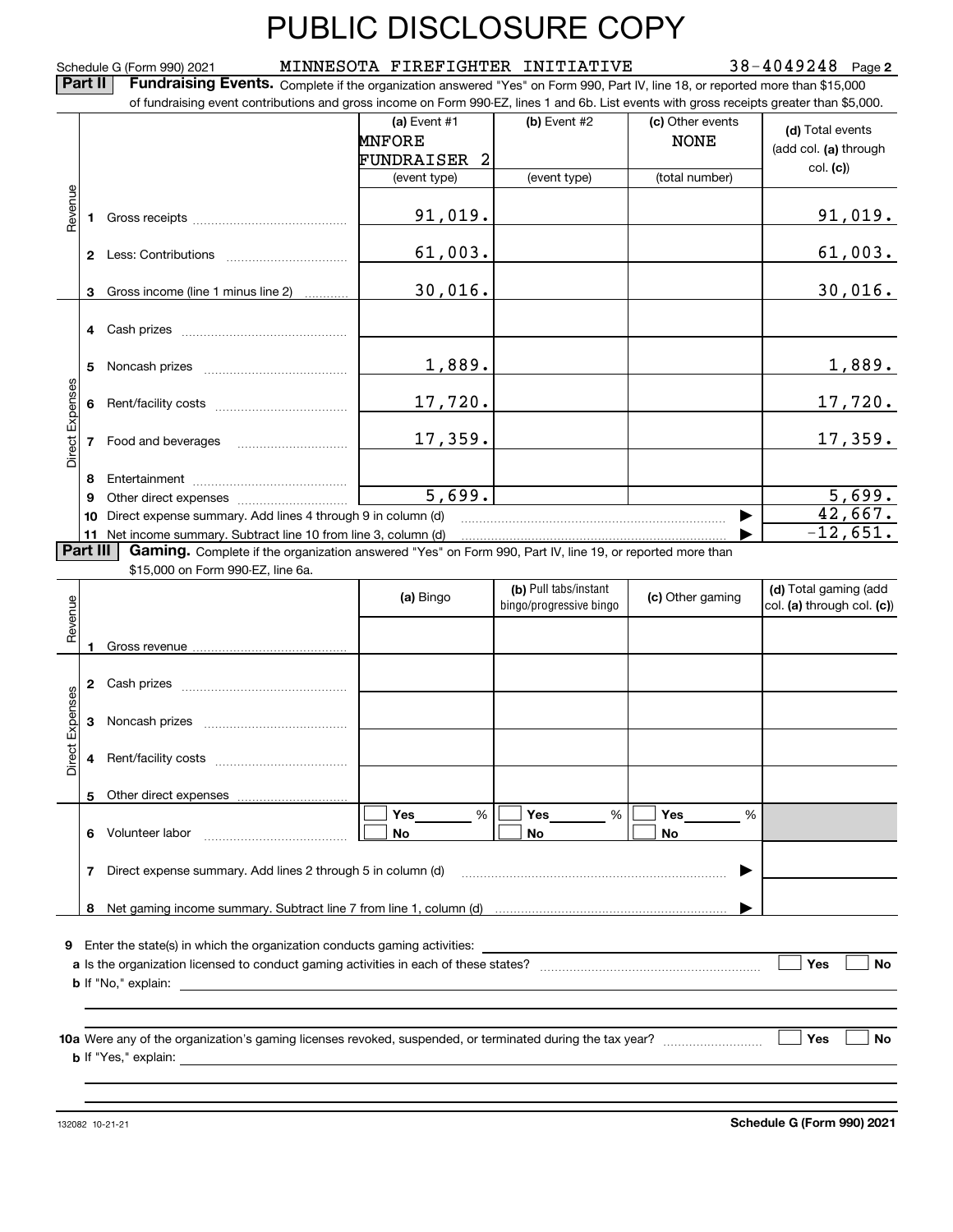| MINNESOTA FIREFIGHTER INITIATIVE<br>Schedule G (Form 990) 2021                                                                                                                                                                     | 38-4049248 |     | Page 3 |
|------------------------------------------------------------------------------------------------------------------------------------------------------------------------------------------------------------------------------------|------------|-----|--------|
|                                                                                                                                                                                                                                    |            | Yes | No     |
| 12 Is the organization a grantor, beneficiary or trustee of a trust, or a member of a partnership or other entity formed                                                                                                           |            |     |        |
|                                                                                                                                                                                                                                    |            | Yes | No     |
| 13 Indicate the percentage of gaming activity conducted in:                                                                                                                                                                        | 13а        |     |        |
|                                                                                                                                                                                                                                    | 13b        |     | %<br>% |
| 14 Enter the name and address of the person who prepares the organization's gaming/special events books and records:                                                                                                               |            |     |        |
| Name $\blacktriangleright$                                                                                                                                                                                                         |            |     |        |
| Address $\blacktriangleright$                                                                                                                                                                                                      |            |     |        |
| 15a Does the organization have a contract with a third party from whom the organization receives gaming revenue?                                                                                                                   |            | Yes | No     |
|                                                                                                                                                                                                                                    |            |     |        |
| c If "Yes," enter name and address of the third party:                                                                                                                                                                             |            |     |        |
| Name $\blacktriangleright$<br><u> 1989 - Johann John Stein, fransk politik (f. 1989)</u>                                                                                                                                           |            |     |        |
| Address $\blacktriangleright$                                                                                                                                                                                                      |            |     |        |
| 16 Gaming manager information:                                                                                                                                                                                                     |            |     |        |
| Name $\blacktriangleright$                                                                                                                                                                                                         |            |     |        |
|                                                                                                                                                                                                                                    |            |     |        |
| Gaming manager compensation > \$                                                                                                                                                                                                   |            |     |        |
| $Description of services provided$ $\triangleright$                                                                                                                                                                                |            |     |        |
|                                                                                                                                                                                                                                    |            |     |        |
|                                                                                                                                                                                                                                    |            |     |        |
| Director/officer<br>Employee<br>Independent contractor                                                                                                                                                                             |            |     |        |
| 17 Mandatory distributions:                                                                                                                                                                                                        |            |     |        |
| a Is the organization required under state law to make charitable distributions from the gaming proceeds to                                                                                                                        |            |     |        |
| retain the state gaming license?                                                                                                                                                                                                   |            | Yes | No     |
| <b>b</b> Enter the amount of distributions required under state law to be distributed to other exempt organizations or spent in the                                                                                                |            |     |        |
| organization's own exempt activities during the tax year $\triangleright$ \$<br>∣Part IV<br>Supplemental Information. Provide the explanations required by Part I, line 2b, columns (iii) and (v); and Part III, lines 9, 9b, 10b, |            |     |        |
| 15b, 15c, 16, and 17b, as applicable. Also provide any additional information. See instructions.                                                                                                                                   |            |     |        |
|                                                                                                                                                                                                                                    |            |     |        |
|                                                                                                                                                                                                                                    |            |     |        |
|                                                                                                                                                                                                                                    |            |     |        |
|                                                                                                                                                                                                                                    |            |     |        |
|                                                                                                                                                                                                                                    |            |     |        |
|                                                                                                                                                                                                                                    |            |     |        |
|                                                                                                                                                                                                                                    |            |     |        |
|                                                                                                                                                                                                                                    |            |     |        |
|                                                                                                                                                                                                                                    |            |     |        |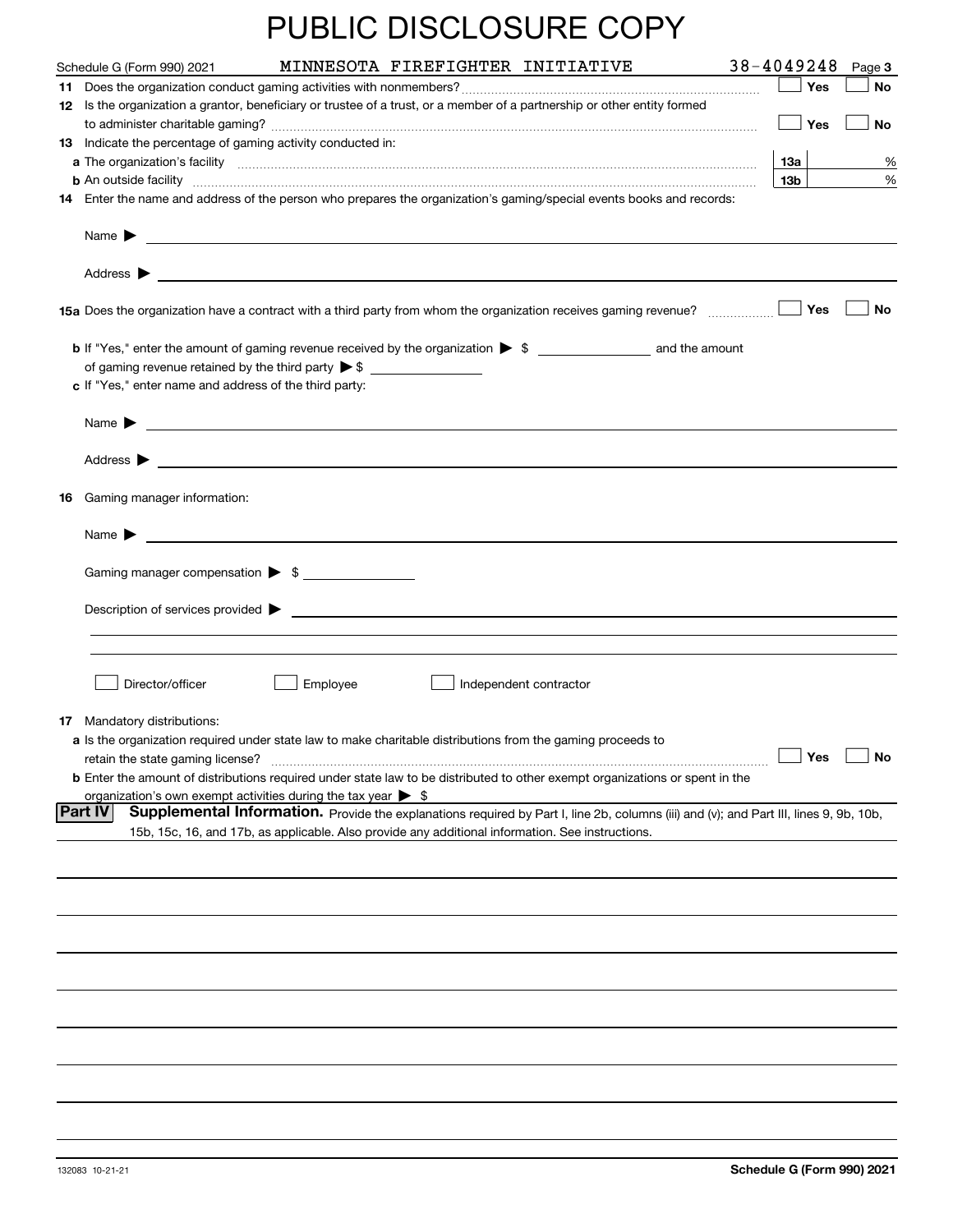| <b>PUBLIC DISCLOSURE COPY</b> |  |
|-------------------------------|--|
|-------------------------------|--|

**4**

|                                                                                        | MINNESOTA FIREFIGHTER INITIATIVE | $38 - 4049248$ Page 4 |  |
|----------------------------------------------------------------------------------------|----------------------------------|-----------------------|--|
| Schedule G (Form 990) MINNESOTA<br><b>Part IV</b> Supplemental Information (continued) |                                  |                       |  |
|                                                                                        |                                  |                       |  |
|                                                                                        |                                  |                       |  |
|                                                                                        |                                  |                       |  |
|                                                                                        |                                  |                       |  |
|                                                                                        |                                  |                       |  |
|                                                                                        |                                  |                       |  |
|                                                                                        |                                  |                       |  |
|                                                                                        |                                  |                       |  |
|                                                                                        |                                  |                       |  |
|                                                                                        |                                  |                       |  |
|                                                                                        |                                  |                       |  |
|                                                                                        |                                  |                       |  |
|                                                                                        |                                  |                       |  |
|                                                                                        |                                  |                       |  |
|                                                                                        |                                  |                       |  |
|                                                                                        |                                  |                       |  |
|                                                                                        |                                  |                       |  |
|                                                                                        |                                  |                       |  |
|                                                                                        |                                  |                       |  |
|                                                                                        |                                  |                       |  |
|                                                                                        |                                  |                       |  |
|                                                                                        |                                  |                       |  |
|                                                                                        |                                  |                       |  |
|                                                                                        |                                  |                       |  |
|                                                                                        |                                  |                       |  |
|                                                                                        |                                  |                       |  |
|                                                                                        |                                  |                       |  |
|                                                                                        |                                  |                       |  |
|                                                                                        |                                  |                       |  |
|                                                                                        |                                  |                       |  |
|                                                                                        |                                  |                       |  |
|                                                                                        |                                  |                       |  |
|                                                                                        |                                  |                       |  |
|                                                                                        |                                  |                       |  |
|                                                                                        |                                  |                       |  |
|                                                                                        |                                  |                       |  |
|                                                                                        |                                  |                       |  |
|                                                                                        |                                  |                       |  |
|                                                                                        |                                  |                       |  |
|                                                                                        |                                  |                       |  |
|                                                                                        |                                  |                       |  |
|                                                                                        |                                  |                       |  |
|                                                                                        |                                  |                       |  |
|                                                                                        |                                  |                       |  |
|                                                                                        |                                  |                       |  |
|                                                                                        |                                  |                       |  |
|                                                                                        |                                  |                       |  |
|                                                                                        |                                  |                       |  |
|                                                                                        |                                  |                       |  |
|                                                                                        |                                  |                       |  |
|                                                                                        |                                  |                       |  |
|                                                                                        |                                  |                       |  |
|                                                                                        |                                  |                       |  |
|                                                                                        |                                  |                       |  |
|                                                                                        |                                  |                       |  |
|                                                                                        |                                  |                       |  |
|                                                                                        |                                  |                       |  |
|                                                                                        |                                  |                       |  |
|                                                                                        |                                  |                       |  |
|                                                                                        |                                  |                       |  |
|                                                                                        |                                  |                       |  |
|                                                                                        |                                  |                       |  |
|                                                                                        |                                  |                       |  |
|                                                                                        |                                  |                       |  |
|                                                                                        |                                  |                       |  |